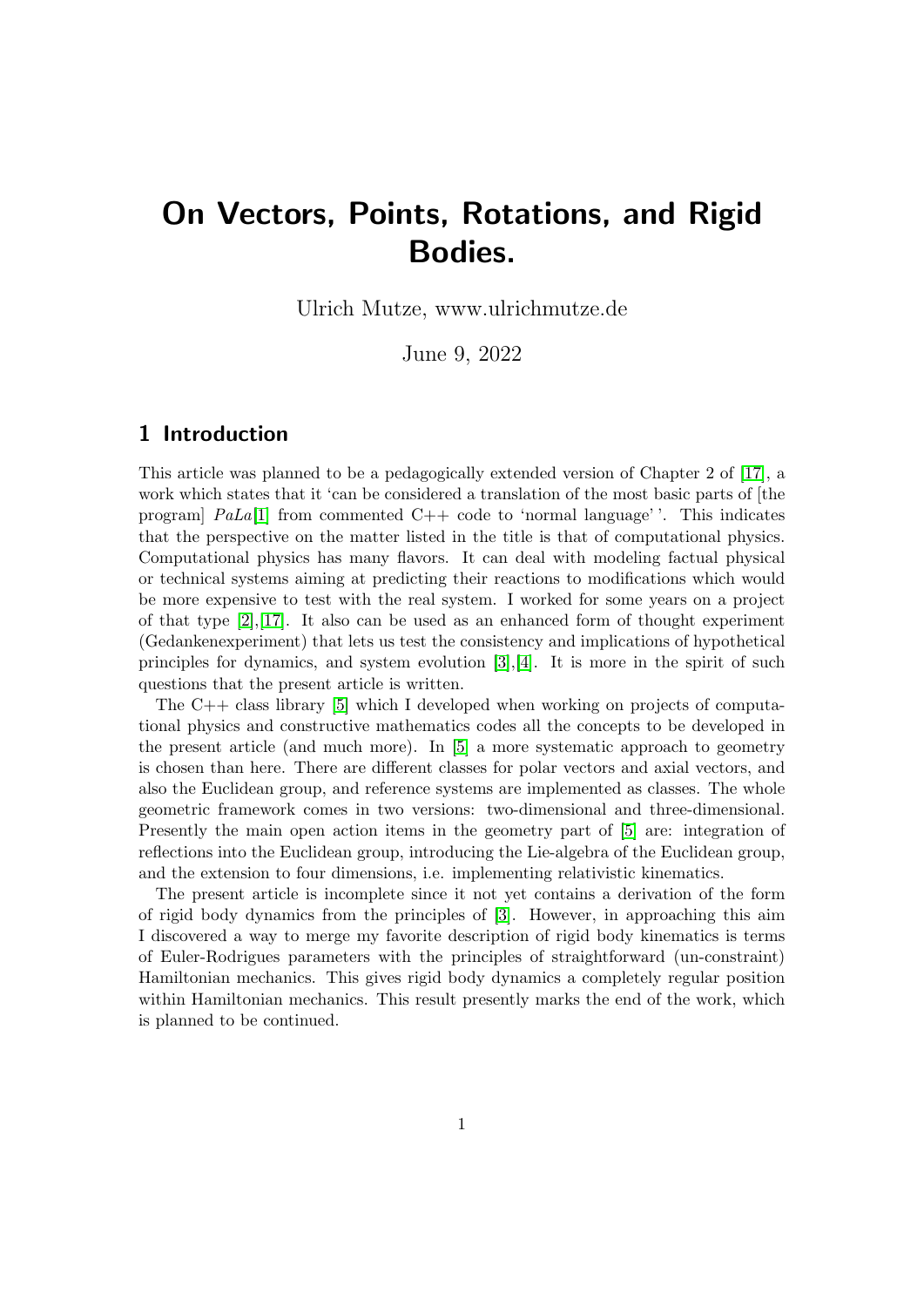# 2 Vectors

When dealing with *space* in classical physics it is natural to employ affine geometry (e.g. [\[7\]](#page-47-5)), in which points and vectors are different mathematical entities. This reflects the fact that operations that make sense for points may make no sense for vectors and vice versa: Whereas for two vectors it is meaningful to consider their sum, no such notion exists for points. Further, no single point plays a role different from that of any other single point, whereas for vectors there is the zero vector which is uniquely singled out by its arithmetic properties.

Let V be an *Euclidean oriented vector space*, i.e. a three-dimensional linear space  $1$ over the field R of real numbers for which a scalar product  $\cdot : \mathcal{V} \times \mathcal{V} \to \mathbb{R}$  and a vector product  $\times : \mathcal{V} \times \mathcal{V} \rightarrow \mathcal{V}$  are defined and have the properties implied by the names. To be completely explicit we list those: For all  $\mathbf{u}, \mathbf{v}, \mathbf{w} \in \mathcal{V}, a, b \in \mathbb{R}$  we have the algebraic properties [2](#page-1-1)

<span id="page-1-2"></span>
$$
\mathbf{u} \cdot (a \mathbf{v} + b \mathbf{w}) = a(\mathbf{u} \cdot \mathbf{v}) + b(\mathbf{u} \cdot \mathbf{w}), \quad \mathbf{v} \cdot \mathbf{w} = \mathbf{w} \cdot \mathbf{v}, \quad \mathbf{v} \cdot \mathbf{v} \ge 0,
$$
 (1)

<span id="page-1-3"></span>
$$
\mathbf{u} \times (a \mathbf{v} + b \mathbf{w}) = a (\mathbf{u} \times \mathbf{v}) + b (\mathbf{u} \times \mathbf{w}), \quad \mathbf{v} \times \mathbf{w} = -\mathbf{w} \times \mathbf{v}, \tag{2}
$$

and the following property which excludes trivial realizations of [\(1\)](#page-1-2):

$$
\mathbf{v} \cdot \mathbf{v} > 0 \iff \mathbf{v} \neq \mathbf{0} \tag{3}
$$

Further, trivial realizations of [\(2\)](#page-1-3) are excluded by requiring that for each  $\mathbf{u}, \mathbf{v} \in \mathcal{V}$  we have for  $\mathbf{w} := \mathbf{u} \times \mathbf{v}$  the following equations

$$
\mathbf{u} \cdot \mathbf{w} = \mathbf{v} \cdot \mathbf{w} = 0 ,
$$
  
\n
$$
\mathbf{w} \cdot \mathbf{w} = (\mathbf{u} \cdot \mathbf{u}) (\mathbf{v} \cdot \mathbf{v}) - (\mathbf{u} \cdot \mathbf{v})^2 .
$$
 (4)

<span id="page-1-4"></span>If the scalar product is given, there are just two vector products which satisfy [\(4\)](#page-1-4): Let  $\times$  be one of them, then the other is  $\times' : (\mathbf{u}, \mathbf{v}) \mapsto \mathbf{v} \times \mathbf{u}$ . Each of these vector products provides  $V$  with a notion of *orientation* and the orientations associated with the two different vector products are different.

If we would like to treat 3-dimensional Euclidean vector spaces in general, without singling out an orientation we had to introduce the vector product as an operation  $V \times V \rightarrow A$  where A would be a vector space of *axial vectors*. Orientation then would come in as a decision how to interrelate the vector spaces  $\mathcal A$  and  $\mathcal V$ . It is a unique property of 3-dimensional space that axial vectors (which always are the second order elements of the Grassmann algebra over  $V$ ) form a vector space of the same dimension as the normal (=polar) vectors (the first order elements of the Grassmann algebra). This is so since for an n-dimensional vector space, the space of axial vectors has dimension  $n(n-1)/2$ which equals n only for  $n = 3$ . There are different approaches to the nature of axial and polar vectors based on the representation theory of the group  $O(3)$  and others based on

<span id="page-1-0"></span><sup>&</sup>lt;sup>1</sup>Here the adjective 'Euclidean' is understood as implying three-dimensionality. This is only terminological convenience.

<span id="page-1-1"></span><sup>&</sup>lt;sup>2</sup>For  $a^{-1}$ **u** one sometimes writes **u**/a or  $\frac{u}{a}$ .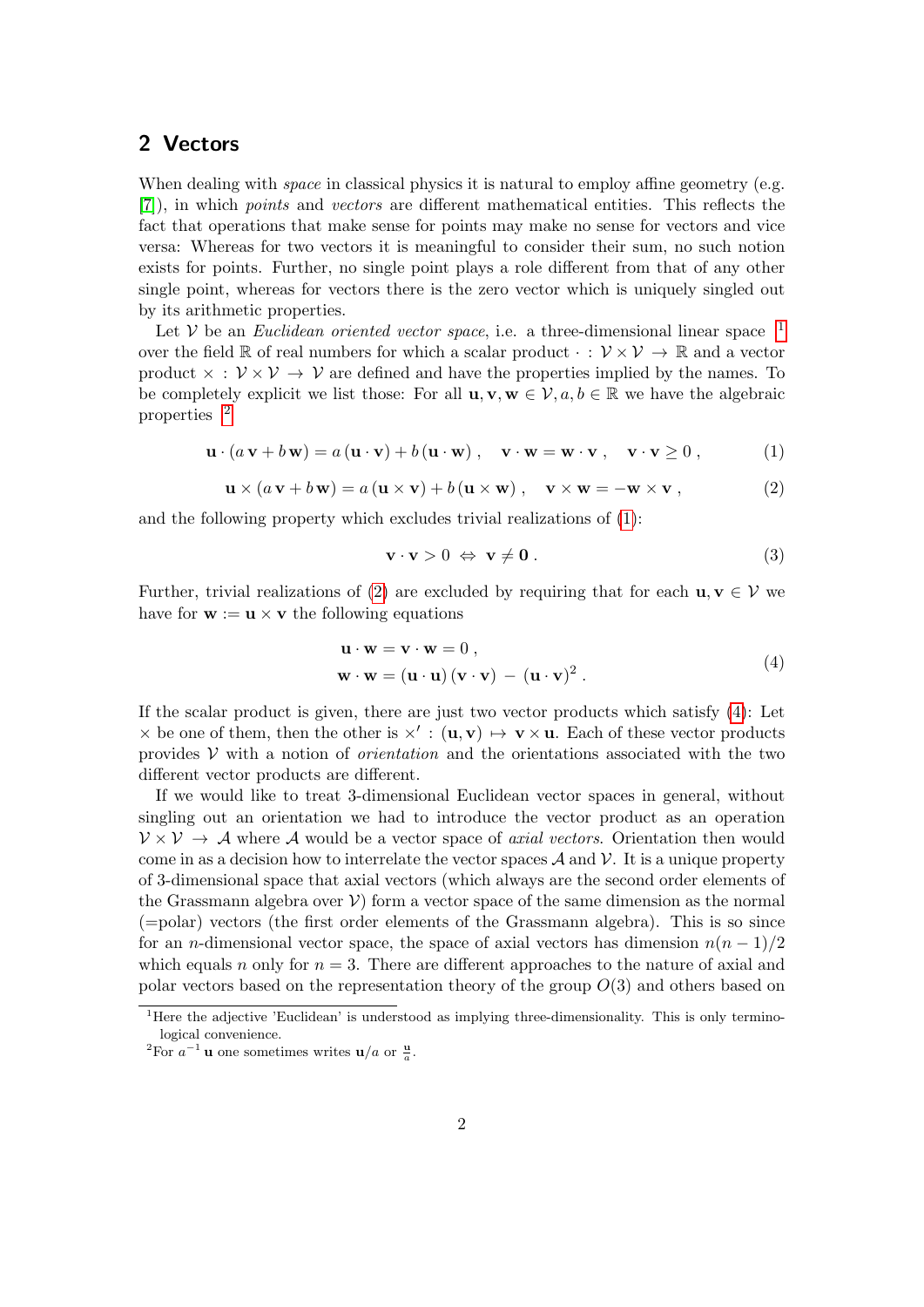specific geometric figures (such as arrows and screws). All are connected and trying to clarify these connections was among the motivations to write this article. The task is far from completed so far. As is clear from what was said so far is that the mathematical structure selected here as a starting point to these questions is the operation of the vector product as an operation  $V \times V \rightarrow V$ .

Since the vector product is an operation  $V \times V \rightarrow V$ , it makes V an *algebra*, actually one which satisfies the Jacobi identity

<span id="page-2-1"></span>
$$
\mathbf{u} \times (\mathbf{v} \times \mathbf{w}) + \mathbf{v} \times (\mathbf{w} \times \mathbf{u}) + \mathbf{w} \times (\mathbf{u} \times \mathbf{v}) = \mathbf{0}
$$
 (5)

and thus is a Lie algebra. As it will turn out, it is the Lie algebra of the rotation group. For  $\mathbf{v} \in \mathcal{V}$  one defines  $|\mathbf{v}| := \sqrt{\mathbf{v} \cdot \mathbf{v}}$ , which is said to be the *length* of the vector or its absolute value. It allows expressing equality in  $\mathcal V$  as follows

$$
\mathbf{u} = \mathbf{v} \iff |\mathbf{u} - \mathbf{v}| = 0. \tag{6}
$$

For all  $\mathbf{u}, \mathbf{v} \in \mathcal{V}$ ,  $a \in \mathbb{R}$  we have

$$
|a\mathbf{u}| = |a| |\mathbf{u}|, \quad |\mathbf{u} + \mathbf{v}| \le |\mathbf{u}| + |\mathbf{v}|.
$$
 (7)

From the second equation of [\(4\)](#page-1-4) we have

$$
|\mathbf{u} \cdot \mathbf{v}| = \sqrt{|\mathbf{u}|^2 |\mathbf{v}|^2 - |\mathbf{u} \times \mathbf{v}|^2} \le |\mathbf{u}| |\mathbf{v}| \tag{8}
$$

the inequality part of which is known as the Cauchy-Schwarz inequality. By definition,  $|v| = 1$  characterizes a unit vector and  $v \cdot w = 0$  characterizes orthogonal vectors. For each  $\mathbf{v} \in \mathcal{V}$  for which  $|\mathbf{v}| \neq 0$  the vector  $\hat{\mathbf{v}} := \mathbf{v}/|\mathbf{v}|$  is a unit vector. Setting  $d(\mathbf{v}, \mathbf{w}) := |\mathbf{v} - \mathbf{w}|$  defines a metric, and thus a metrical topology on V.

A triplet  $(e_1, e_2, e_3)$  of mutually orthogonal unit vectors is said to form an *orthonormal* basis <sup>[3](#page-2-0)</sup> or an Euclidean system of reference. It is said to be positively oriented if  $\mathbf{e}_3 =$  $\mathbf{e}_1 \times \mathbf{e}_2$ . If this holds, we also have  $\mathbf{e}_1 = \mathbf{e}_2 \times \mathbf{e}_3$  and  $\mathbf{e}_2 = \mathbf{e}_3 \times \mathbf{e}_1$ . For positively oriented Euclidean systems of reference we also use the short name frame. The name 'positively oriented' is a bit misleading: actually the list  $(e_1, e_2, e_3)$  has 'the same orientation as the whole space'. If we would change the orientation of the whole space by adopting the vector product  $\times'$  mentioned above, an Euclidean system of reference which was 'positively oriented' before would cease to be positively oriented.

The notion of an orthonormal basis obviously applies also to linear subspaces of  $\mathcal V$ . Such bases then consist of either a single unit vector or two orthogonal unit vectors. Due to its bi-linearity, a scalar product is a convenient tool to generate linear subspaces: For any subset  $A \subset \mathcal{V}$  the set

$$
A^{\perp} := \{ \mathbf{v} \in \mathcal{V} \; : \; \mathbf{v} \cdot \mathbf{a} = 0 \; \text{ for all } \mathbf{a} \in A \}
$$
 (9)

<span id="page-2-0"></span><sup>3</sup>This (commonly used) contraction of 'orthogonal' and 'normal' has the same funny nature as the abbreviation of 'omnibus' (for all) to 'bus' (not a word, only a syntactical entity). In our case the angle  $(\gamma \omega \nu \hat{\alpha})$ , to which 'ortho' refers, gets lost and what is left would be ridiculous in German: 'richtig normal(er Wahnsinn, nämlich)'.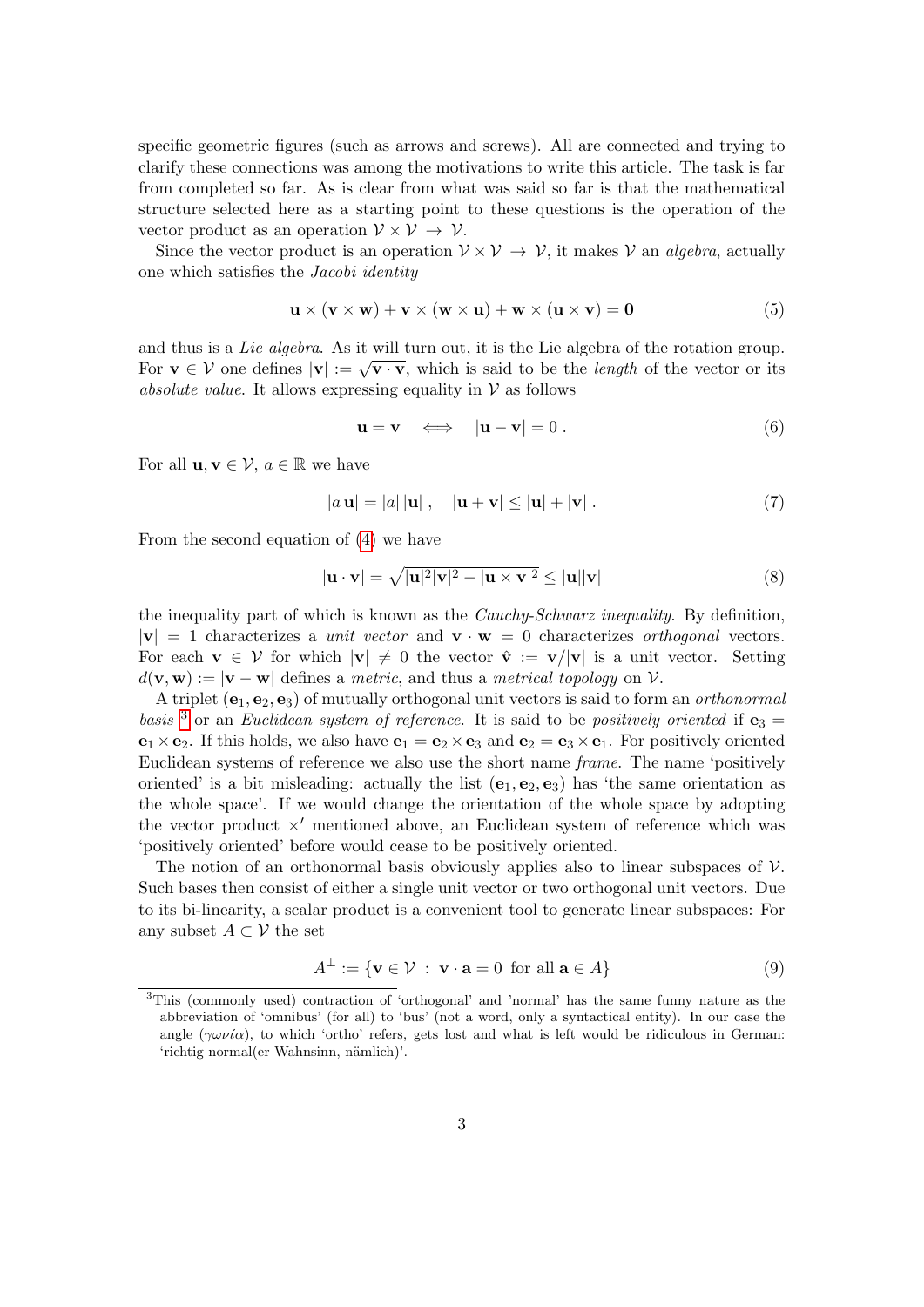is a linear space. And

$$
\text{span}(A) := (A^\perp)^\perp \tag{10}
$$

is the smallest linear subspace of  $V$  which contains the set  $A$ .

How can we construct an orthonormal basis? Assume we know a way to create (specify, select) a vector whenever we want. We make use of this by creating  $v_1$  and  $v_2$ . Let us assume that  $|v_1 \cdot v_2| \neq |v_1||v_2| \neq 0$  (otherwise we would try a new selection). Then it is clear that the two vectors

$$
\mathbf{u}_1 := \hat{\mathbf{v}}_1 \;,\quad \mathbf{u}_2 := \mathbf{v}_2 - (\mathbf{u}_1\cdot\mathbf{v}_2)\,\mathbf{u}_1
$$

are orthogonal, non-zero, and that the vectors

$$
{\bf e}_1:={\bf u}_1\;,\quad {\bf e}_2:={\hat {\bf u}}_2\;,\quad {\bf e}_3:={\bf e}_1\times {\bf e}_2
$$

form an orthonormal basis.

Finally we consider the *automorphisms* of the oriented Euclidean vector space  $\mathcal{V}$ , i. e. the mappings  $\varphi : \mathcal{V} \to \mathcal{V}$  which satisfy for all  $\mathbf{v}, \mathbf{w} \in \mathcal{V}$  and all  $a, b \in \mathbb{R}$ 

$$
\varphi(a \mathbf{v} + b \mathbf{w}) = a \varphi(\mathbf{v}) + b \varphi(\mathbf{w}) \quad \text{linearity} ,
$$
  
\n
$$
\mathbf{v} \cdot \mathbf{w} = \varphi(\mathbf{v}) \cdot \varphi(\mathbf{w}) \quad \text{orthogonality} ,
$$
  
\n
$$
\varphi(\mathbf{v} \times \mathbf{w}) = \varphi(\mathbf{v}) \times \varphi(\mathbf{w}) \quad \text{conservation of orientation} ,
$$
\n(11)

<span id="page-3-0"></span>and thus preserve (leave invariant, are consistent with) the algebraic structures (actually three mappings  $\mathbb{R} \times \mathcal{V} \times \mathbb{R} \times \mathcal{V} \to \mathcal{V}, \mathcal{V} \times \mathcal{V} \to \mathbb{R}, \mathcal{V} \times \mathcal{V} \to \mathcal{V}$  appearing in equations [\(11\)](#page-3-0). The property of bijectivity which is essential for giving the set of automorphisms a group structure (with the composition of mappings as product) has not to be stipulated here since it holds as a consequence of linearity and orthogonality. Mappings  $\mathcal{V} \to \mathcal{V}$  which are only known to be linear, need not to be bijective. They are said to be *endomorphisms* of the linear space V. Let the set of these endomorphisms be designated  $\mathcal L$  (for *linear*). Let us anticipate the name  $O(3)$  for the group of those  $\varphi \in \mathcal{L}$  which are orthogonal (i.e. satisfy the second equation of  $(11)$ ), and the name  $SO(3)$  for the group of those  $\varphi \in O(3)$  which conserve orientation (i.e satisfy the third equation of [\(11\)](#page-3-0)).

The automorphism of  $V$  will be studied in Sections [4](#page-15-0) and [5.](#page-24-0) They will turn out to be rotations. The last equation of [\(11\)](#page-3-0) plays a particular role: if we assume only the first two equations to hold, then the last one is automatically satisfied at least 'up to the order of the factors' (and, therefore, 'up to a sign') i. e.

$$
\varphi(\mathbf{v} \times \mathbf{w}) = \varphi(\mathbf{v}) \times \varphi(\mathbf{w}) \quad \text{or} \quad \varphi(\mathbf{v} \times \mathbf{w}) = \varphi(\mathbf{w}) \times \varphi(\mathbf{v}) \quad \text{for all } \mathbf{v}, \mathbf{w} \in \mathcal{V}. \tag{12}
$$

For any frame  $F = (e_1, e_2, e_3)$  and any  $\varphi \in SO(3)$  the list  $\varphi(F) = (\varphi(e_1), \varphi(e_2), \varphi(e_3))$ is again a frame. Consider now any two frames F and F'. We will construct  $\varphi \in SO(3)$ such that  $\varphi(F) = F'$ . The basic tool for this is provided by mappings back and forth to  $\mathbb{R}^3$  which are associated with a frame: For each frame  $F = (\mathbf{e}_1, \mathbf{e}_2, \mathbf{e}_3)$  we define the bijective mapping

$$
\phi_F: \mathbb{R}^3 \to \mathcal{V}, \quad (u_1, u_2, u_3) \mapsto u_1 \mathbf{e}_1 + u_2 \mathbf{e}_2 + u_3 \mathbf{e}_3, \tag{13}
$$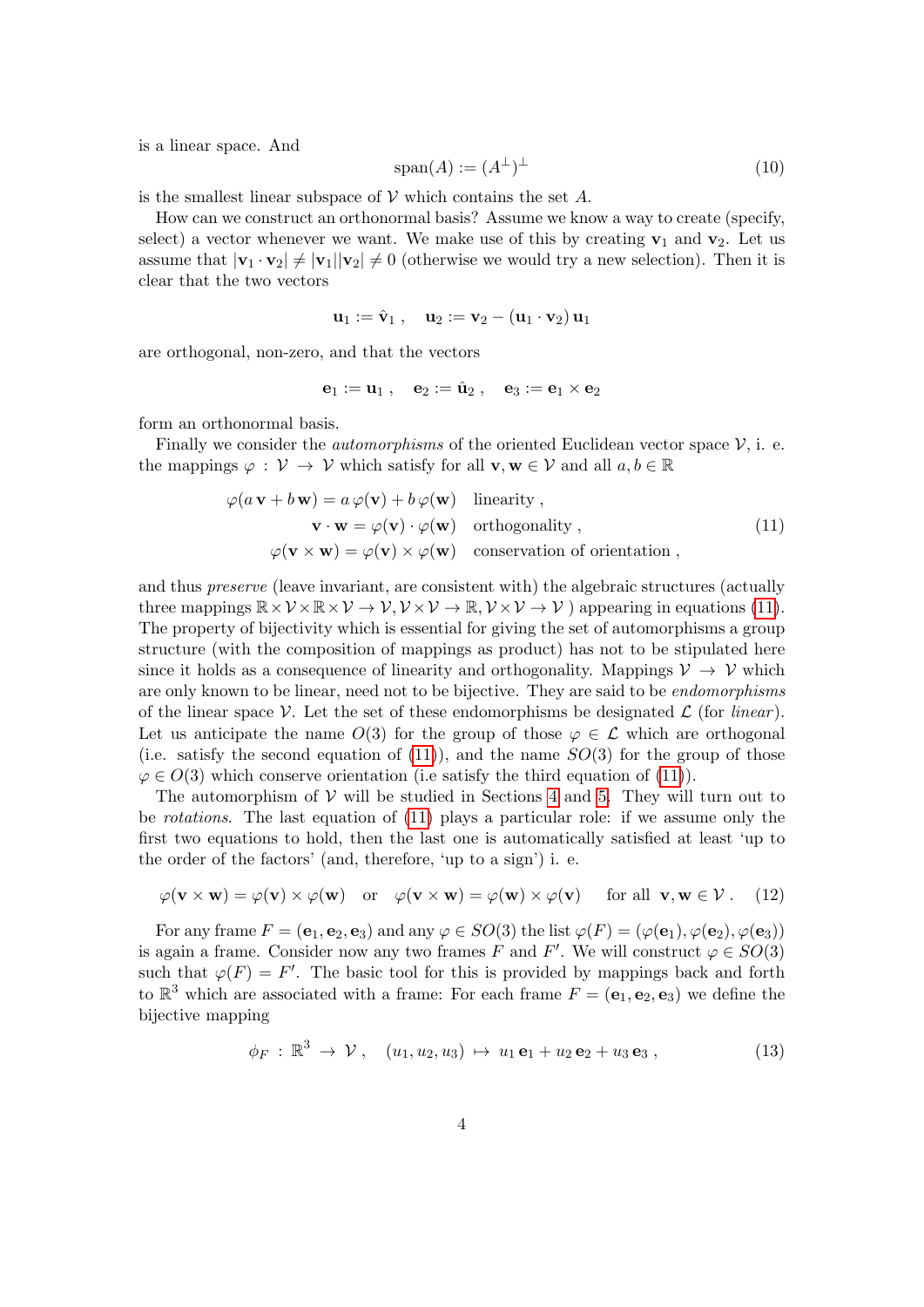which constructs vectors from numerical triplets. In particular it maps the canonical basis  $((1,0,0), (0,1,0), (0,0,1))$  of  $\mathbb{R}^3$  into F. The inversion of this mapping is given by

$$
\phi_F^{-1} : \mathcal{V} \to \mathbb{R}^3 \,, \quad \mathbf{u} \mapsto (\mathbf{e}_1 \cdot \mathbf{u}, \mathbf{e}_2 \cdot \mathbf{u}, \mathbf{e}_3 \cdot \mathbf{u}) \,. \tag{14}
$$

Of course, it maps  $F$  into the canonical basis. This allows us to express the desired mapping as  $\varphi = \phi_{F'} \circ \phi_F^{-1}$  $_{F}^{-1}$  since this maps first F into the canonical basis of  $\mathbb{R}^{3}$  and then this canonical basis into  $F'$ . This suggests to define a *division of frames* by

<span id="page-4-2"></span>
$$
F'/F := \phi_{F'} \circ \phi_F^{-1} \tag{15}
$$

When writing the condition for  $\varphi$  as  $\varphi F = F'$  we are now able to write the solution in a natural fashion as  $\varphi = F'/F$ . All these relations are special cases of what one finds in torsors (see Wikipedia and [\[26\]](#page-48-1)). Indeed, the set  $\mathcal{F}_{\mathcal{V}}$  of frames in V with the action

<span id="page-4-0"></span>
$$
SO(3) \times \mathcal{F}_\mathcal{V} \longrightarrow \mathcal{F}_\mathcal{V} \,, \quad (\varphi, F) \mapsto \varphi \, F \tag{16}
$$

is a  $SO(3)$ -torsor (which means what we just showed: that for any pair  $(F, F') \in \mathcal{F}_{\mathcal{V}} \times \mathcal{F}_{\mathcal{V}}$ there is exactly one  $\varphi \in SO(3)$  for which  $\varphi F = F'$ ). Another way of expressing this is to say that the action [\(16\)](#page-4-0) of the group  $SO(3)$  on the space  $\mathcal{F}_{\mathcal{V}}$  is transitive (each F can be transformed into any  $F'$  by some group element) and *effective* (the group element mentioned above is uniquely determined). If one selects in  $\mathcal{F}_{\mathcal{V}}$  an arbitrary element  $\tilde{F}$ the mapping

<span id="page-4-1"></span>
$$
\mathcal{F}_{\mathcal{V}} \longrightarrow SO(3) \ , \quad F \mapsto F/\tilde{F} \tag{17}
$$

is bijective; it is, however, not canonical since it depends on the selection of  $F$ .

So far things were presented without any relation to 'the real world' not even to geometry. Let us sustain this attitude for a short while and even strengthen it in the discussion of how to construct an Euclidean oriented vector space. Such a construction can be based on the concept of a list (here of three real numbers) or of a function ( here defined on any three element set such as  $\{1, 2, 3\}$  with values in  $\mathbb{R}$ ). In Mathematics we interpret lists as elements of Cartesian product spaces. These are thus functions by definition. In programming, lists (arrays and associative arrays, the latter being also known as 'dictionaries' or 'hashes') and functions are different concepts. They differ mainly by the methods that allow defining particular instances of these kinds of objects. Specifying a list means specifying all of its components (there are only finitely many of those). Specifying a function means specifying an algorithm: how to compute the function value for any given argument. One may hold different opinions whether this is a real difference. From a practical point of view it is a major difference since the definition of algorithms can build on pre-defined algorithms such as the algorithms for defining arithmetic operations, the usual elementary transcendental functions, and random numbers. For the definition of lists it would make sense only in rare cases to build on pre-defined lists. Each programming language provides means to store and otherwise handle algorithms internally much more efficiently than by holding all argument-value pairs in memory. There is no doubt that the latter strategy could provide sufficient functionality for simple applications since it worked for generations of scientists and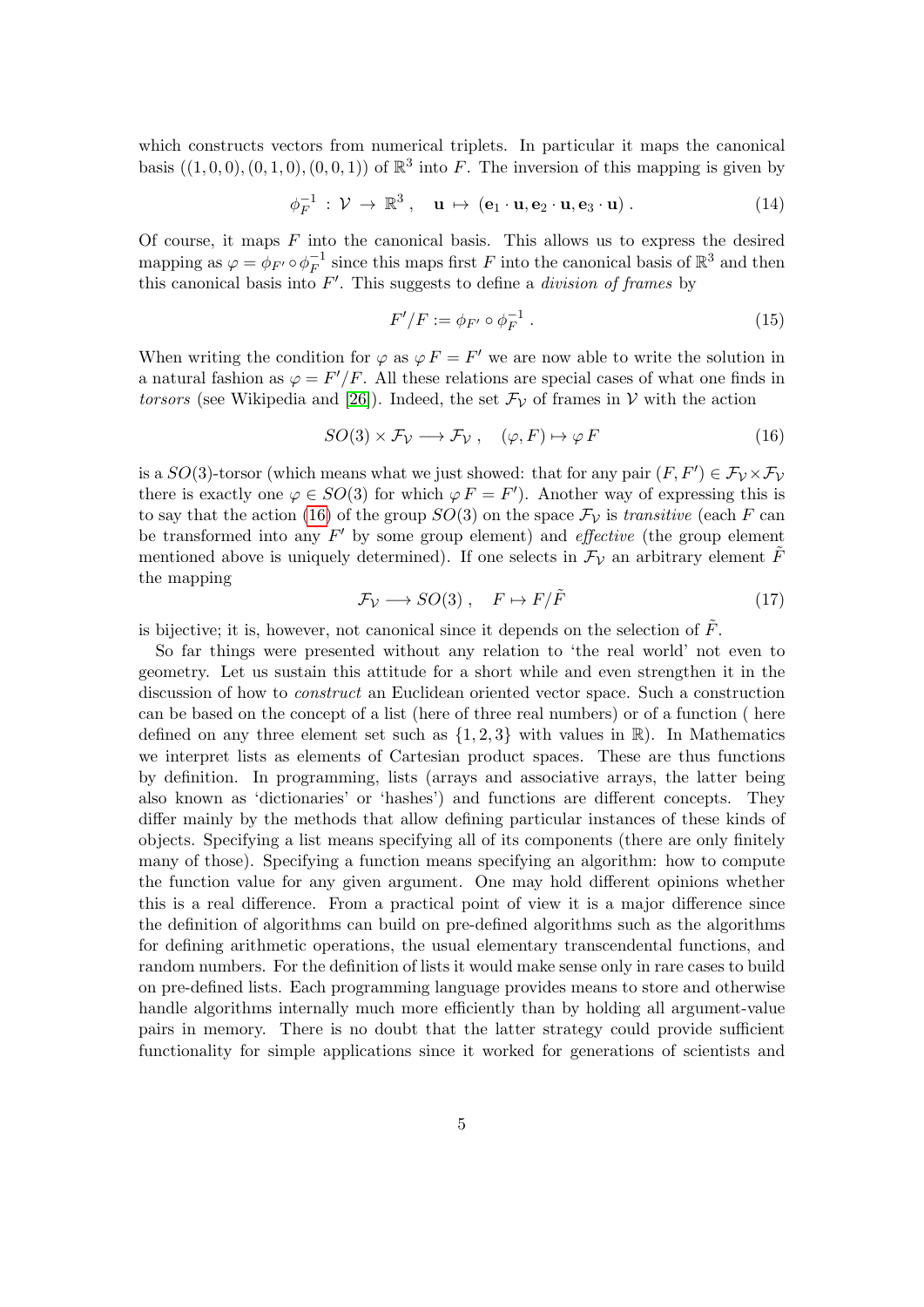engineers in the form of printed function tables, particularly of logarithms. Nevertheless, such a 'memory based function definition' would be a ridiculous project today. For our present aim of modeling Euclidean spaces we thus use arrays, generically written as  $(x_1, x_2, x_3), (y_1, y_2, y_3)$  and give the following algorithmic definition of all the operations introduced so far (where a is a generic element of  $\mathbb{R}$ ):

<span id="page-5-1"></span>
$$
a(x_1, x_2, x_3) := (a x_1, a x_2, a x_3)
$$
  
\n
$$
(x_1, x_2, x_3) + (y_1, y_2, y_3) := (x_1 + y_1, x_2 + y_2, x_3 + y_3)
$$
  
\n
$$
(x_1, x_2, x_3) \cdot (y_1, y_2, y_3) := x_1 y_1 + x_2 y_2 + x_3 y_3
$$
  
\n
$$
(x_1, x_2, x_3) \times (y_1, y_2, y_3) := (x_2 y_3 - x_3 y_2, x_3 y_1 - x_1 y_3, x_1 y_2 - x_2 y_1)
$$
\n(18)

making use of the algorithms for addition, subtraction, and multiplication in  $\mathbb{R}$ . As is obvious, the first three operations are not influenced by the indexing of the components in the sense that for each *permutation*  $\sigma$  of the set  $\{1,2,3\}$  the map  $P_{\sigma}$  :  $(x_1, x_2, x_3) \mapsto$  $(x_{\sigma(1)}, x_{\sigma(2)}, x_{\sigma(3)})$  is an automorphism for the algebraic structure defined by the first three operations. It is an automorphism for the whole structure (i.e. for the Euclidean oriented vector space) if  $\sigma$  is an even permutation, i.e. the identity, or  $1 \mapsto 2, 2 \mapsto 3, 3 \mapsto$ 1, or  $1 \mapsto 3, 2 \mapsto 1, 3 \mapsto 2$ . Of course, this purely numerical model allows us to code the concept of an oriented Euclidean spaces as a type in any object oriented programming language. In most such languages the convenient syntactic category is named *class* and the close relation between classes in this sense and classes in the sense of set theory is an interesting topic.

Taking into account the role that this structure plays in modeling physical space the background of all physical, chemical, and biological processes — it is tempting to think of this structure as an invention of Nature (to be compared with the inventions of Nature which led to molecular evolution and finally to life [\[8\]](#page-47-6)). One may imagine a way of physical existence of things in which the modality of happening at spatially separated places [4](#page-5-0) was not yet available (since the logical connections enabling 'spaciality' were not yet made, comparable in the biochemical analogue to a state where atoms did not yet find the opportunity to combine to any amino-acid molecule). With 'spatiality' becoming possible, a considerable part of energy would flow into this new modality of existence and space would form at an increasing rate — leading to the Big Bang. Of course this is not more than speculation as long as no predictive models of such a space formation process have been constructed. With respect to our understanding of 'the inner workings of Nature' we probably are in a similar situation as Schrödinger was with respect to the 'inner working of life' when he was writing (in 1943) What is Life ?. He reflected about the possible physical nature of genetic information, clearly seeing that the striking constancy of physiological organization over generations poses the hardest problem for physical understanding. He saw this nature as that of an 'aperiodic crystal' which is surprisingly to the point, although not as specific as we know it today. With respect to Nature in general (and in much smaller dimensions than those of the bio-molecules) one may see the hardest problem in the kind of

<span id="page-5-0"></span><sup>&</sup>lt;sup>4</sup>As a model for the logical implications of spatial separation one may compare parallel computing and normal serial computing.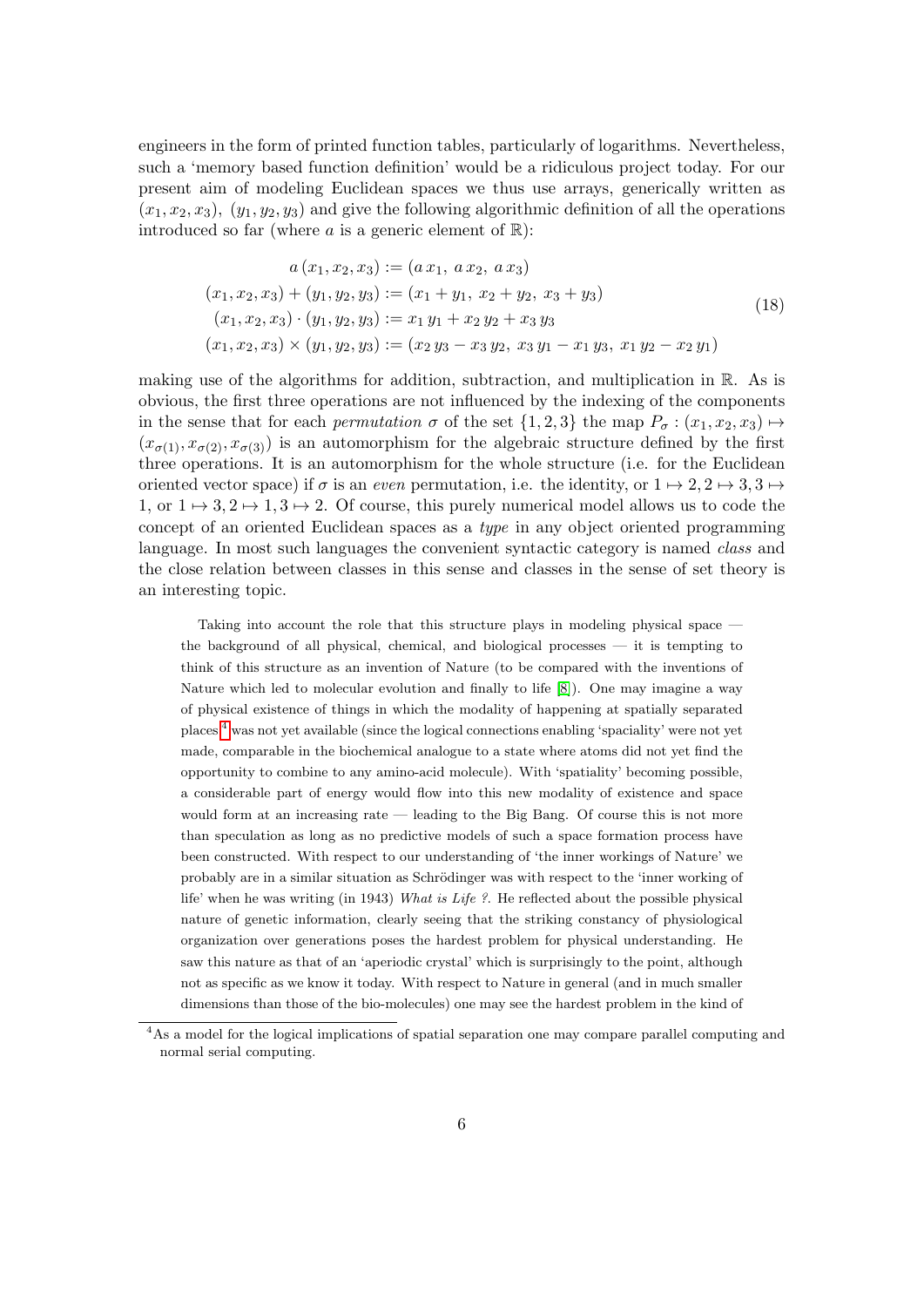physical organization which enables a behavior that is so closely related to the behavior of real numbers and arrays of those. Knowing that numbers can be coded as finite sequences of binary quantities we may wonder where and under what circumstances binary quantities come together and form chains that then act on their environment in a way that that a numerical value can be associated with that interaction.

The role of space  $\mathcal V$  (and also of the point space  $\mathcal P$  to be considered in the next section) in physics is strongly influenced by its relation to time. Since Einstein, we know that Nature determines the concept of *equality* only for spatiotemporal points  $5$ , also known as *events* or world points. As will be discussed soon, equality is well defined in all structures which can be represented as sets  $6$ . This indicates that it is a sound concept to define *Minkowski* space as a set — the 'set of all world points'. Starting from this set, one then may define  $\mathcal V$ as a subset (a space-like hyperplane with suitable structure) or as a set of suitably defined equivalence classes. Space-like hyperplanes (see [\[11\]](#page-47-7) for their relativistic transformation properties) can be used to define systems of reference as  $\mathbb{R}^4$ -valued functions on the Minkowski space. Given a system of reference, we may meaningfully say that two events happened at the same place in space if their spatial coordinates were found to agree, even if their time coordinates were registered as different.

It is possible to translate such a mathematical construction into operational directions since world points are straightforward idealizations of real world entities. Space points are more indirect idealizations since they assume for operational definition the existence of a stable environment (such as a metrology laboratory with optical tables and coordinate measuring machines in action).

#### Set theory and programming

For any two mathematical objects x and y which are defined in the framework of set theory the meaning of the statement  $x = y$  is clear: it says  $\forall z(z \in x \Leftrightarrow z \in y)$ . In this context it looks quite natural to resort to the elements of mathematical objects  $x$  and  $y$ . There is another context in which it seems not to be common to consider these elements although it would be enlightening: If we introduce a function in the style 'let  $f: X \to Y$ be continuous' then, the mental association for the traditionally educated mathematician when seeing  $f(x)$  is that there is a  $y \in Y$  which is 'well-defined' by saying  $y = f(x)$ . Respecting the set theoretical framework suggests a more detailed association: Inspecting the elements of  $x$  (and recursively the elements of those elements)<sup>[7](#page-6-2)</sup> we are confronted with a wealth of concrete information which, so our idea, should be considered as input for an algorithm which determines the elements of  $y$ , and thus  $y$  itself. If we hold a sufficiently wide idea of an algorithm (one which allows all operations which the axioms of set theory allow, such as forming the union of the elements of any set) this defines not a new concept

<span id="page-6-0"></span><sup>&</sup>lt;sup>5</sup>As Einstein says, 'Die Naturgesetze sind Aussagen über zeiträumliche Koinzidenzen' (The laws of nature are propositions concerning spatiotemporal coincidences) Prinzipielles zur allgemeinen Relativitätstheorie, Annalen der Physik Vierte Folge Band 55, 1918

<span id="page-6-1"></span><sup>&</sup>lt;sup>6</sup>In object oriented programming it is very common to define classes without defining equality for them. 7 If nothing special is known about the definition of a set X, there is no such procedure as 'inspecting the

<span id="page-6-2"></span>elements of X', the only fact we are given is that for any arbitrary set it is decided (in the Platonic world, not necessarily decidable by any mathematician) whether it is an element of X or not. In all sets that are reasonably considered in mathematical physics there is more information available, and access to the elements, at least to the elements of a representative (probably finite) subset is possible.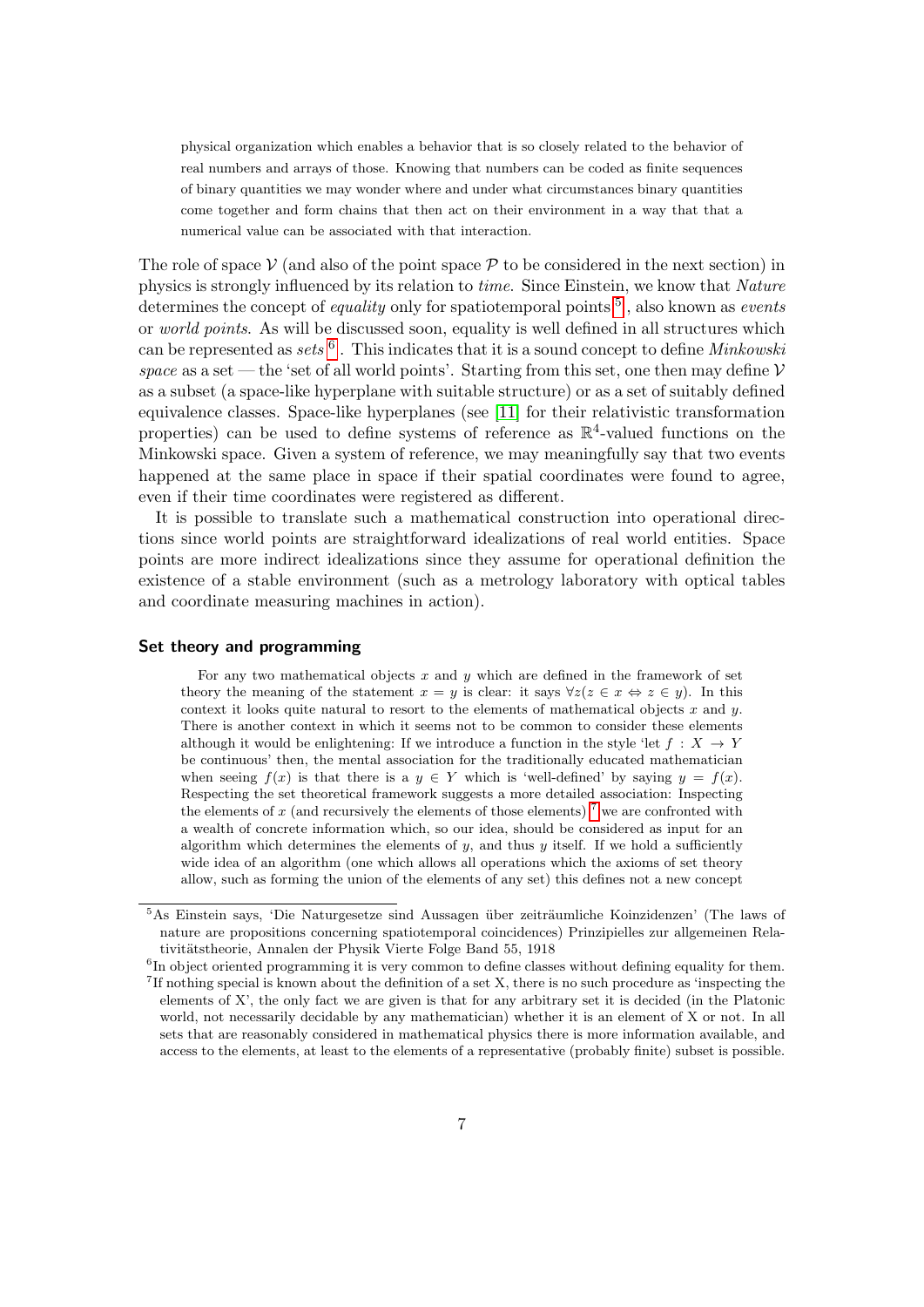of a function, but only an explication of the set theoretical function concept. It also brings the mathematical view and a programmer's view very closely together. In programming, the information that can be obtained from being given some 'instance  $x$  of class  $X'$  can always be traced down, probably over a cascade of user-defined classes, to numbers and character strings, and  $-$  finally  $-$  to arrays of bits. The definition of class X specifies the structure of this information explicitly and completely. However, not all details of this structure normally are visible to a programmer who uses this class in his programs. Although absolutely necessary for letting the class function according to specification, these details may contain arbitrary or preliminary elements so that the creator of the class may wish to change some internals without affecting the programs which meanwhile were written by others and which build on the functionality of  $X$ . One speaks of data hiding in this case; one then could view a typical set theoretic presentation of a mathematical task as hiding data perfectly: we treat numbers without mentioning their elements, even ordered pairs  $(x, y)$  without mentioning the elements  $\{x\}$  and  $\{x, y\}$  which make up the set  $(x, y)$ according to the view of Wiener and Kuratowski. The reason for this form of data hiding is very similar to that in programming. There are various set theoretical representations of numbers and ordered pairs and as 'users' of these mathematical concepts we only need their 'behavior' which manifests itself  $-$  just as in programming  $-$  in the availability ('definedness') of pertinent functions (the canonical projections for ordered pairs and the arithmetic operations for numbers). The set-based formalism in mathematics can be viewed as a powerful programming language with a very simple and uniform syntax. A concept or construction that is hard to formulate in this language, will be even harder to formulate in  $C_{++}$ . This analogy of mathematical formulation and  $C_{++}$  formulation allows translating sets and functions defined in this article into classes and methods (member functions) of  $C++$  directly.

Let us return to the meaning of  $f(x)$ . If functions act as input to an algorithm, e.g. an algorithm which defines for given functions f and q the sum function  $f + q$ , we don't need a description of the algorithm for computing  $f(x)$  and  $g(x)$ ; the result is sufficient:  $(f+q)(x) := f(x) + q(x)$ . If we have to define a function of a real argument, e.g. the real square root, the algorithm, e.g.  $f(x) := \{x_1 = x, y = x_1 + 1, \text{while}(y \neq x_1) \}$  $y, y = (x_1 + x/x_1)/2$ , y needs the functions addition, subtraction, and division of real numbers. However, these functions enter as generators of function values irrespective of the underlying algorithm. On the other hand, it is clear that the internals of number representation and implementation of the arithmetic functions is indispensable for the algorithm to work.

Interestingly the concept of a reference system, which — as we have just seen — is required when we are to speak about Euclidean space in normal mathematical language, has a representation also in our numerical model, namely as a list of three orthonormal vectors from which the coordinates of individual vectors can be obtained by forming scalar products. One could interpret the numerical lists which characterize a vector in our numerical model from the very beginning as values of coordinates with respect to some coordinate system. One then would read [\(18\)](#page-5-1) as a definition of the vector space operations 'in terms of coordinates'. From a physical point of view it is rather evident, however, that coordinates can't play a role in the process of forming the sum of two vectors (e.g. of electrical fields from two distinct sources) since maintaining a coordinate system is itself a physical process (involving a net of synchronized clocks) which may not yet be completed at the space-time point where the vector sum first is needed. Rather, this numerical triplet is a 'state variable' which allows the arithmetic operations be defined autonomously without interacting in any sense with a system of reference. Actually, instead of a triplet of real numbers, a triplet of three integer numbers together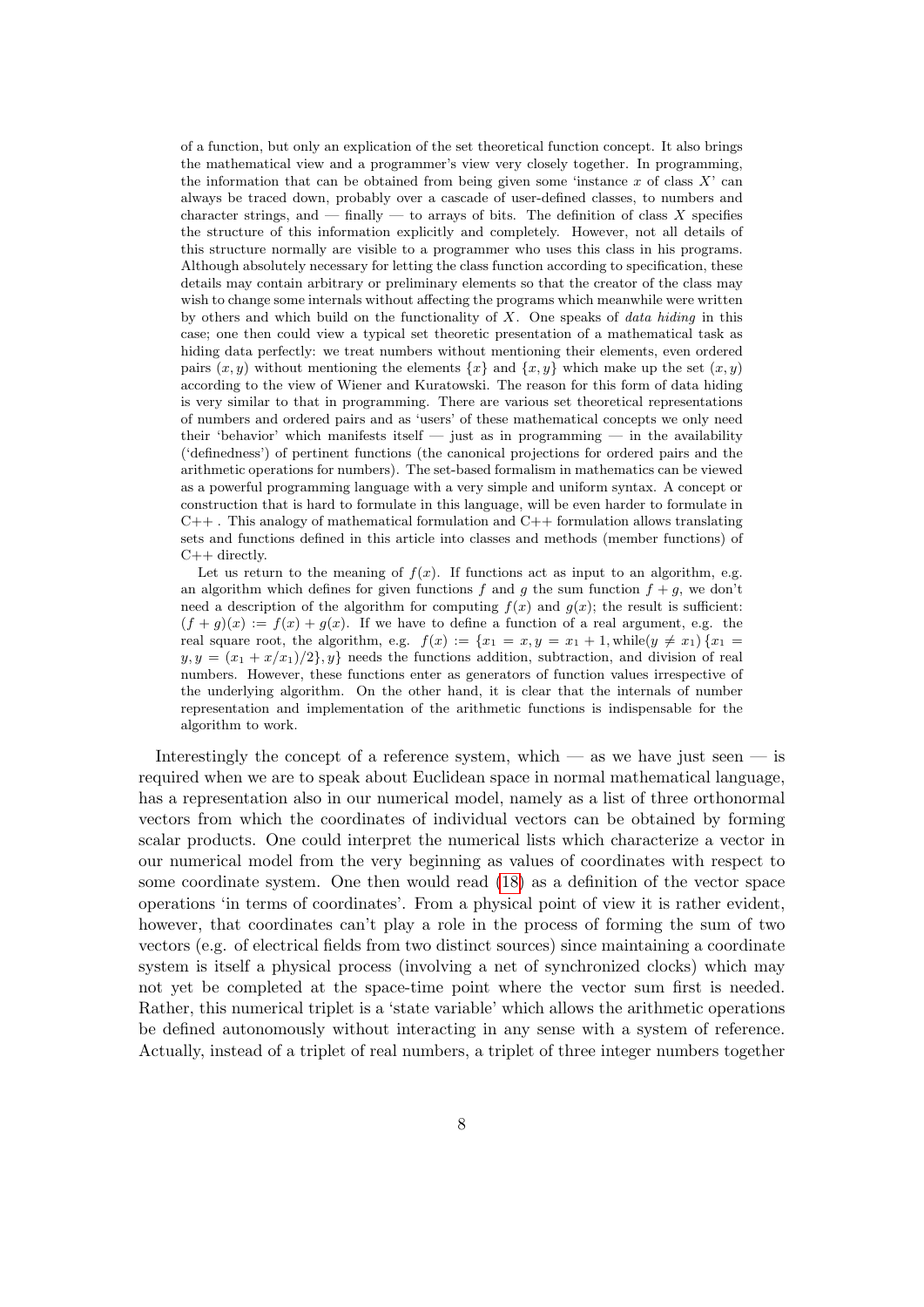with a single common real factor fixing the order of magnitude would be a more natural data structure for the internal state.

In summary, we see that the concept of an oriented Euclidean space links several concepts for which it is not completely clear which ones one should consider as primary and which as derived. That everything fits together and forms a logical entity independent of the question of appropriate order of introduction is a noteworthy fact.

As mentioned above, one may turn the present conceptual discussion into a concrete definition of classes in an object oriented programming language. I am fascinated by the guidance which the strict rules of  $C++$  provide in situations where classes have to be defined which depend on each other (e.g. one of the classes defines functions which take arguments from the other class). Even in situations where there is a choice, one finds often that clear rules of syntactic simplicity and straightforwardness single out one of the possible ways. In any way, the  $C++$  compiler guarantees that any class edifice which compiles avoids all 'vicious circles' (impredicative definitions).

#### 2.1 Orientation of lists of vectors

So far, we know orientation only as a property of orthonormal bases (and, in a sense, for the whole of  $V$ ). To extend the concept to less special entities one defines the *determinant* function

$$
\det : \mathcal{V} \times \mathcal{V} \times \mathcal{V} \to \mathbb{R} \,, \quad (\mathbf{u}, \mathbf{v}, \mathbf{w}) \mapsto (\mathbf{u} \times \mathbf{v}) \cdot \mathbf{w} \tag{19}
$$

which is a linear function in each of its arguments, takes the value 0 if the arguments are linearly dependent (i.e. a non-trivial linear combination of them exists which has the value 0), but does not vanish identically. An interesting result in linear algebra says that two functions which enjoy these properties are proportional of each other and are alternating functions in the sense of satisfying:

$$
\begin{aligned} \det(\mathbf{u}, \mathbf{v}, \mathbf{w}) &= \det(\mathbf{v}, \mathbf{w}, \mathbf{u}) = \det(\mathbf{w}, \mathbf{u}, \mathbf{v}) = \\ -\det(\mathbf{u}, \mathbf{w}, \mathbf{v}) &= -\det(\mathbf{w}, \mathbf{v}, \mathbf{u}) = -\det(\mathbf{v}, \mathbf{u}, \mathbf{w}) \,. \end{aligned} \tag{20}
$$

In addition, such a general determinant function on any linear space of finite dimension vanishes if and only if the arguments are linearly dependent (see [\[9\]](#page-47-8), pp. 43-46). Apart from determining orientation, this function also determines the volume of the parallelepiped defined by the argument vectors.

If we start from a three-dimensional real linear space which has no direct relation to geometry (e.g. the space of solutions  $f : \mathbb{R} \to \mathbb{R}$  of the ordinary linear differential equation  $f''' = 0$ , or the set of functions  $\{1,2,3\} \rightarrow \mathbb{R}$ ) one may ask which degrees of freedom exist to turn this space into an oriented Euclidean space according to the previous definition. The answer is quite simple: Select any triplet of linearly independent elements of this linear space. Then there exist a uniquely determined scalar product and a uniquely determined vector product which turns this triplet into a positively oriented Euclidean system of reference. This makes clear that 'being positively oriented' is not an intrinsic property but a conventional one. Orientation (also referred to as screw sense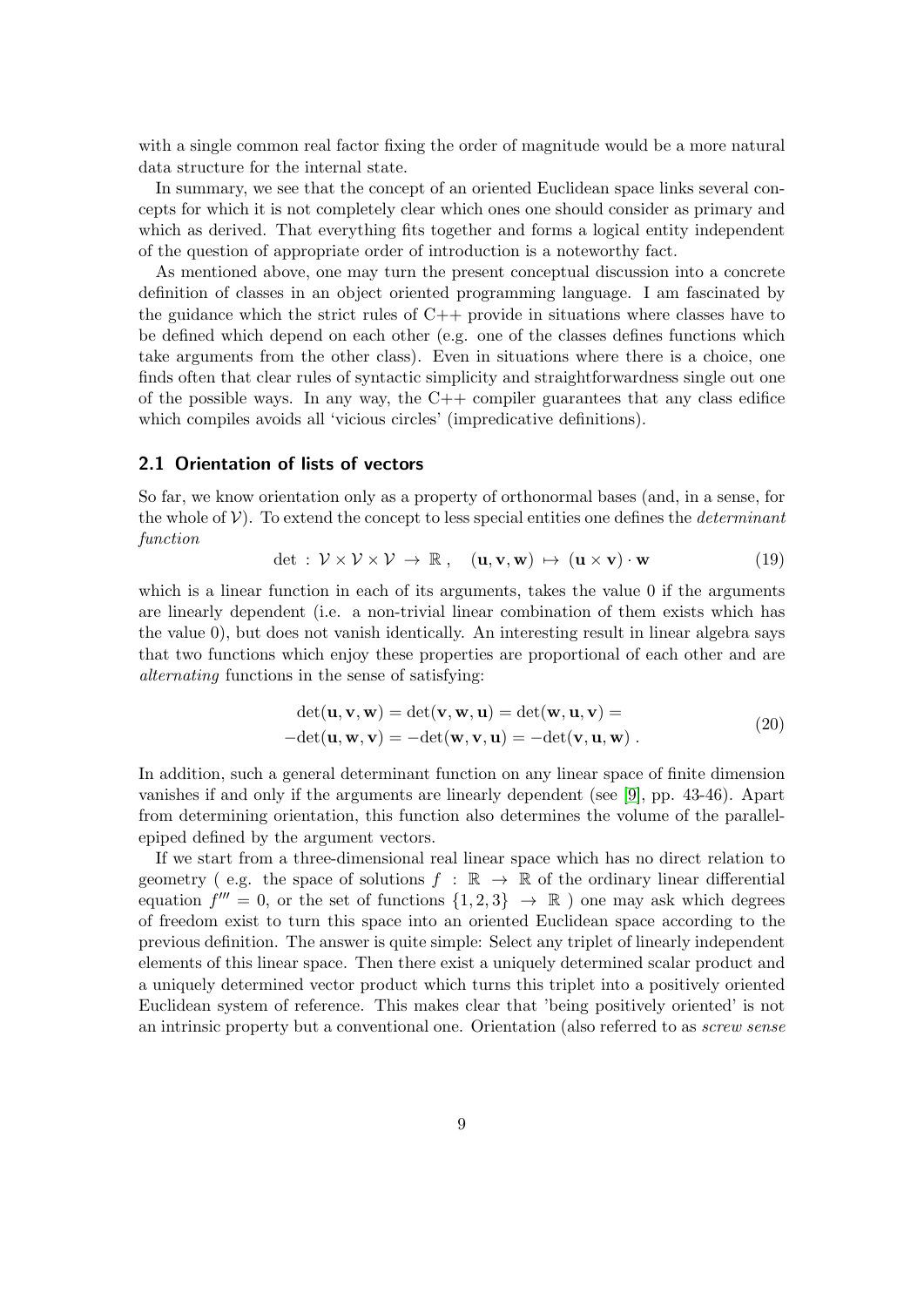or chirality) is not only associated with mutually orthogonal triplets of vectors but with arbitrary triplets according to the function

<span id="page-9-0"></span>
$$
\text{ori}: \mathcal{V} \times \mathcal{V} \times \mathcal{V} \to \{-1, 0, 1\} \,, \quad (\mathbf{u}, \mathbf{v}, \mathbf{w}) \mapsto \text{sign}(\det(\mathbf{u}, \mathbf{v}, \mathbf{w})) \tag{21}
$$

Notice ori $(b_1, b_2, b_3) = -\text{ori}(b_3, b_2, b_1)$  which makes clear that it is not a set of vectors which determines the orientation but a *list* of those. A triplet  $(b_1, b_2, b_3)$  of vectors is linear independent (and thus a basis of  $V$ ) iff (i.e. if and only if) it is oriented (i.e. ori( $\mathbf{b}_1, \mathbf{b}_2, \mathbf{b}_3$ )  $\neq 0$ ). Let this be the case. Then, for any  $\mathbf{u} \in \mathcal{V}$  there exist  $\alpha_i \in \mathbb{R}$ for which  $\mathbf{u} = \alpha_1 \mathbf{b}_1 + \alpha_2 \mathbf{b}_2 + \alpha_3 \mathbf{b}_3$  holds. Scalar product and vector product provide convenient means to compute these development coefficients: We define a new basis  $(c_1, c_2, c_3)$ , said to be the basis dual ( or *reciprocal*) to  $(b_1, b_2, b_3)$ , by

$$
\mathbf{c}_1 := \frac{\mathbf{b}_2 \times \mathbf{b}_3}{\det(\mathbf{b}_1, \mathbf{b}_2, \mathbf{b}_3)}, \quad \mathbf{c}_2 := \frac{\mathbf{b}_3 \times \mathbf{b}_1}{\det(\mathbf{b}_1, \mathbf{b}_2, \mathbf{b}_3)}, \quad \mathbf{c}_3 := \frac{\mathbf{b}_1 \times \mathbf{b}_2}{\det(\mathbf{b}_1, \mathbf{b}_2, \mathbf{b}_3)}\tag{22}
$$

and find

$$
\alpha_1 = \mathbf{c}_1 \cdot \mathbf{u} \,, \quad \alpha_2 = \mathbf{c}_2 \cdot \mathbf{u} \,, \quad \alpha_3 = \mathbf{c}_3 \cdot \mathbf{u} \tag{23}
$$

and

$$
\mathbf{b}_i \cdot \mathbf{c}_j = \delta_{ij}, \quad \det(\mathbf{b}_1, \mathbf{b}_2, \mathbf{b}_3) \det(\mathbf{c}_1, \mathbf{c}_2, \mathbf{c}_3) = 1.
$$
 (24)

From this it is clear that a positively oriented Euclidean system of reference is a self-dual basis and vice versa. For preparing the definition of angles between vectors we observe that for  $\mathbf{v}, \mathbf{w} \in \mathcal{V}$  the quantities  $x := \mathbf{v} \cdot \mathbf{w}$ ,  $y := |\mathbf{v} \times \mathbf{w}|$ ,  $r := |\mathbf{v}| |\mathbf{w}|$ , as a consequence of [\(4\)](#page-1-4) satisfy  $x^2 + y^2 = r^2$  and  $y \ge 0$  to the effect that there is a uniquely defined angle  $\varphi \in [0, \pi]$  for which  $x = r \cos(\varphi), y = r \sin(\varphi)$  holds, and which is said to be the *polar* angle determined by  $(x, y)$  and is sometimes written as  $arg(x, y)$ . Many programming languages (e.g. C, Java, Ruby) represent the polar angle  $\varphi$  as  $\text{atan2}(y, x)$  in reminiscence of the incomplete representation  $\varphi = \arctan(\psi/x)$  which in too many formularies is recommended even for  $y < 0$  where it holds only up to adding or subtracting  $\pi$ . Notice that the mathematically correct representation  $\varphi = \arccos(y)$  is practically useless for small values of  $\varphi$ . A useful unrestricted (as far as  $(x, y) \neq (0, 0)$ ) representation is  $\varphi = 2 \arctan(\frac{y}{x + \sqrt{x^2 + y^2}})$ . In pure mathematics polar angles enter the stage with the complex plane, where Euler's famous formula

$$
e^{i\varphi} = \cos(\varphi) + i\sin(\varphi)
$$

implies the representation  $\varphi = \arg(x, y) = \text{Im} \log(x + iy)$ . The following function summarizes the definition of the angle between vectors:

$$
\angle : \mathcal{V} \times \mathcal{V} \to [0, \pi], \quad (\mathbf{v}, \mathbf{w}) \mapsto \arg(\mathbf{v} \cdot \mathbf{w}, |\mathbf{v} \times \mathbf{w}|) . \tag{25}
$$

Obviously  $\angle(\mathbf{v}, \mathbf{w}) = \angle(\mathbf{w}, \mathbf{v})$  and  $|\mathbf{v} + \mathbf{w}|^2 = |\mathbf{v}|^2 + |\mathbf{w}|^2 + 2 |\mathbf{v}| |\mathbf{w}| \cos(\angle(\mathbf{v}, \mathbf{w}))$ . It is interesting to note that angles between vectors in oriented two-dimensional space behave quite differently. Here it makes sense to ask for the rotation needed to move one vector into the other when rotating in the sense of the given orientation. Then angles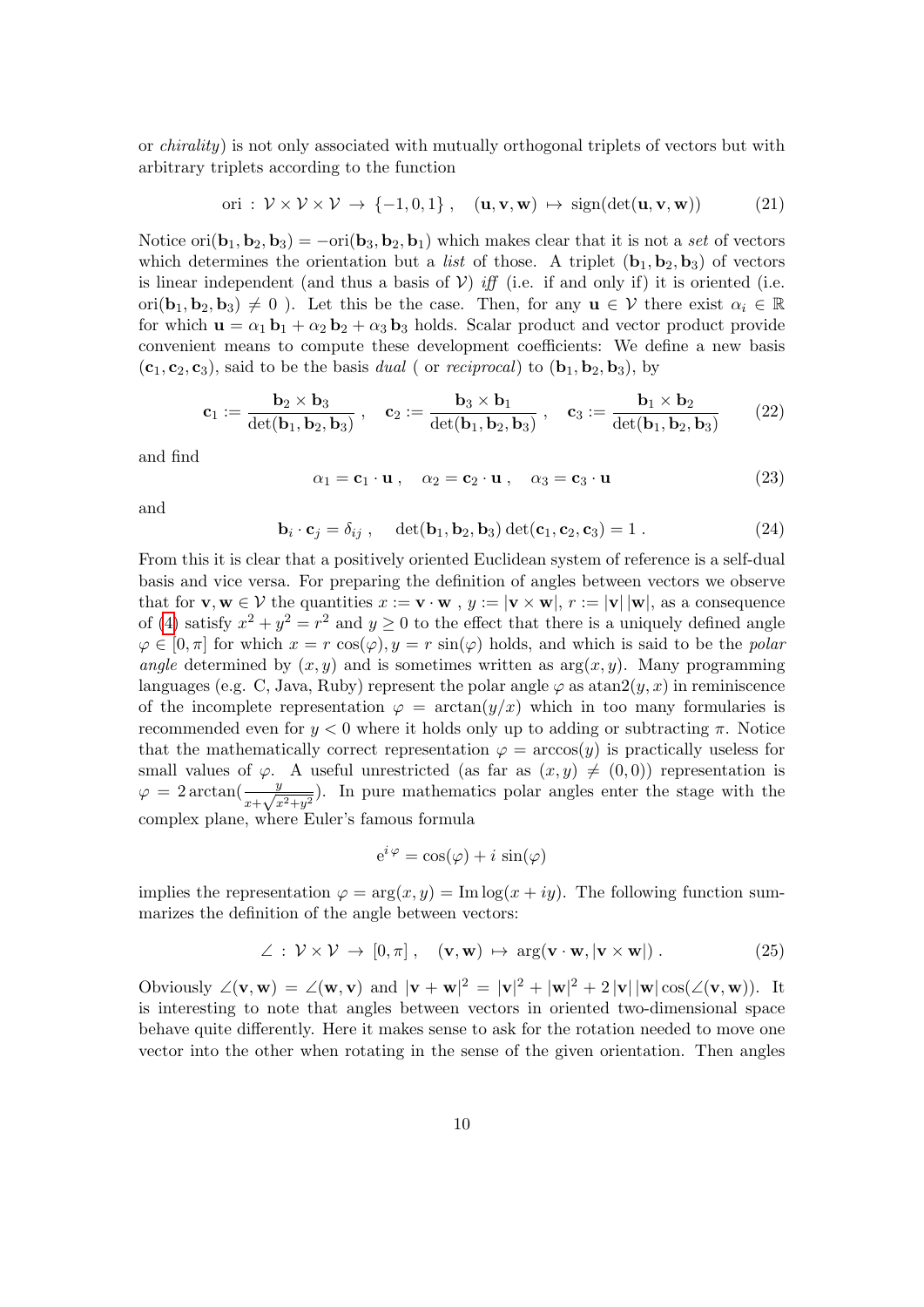in the range  $[0, 2\pi)$  are possible. To make this explicit, I use the natural transcription of the concept of a vector product to Euclidean two-dimensional space (denoted  $V_2$ ) by replacing the binary operation  $\times : \mathcal{V} \times \mathcal{V} \to \mathcal{V}$  by a unary one:  $\times : \mathcal{V}_2 \to \mathcal{V}_2$  (as done in the well-known program system Mathematica by Stephen Wolfram). This operation is a linear orthogonal mapping (with linearity and orthogonality defined in analogy to [\(11\)](#page-3-0)) which assigns to any vector  $\mathbf{v}$  a vector  $\mathbf{v}'$  which is orthogonal to  $\mathbf{v}$  and has the same length. Since the mapping itself is assumed to be orthogonal the choice of selecting such a vector or its negative is determined for each vector if it has been defined for a single non-zero vector. Then  $\angle(\mathbf{v}, \mathbf{w}) := \varphi$  where  $\varphi$  is uniquely determined by

$$
\varphi \in [0, 2\pi) \quad \text{and} \quad \mathbf{w} = \cos(\varphi) \mathbf{v} + \sin(\varphi) (\times \mathbf{v}). \tag{26}
$$

## 3 Points

An oriented Euclidean point space is a triplet  $(\mathcal{P}, \mathcal{V}, +)$  where V is an oriented Euclidean vector space, and the mapping  $+ : \mathcal{P} \times \mathcal{V} \rightarrow \mathcal{P}$  satisfies:

- 1. For all  $\mathbf{v}, \mathbf{w} \in \mathcal{V}, p \in \mathcal{P}$  we have  $(p + \mathbf{v}) + \mathbf{w} = p + (\mathbf{v} + \mathbf{w})$ .
- 2. For any two points  $p, q \in \mathcal{P}$  there is a uniquely defined element of  $\mathcal{V}$ , conveniently written as  $q-p$ , for which  $p+(q-p)=q$ . For  $p+\frac{1}{2}$  $\frac{1}{2}(q-p)$  one also writes  $\frac{1}{2}(p+q)$ .

One often finds  $\overrightarrow{pq}$  written for  $q - p$ . This notation lacks the algorithmic cleverness of the difference notation.

The notions of differences and mean-values of points can easily be extended: Let  $(p_i)_{i=1}^n$ be a family of points and  $(w_i)_{i=1}^n$  a family of real numbers. For arbitrarily selected origin  $o \in \mathcal{P}$  we consider the  $\mathcal{P}$ -valued expression

$$
o + w_1 (p_1 - o) + \ldots + w_n (p_n - o)
$$

which is (as is easily seen) independent of  $o$  iff the sum of the  $w_i$  is 1; it then represents a well-defined point. Further, the expression

$$
w_1 (p_1-o)+\ldots+w_n (p_n-o)
$$

is independent of  $o$  iff the sum of the  $w_i$  is 0; it the represents a well-defined vector. In both cases one writes the well-defined object (be it a point or a vector) as

<span id="page-10-0"></span>
$$
w_1 p_1 + \ldots + w_n p_n . \tag{27}
$$

This is a symbolic notation in so far as the subterms  $w_i p_i$  are not defined objects, only the expression as a whole is defined. (Also in the notation  $q - p$  the subterm  $-p$  is not defined.)

Let an oriented Euclidean vector space  $\mathcal V$  is given. Then all completions to an oriented Euclidean point space  $(\mathcal{P}, \mathcal{V}, +)$  can easily be described: Let X be any set for which there is a bijection  $\phi : X \to V$ . Then define  $\mathcal{P} := X$  and  $p + \mathbf{v} := \phi^{-1}(\phi(p) + \mathbf{v})$  for all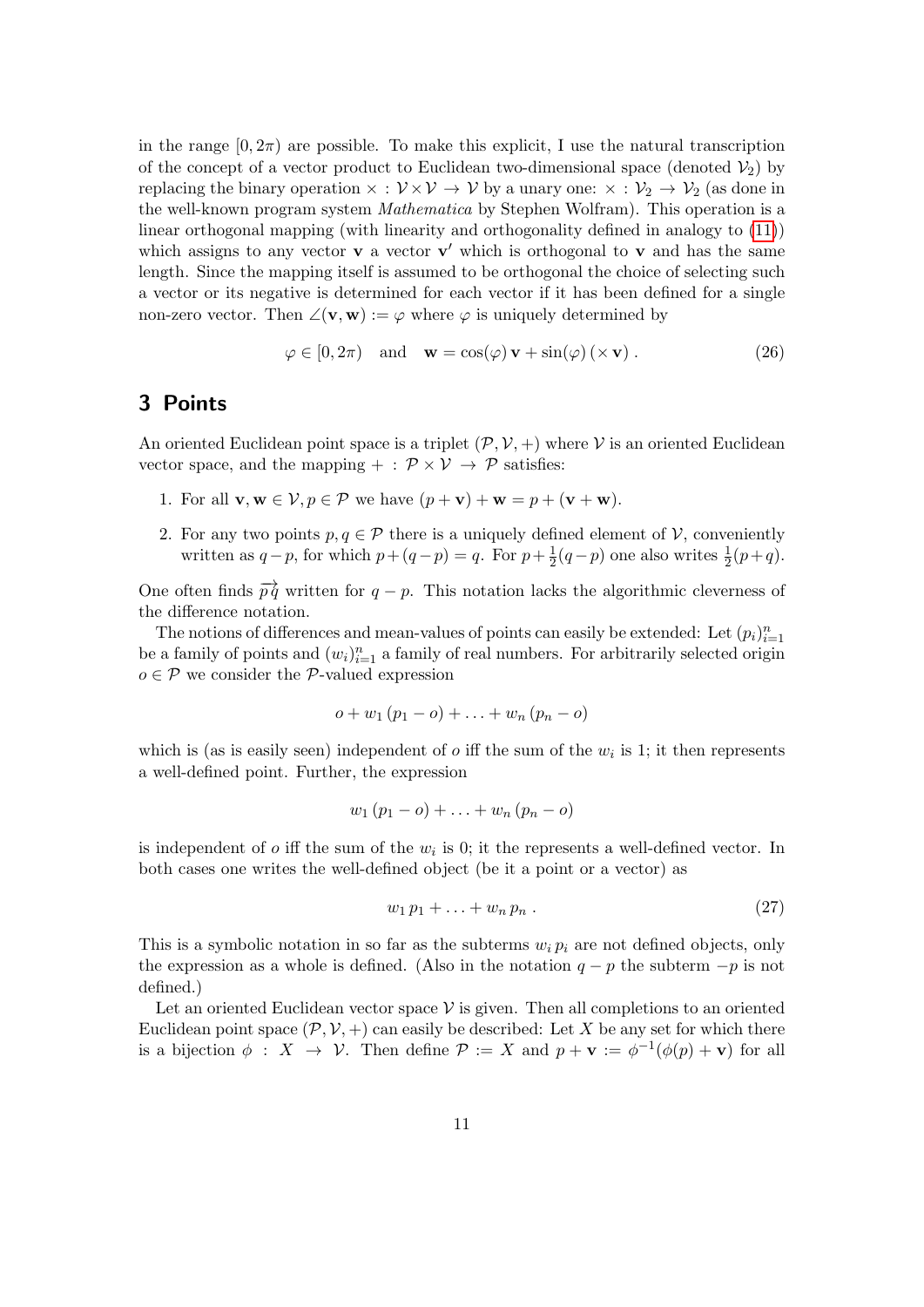$p \in X$  and  $\mathbf{v} \in \mathcal{V}$ . Notice that on the left-hand side of this definition there appears  $+ : \mathcal{P} \times \mathcal{V} \rightarrow \mathcal{P}$ , whereas on the right-hand side we only need  $+ : \mathcal{V} \times \mathcal{V} \rightarrow \mathcal{V}$  which is defined as a part of the definition of  $\mathcal V$ .

An (affine) point space in relation to its vector space is a special case of structures of wide-spread use in mathematical physics. First, it is a special case of a transformation group: The abelian group  $\mathcal{V}_+$  underlying  $\mathcal V$  acts transitively and effectively (see the text following [\(16\)](#page-4-0)) on P thus making P a  $V_+$ -torsor. Second, it is a differential manifold with the special structure that the tangent space at any point is the same vector space  $V$ . If we insist in having disjoint tangent spaces for different points we can achieve this but get a natural bijection between any pair of local tangent spaces, which then is the simplest and most comfortable case of an affine connection on our manifold. This derives from a *Riemannian metric* which makes  $P$  a *metric space*. This metric has here a particularly simple form: The distance  $d(p, q)$  between points p and q is given by the length of the connecting vector  $p - q$ 

$$
d(p,q) = |p - q| \tag{28}
$$

The property of  $P$  as a metric space turns out to be of great organizing power. Any mapping  $\varphi : \mathcal{P} \to \mathcal{P}$  which preserves the metric (i.e. is an *isometry*):

$$
|\varphi(p) - \varphi(q)| = |q - p| \text{ for all } p, q \in \mathcal{P}
$$
\n(29)

is bijective and affine (see [\[7\]](#page-47-5), Chapter XII, Corollary on p. 445 and Theorem 15). Being affine means for a mapping to be linear in the same hidden way as  $\mathcal P$  is linear. This will be explained in detail in subsection [3.2.](#page-12-0)

An isometry  $P \to P$  is also called *rigid motion*<sup>[8](#page-11-0)</sup>. If it preserves orientation, it is said to be a proper rigid motion. Both types of mappings form a group. As will be explained in subsection [3.2](#page-12-0) they are 'inhomogeneous versions' of the groups  $O(3)$  and  $SO(3)$  and thus will be designated  $IO(3)$  and  $ISO(3)$ . Due to their close connection to Euclidean geometry and the structure of Euclidean spaces they often are referred to as the (full) Euclidean group and the (proper) Euclidean group.

#### 3.1 Orientation of lists of points

A list of three points  $(p_1, p_2, p_3)$  defines a closed directed polygon  $p_1 \to p_2 \to p_3 \to p_1$  and it is tempting to associate the orientation ori $(p_2 - p_1, p_3 - p_2, p_1 - p_3)$  with this situation. However, the vectors under consideration are linearly dependent ( their sum is 0) and the orientation (as defined by  $(21)$ ) is 0. This may surprise since following this directed path, fixes the same kind of directedness which characterizes the motion of a rotating body. However, if we are to judge whether the 'sense' of this motion matches that of the clock hand, we come to different conclusions depending on the viewing direction. Applying this observation to the clock itself, we see that it is an important feature of a

<span id="page-11-0"></span><sup>8</sup>This is 'motion in a geometrical sense' where time plays no role. Later we will have to deal with motion in the sense of physics too.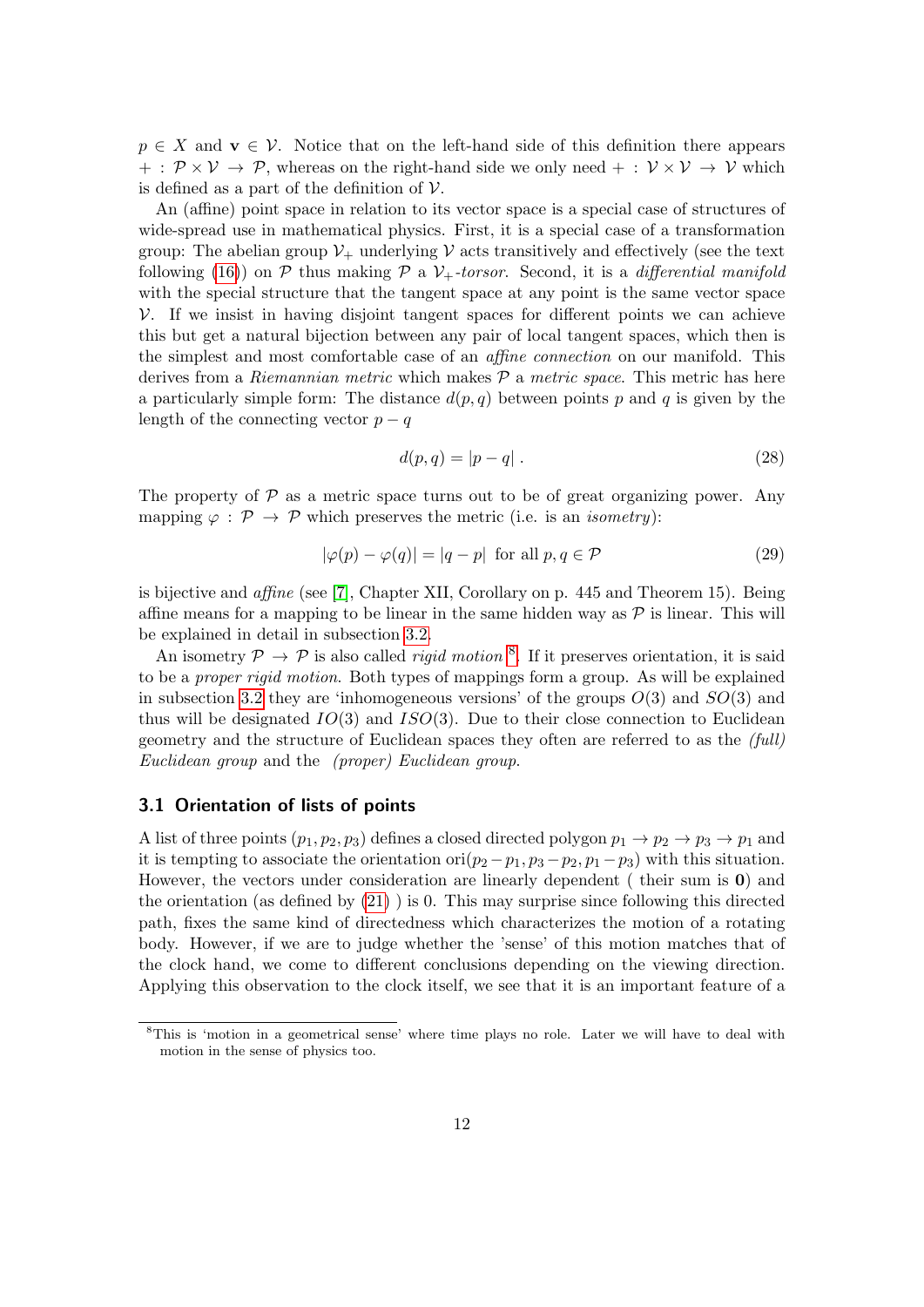traditional clock that it allows us to see the hands only when looking to the front side of it, otherwise there would be nothing like a clockwise sense of rotation.

To define non-zero orientations we need one point more: Thus for any list  $(p_0, p_1, p_2, p_3)$ of four points we define

$$
ori(p_0, p_1, p_2, p_3) := ori(p_1 - p_0, p_2 - p_0, p_3 - p_0)
$$
\n(30)

where on the right-hand side we refer to the orientation of list of vectors as defined in [\(21\)](#page-9-0). The intuition behind this is not simply the motion of a rotating body represented by the closed polygon  $p_1 \rightarrow p_2 \rightarrow p_3 \rightarrow p_1$  but also the vector  $(p_1-p_0)+(p_2-p_0)+(p_3-p_0)$ as a kind of directed rotation axis. An example would be a wheel rotatable around an axis the ends of which carrying engravings 'begin' and 'end' respectively. If we spin the wheel relative to the axis it defines a certain value of orientation. If we fix the axis, stop the wheel, and make it spin again but in the opposite direction, then we also have changed the sign of the orientation ( which is a number  $\in \{-1,0,1\}$  according to the present definition). So the wheel could be used as a materialized definition of a particular orientation only if it would be prevented to rotate in the opposite direction (e.g. by a ratchet and pawl mechanism). A more elegant 'orientation normal' is a screw and a nut. If we rotate the screw within the nut (or the other way round) it performs a linear motion in addition to the rotation. In this case the sense of rotation and the direction of translation are in fixed relation: if we change the sense of rotation, the sense of translation changes too. So the system defines a constant value of orientation in all its operating modes. The normal screws in engineering are the so called right screws (in the few occasions that left screws are needed too, these have to be particularly marked in engineering drawings). Their orientation as defined above is just what is positive orientation +1 if the vector product is defined according to this convention. Right screws and left screws are in a natural relation to right hands and left hands in primates: The (non-thumb) fingers in a fist define a sense of rotation (following fingers in the direction towards the finger tips) and the protruding thumb (in the direction towards its tip) defines a direction.

Assume that  $\text{ori}(p_0, p_1, p_2, p_3) \neq 0$  then the mapping

$$
\beta : \{ r \in \mathbb{R}^4 : r_0 + r_1 + r_2 + r_3 = 1 \} \to \mathcal{P}
$$
  

$$
(r_0, r_1, r_2, r_3) \mapsto r_0 p_0 + r_1 p_1 + r_2 p_2 + r_3 p_3
$$
 (31)

is bijective and defines what is called barycentric coordinates. See [\(27\)](#page-10-0) for the symbolic linear combination of points.

A mapping  $\varphi : \mathcal{P} \to \mathcal{P}$  preserves orientation iff for any list  $(p_0, p_1, p_2, p_3)$  of points we have

$$
ori(\varphi(p_0), \varphi(p_1), \varphi(p_2), \varphi(p_3)) = ori(p_0, p_1, p_2, p_3).
$$
\n(32)

#### <span id="page-12-0"></span>3.2 Affine mappings in point space

A mapping  $\varphi : \mathcal{P} \to \mathcal{P}$  is called affine iff there is a linear mapping  $A : \mathcal{V} \to \mathcal{V}$  such that

$$
\varphi(p) = \varphi(q) + A(p - q) \text{ for all } p, q \in \mathcal{P}. \tag{33}
$$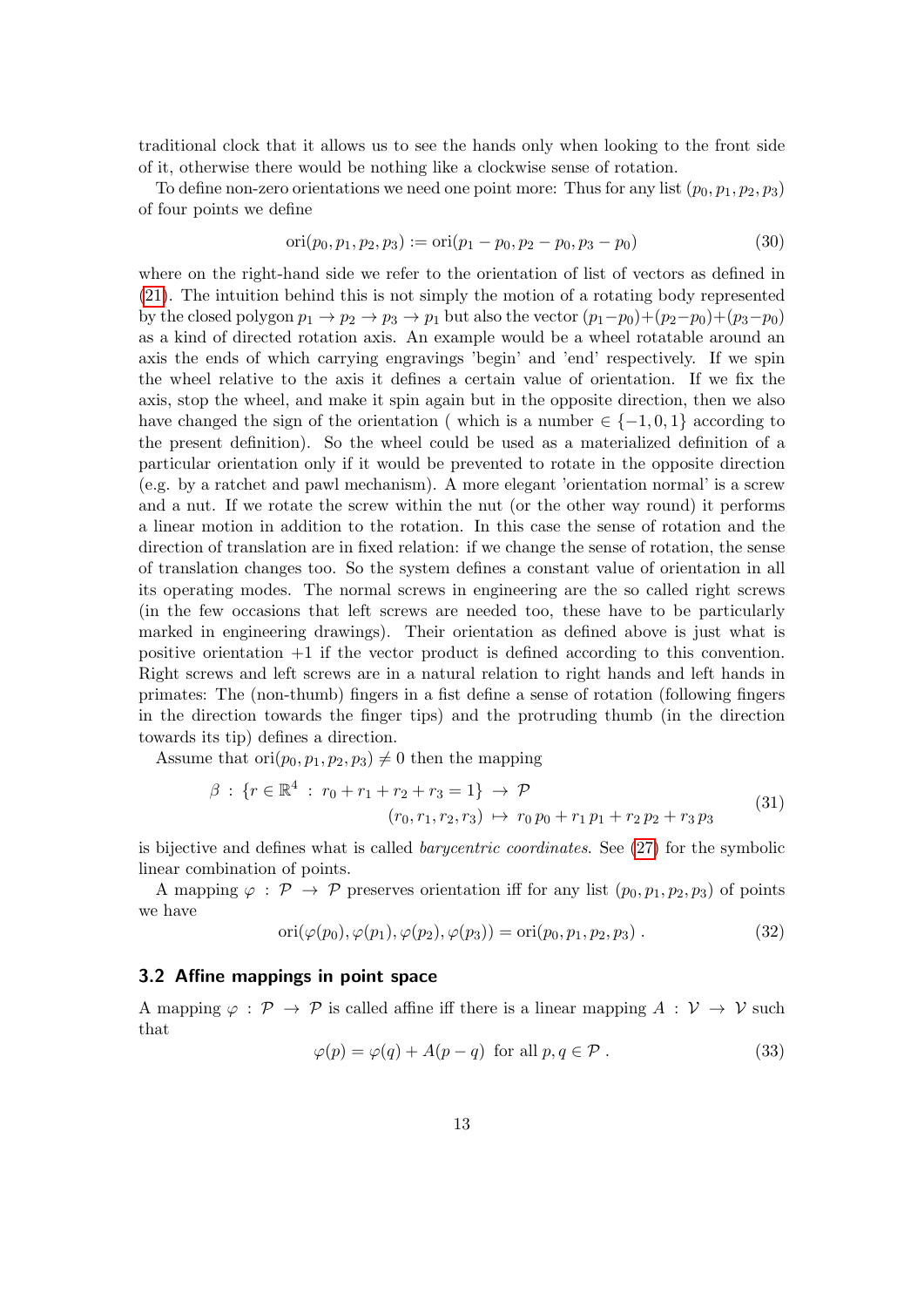In the situation considered above, that  $\varphi$  was an isometry (rigid motion), A obviously is orthogonal. If it also preserves orientation (proper rigid motion),  $A$  is an automorphism of the oriented Euclidean space  $V$ , and thus a rotation (see below [\(11\)](#page-3-0)). The linear mapping  $A \in \mathcal{L}$  is uniquely determined by the affine mapping  $\varphi$  and is designated  $\varphi^{\sharp}$ and said to be the trace of  $\varphi$  ([\[7\]](#page-47-5), p. 427; this notion is not directly related to the notion of the trace of a linear mapping as defined in [\(48\)](#page-16-0)). It has a deeper sense in the framework of *categories*. There one also states [\[7\]](#page-47-5)  $\mathcal{P}^{\sharp} = \mathcal{V}$  and that # is a *functor* which connects the category of affine spaces with the category of linear spaces. Upon selection of an arbitrary origin  $o \in \mathcal{P}$  the affine mapping  $\varphi$  determines also a vector  $\mathbf{a} \in \mathcal{V}$  such that

<span id="page-13-0"></span>
$$
\varphi(p) = o + \mathbf{a} + A(p - o) =: (o, \mathbf{a}, A) p \quad \text{for all } p \in \mathcal{P} . \tag{34}
$$

Obviously,  $\mathbf{a} = \varphi(o) - o$ . Since the origin *o* is arbitrary the terms

$$
(o, \mathbf{a}, A)
$$
  $o \in \mathcal{P}, \mathbf{a} \in \mathcal{V}, A \in \mathcal{L}$ 

defined in [\(34\)](#page-13-0) do not provide a unique parametrization of affine maps. Actually we have

$$
(o, \mathbf{a}, A) = (o', \mathbf{a}', A')
$$
 iff  $(A = A' \text{ and } A(o' - o) = o' - o + \mathbf{a}' - \mathbf{a})$ , (35)

and thus the behavior with respect to a shift of the origin is as follows

<span id="page-13-1"></span>
$$
(o + s, a, A) = (o, a + A(s) - s, A) \quad \text{for all } a, s \in V, A \in \mathcal{L}.
$$
 (36)

If A is bijective, so is  $(o, \mathbf{a}, A)$ , and we have

$$
(o, \mathbf{a}, A)^{-1} = (o, A^{-1}(-\mathbf{a}), A^{-1}).
$$
\n(37)

The composition of two affine maps is again an affine map which can be represented reasonably simply in the notation of [\(34\)](#page-13-0) if everything refers to the same origin:

$$
(o, a, A) \circ (o, a', A') = (o, a + A(a', A \circ A')).
$$
\n(38)

The identity mapping  $\mathcal{P} \to \mathcal{P}$  has the representation  $(o, \mathbf{0}, \mathbf{1})$ , where **1** is the identity mapping  $\mathcal{V} \rightarrow \mathcal{V}$ .

For any subset S of L one defines for arbitrary  $o \in \mathcal{P}$ 

$$
\mathcal{S}^{\flat} := \{ (o, \mathbf{a}, A) : \mathbf{a} \in \mathcal{V}, A \in \mathcal{S} \}
$$
 (39)

getting a set of affine maps  $\mathcal{P} \rightarrow \mathcal{P}$  which is independent of the choice of the origin o. Here the symbol  $\flat$  in its relation to symbol  $\sharp$  is borrowed from music where these symbols stand respectively for dividing and multiplying the frequency of a tone by  $2^{\frac{1}{12}}$ . If S is a group (with respect to composition of mappings), so is  $S^{\flat}$ . The mappings  $(o, \mathbf{a}, 1)$ ,  $\mathbf{a} \in \mathcal{V}$  are called translations and are independent of  $o \in \mathcal{P}$ . Translations are said to be *inhomogeneous* since they don't map 'zero to zero' (actually origin to origin). Therefore  $S^{\flat}$  as resulting from S by allowing for translations is sometimes said to be the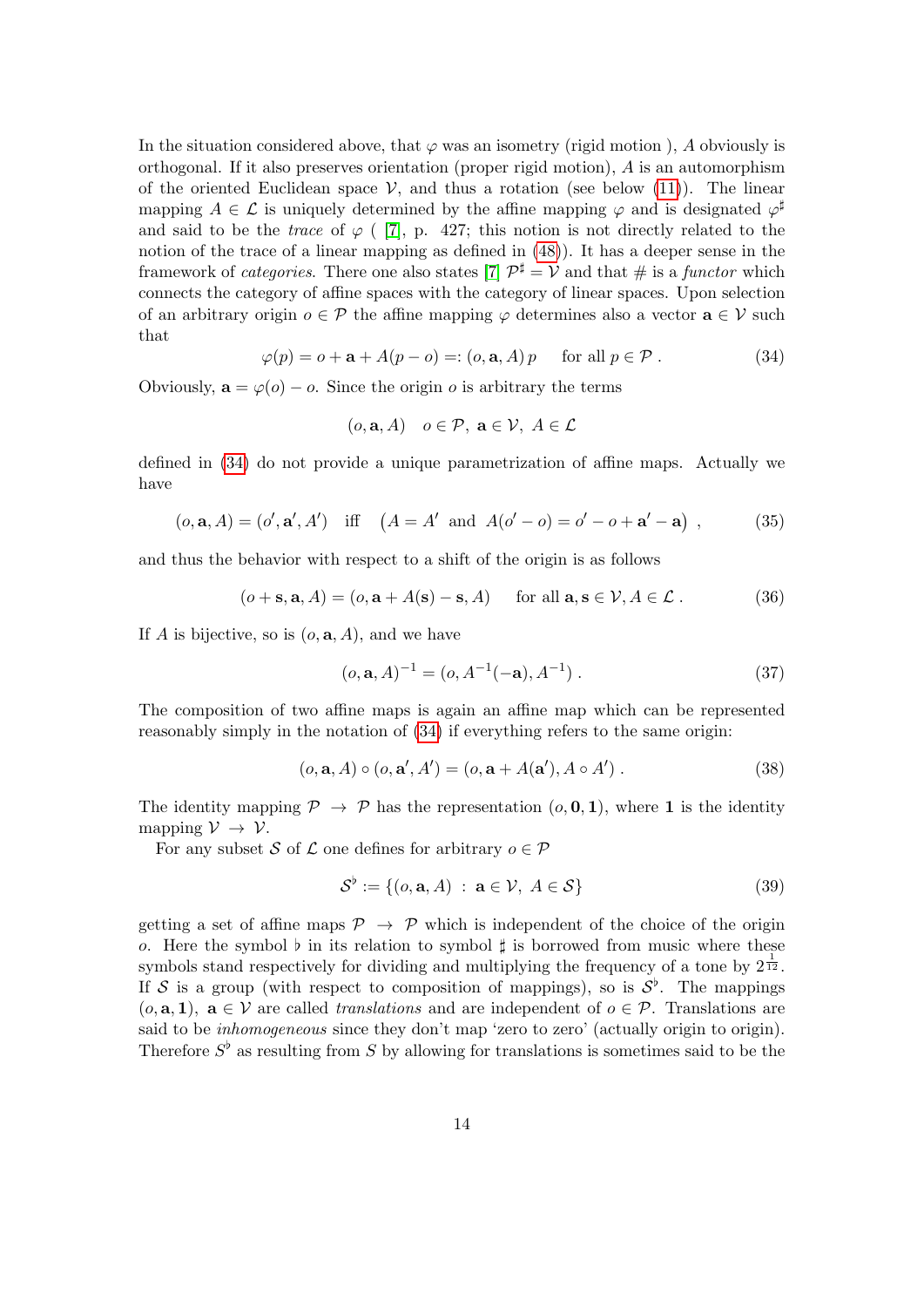inhomogeneous form of S and is designated IS. This is the origin of the names  $ISO(3)$ and IO(3) for the Euclidean groups.

The homogeneous mappings  $(o, 0, A)$ ,  $A \in S$  do depend on the choice of the origin  $o \in \mathcal{P}$ : o is a fixed point of the mapping. Although we always have

$$
(o, \mathbf{a}, A) = (o, \mathbf{a}, \mathbf{1}) \circ (o, \mathbf{0}, A) \tag{40}
$$

and the translation is independent of  $o$ , the second factor depends on  $o$  just as does the left-hand side. Put differently: Each affine mapping other than the identity can be written as a product of a translation and a homogeneous mapping in many ways. Given the affine mapping  $\varphi$  we obtain  $A = \varphi^{\sharp}$ . But only upon selection of  $\sigma$  we get a representation  $\varphi = (o, \mathbf{a}, A)$ . As given explicitly in [\(36\)](#page-13-1) the translation vector **a** depends on o. So the mapping  $(o, \mathbf{a}, 1)$  depends also on o despite the above stated fact that it does not depend on o for a given.

By definition, an *Euclidean system of reference* in  $P$  is a list  $(p_0, p_1, p_2, p_3)$  of points such that the three vectors  $\mathbf{e}_i := p_i - p_0$  form an Euclidean system of reference in  $\mathcal{V}$ . The term ori $(e_1, e_2, e_3)$  (which equals ori $(p_0, p_1, p_2, p_3)$ ) defines the orientation of the system. For the most frequently used case that the orientation is positive we use the short name frame for such an Euclidean system of reference. These frames form the set  $\mathcal{F}_{\mathcal{P}}$ . Instead of writing  $F = (p_0, p_1, p_2, p_3)$  for some  $F \in \mathcal{F}_p$  one may put the orthonormal vectors into evidence writing

<span id="page-14-0"></span>
$$
F = (p_0, \mathbf{e}_1, \mathbf{e}_2, \mathbf{e}_3), (\mathbf{e}_1, \mathbf{e}_2, \mathbf{e}_3) \in \mathcal{F}_\mathcal{V} . \tag{41}
$$

For analyzing the frames in  $P$  we proceed in close analogy to the treatment of frames in V. For any frame  $F = (p_0, p_1, p_2, p_3)$  and any  $\varphi \in ISO(3)$  the list

$$
\varphi(F) = (\varphi(p_0), \varphi(p_1), \varphi(p_2), \varphi(p_3))
$$

is again a frame. Consider now any two frames F and F'. We will construct  $\varphi \in ISO(3)$ such that  $\varphi(F) = F'$ . The basic tool for this is provided by mappings back and forth to  $\mathbb{R}^3$  which are associated with a frame: For each frame  $F = (p_0, p_1, p_2, p_3)$  we define the bijective mapping

$$
\phi_F: \mathbb{R}^3 \to \mathcal{P}, \quad (u_1, u_2, u_3) \mapsto p_0 + u_1 (p_1 - p_0) + u_2 (p_2 - p_0) + u_3 (p_3 - p_0), \quad (42)
$$

which constructs points from of numerical triplets. In particular it maps the 'canonical frame'

 $((0, 0, 0), (1, 0, 0), (0, 1, 0), (0, 0, 1))$ 

of  $\mathbb{R}^3$  into F. The inversion of this mapping is given by

$$
\phi_F^{-1} : \mathcal{P} \to \mathbb{R}^3 \,, \quad q \mapsto ((p_1 - p_0) \cdot (q - p_0), (p_2 - p_0) \cdot (q - p_0), (p_3 - p_0) \cdot (q - p_0)) \,.
$$
 (43)

Of course, it maps F into the 'canonical frame' of  $\mathbb{R}^3$ . This allows us to express the desired mapping as  $\varphi = \phi_{F'} \circ \phi_F^{-1}$  $\overline{F}^1$  since this maps first F into the canonical basis of  $\mathbb{R}^3$ and this canonical basis into  $F<sup>'</sup>$ . Again, we define a *division of frames* by

$$
F'/F := \phi_{F'} \circ \phi_F^{-1} \tag{44}
$$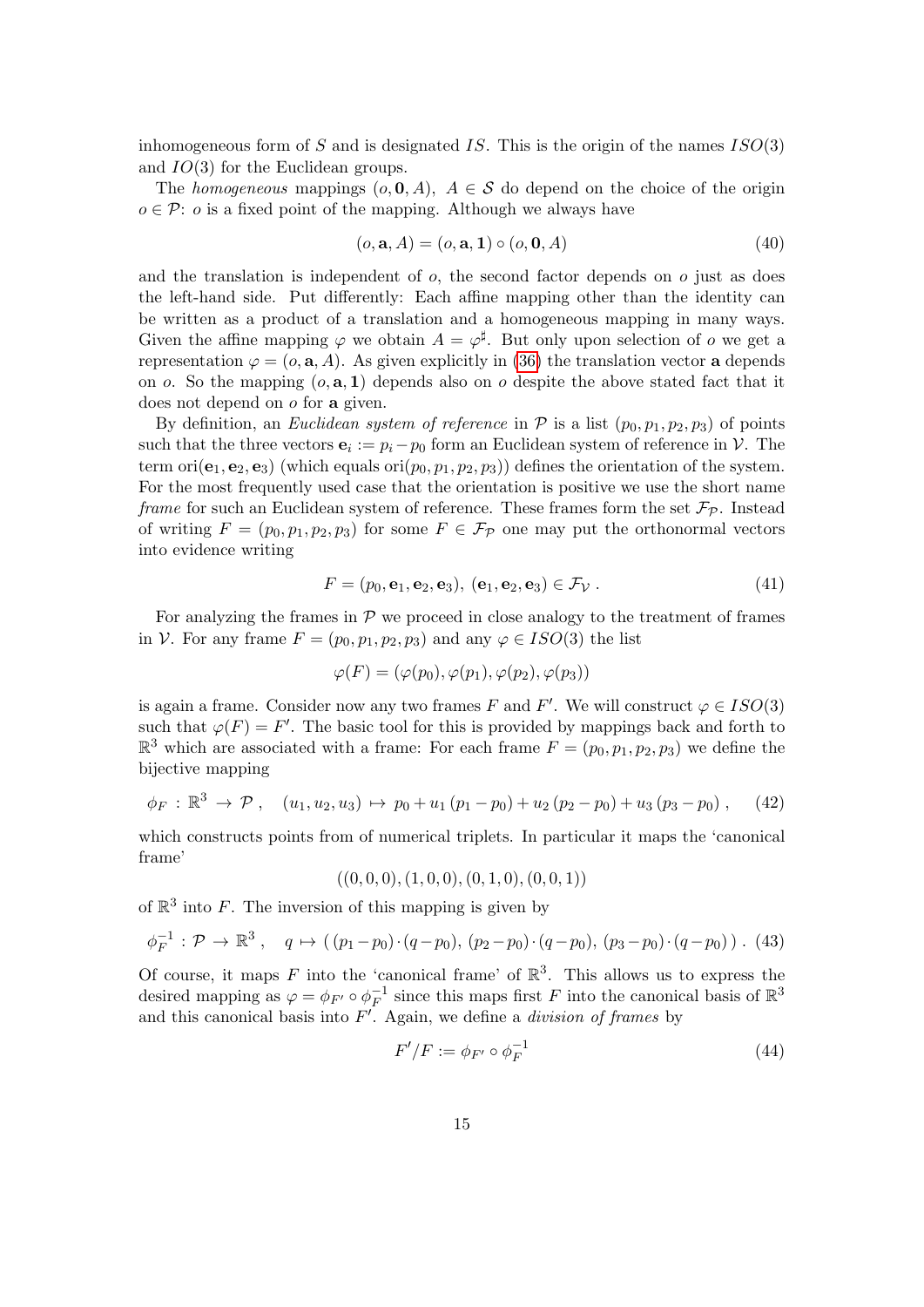and we write the condition for  $\varphi$  as  $\varphi F = F'$  and are now able to write the solution as  $\varphi = F'/F$  which is natural. Now the set of frames is an  $ISO(3)$ -torsor. If one selects in  $\mathcal{F}_{\mathcal{P}}$  an arbitrary element  $\tilde{F}$  the mapping

<span id="page-15-2"></span>
$$
\mathcal{F}_{\mathcal{V}} \longrightarrow ISO(3) \ , \quad F \mapsto F/\tilde{F} \tag{45}
$$

is bijective; it is, however, not canonical since it depends on the selection of  $\tilde{F}$ .

## <span id="page-15-0"></span>4 Linear maps

Linear maps  $\mathcal{V} \to \mathcal{V}$  (endomorphisms of the linear space  $\mathcal{V}$ ) arise in physics mainly in two contexts which are not directly related:

- 1. Under the name of tensors of rank two they describe properties of individual physical systems. An example of this, to which we will come later in detail, is the tensor of inertia which connects angular velocity and angular momentum of a rigid body.
- 2. Under the name of active transformations they map states of physical systems into other potential states of the same systems thereby providing a framework for defining and analyzing *symmetries* of physical laws. The mapping  $\varphi^{\sharp}$  associated with any isometry  $\varphi$  of  $\mathcal P$  is an example of this; it provides the most natural approach to the notion of angular velocity in rigid body motion.

As introduced below [\(11\)](#page-3-0) we use the symbol  $\mathcal L$  for the set of linear maps  $\mathcal V \to \mathcal V$  and refer sometimes to its elements as tensors, when 'element of  $\mathcal{L}'$  is considered annoying. These tensors form a real associative involution algebra with unity (the identity map 1; the zero-element O of the algebra is given by  $O \mathbf{v} = \mathbf{0}$ . Here it is understood that the linear operations are carried over from  $V$  and that the composition  $\circ$  of maps is taken as the product, and that the involution is given by  $L \mapsto L^*$ , where  $L^*$  is the map adjoint to L. For the application of  $L \in \mathcal{L}$  to a  $\mathbf{v} \in \mathcal{V}$  we mostly write  $L\mathbf{v}$  instead to the orthodox notation  $L(\mathbf{v})$ . To be sure, these definitions imply that we have

$$
L \circ L' \mathbf{v} = L L' \mathbf{v} , \quad (\alpha L + \alpha' L') \mathbf{v} = \alpha L \mathbf{v} + \alpha' L' \mathbf{v} ,
$$
  
\n
$$
L \mathbf{v} \cdot \mathbf{w} = \mathbf{v} \cdot L^* \mathbf{w} , \quad L = L^{**} , \quad (L \circ L')^* = L'^* \circ L^*
$$
 (46)

<span id="page-15-1"></span>for all  $L, L' \in \mathcal{L}, \mathbf{v}, \mathbf{w} \in \mathcal{V}, \alpha, \alpha' \in \mathbb{R}$ . For  $\alpha^{-1} L$  one also writes  $L/\alpha$  or  $\frac{L}{\alpha}$ .

The product operation deserves a remark: For general mappings  $\mathcal{V} \rightarrow \mathcal{V}$  the composition is computationally a difficult operation. Such a mapping has to be defined as an algorithm, and thus also products of such mappings have to be defined as an algorithms for which the the algorithms which represent the factors are function arguments. In the language  $C_{++}$  algorithms can be coded as classes, the instances of which are called function objects and coding the composition operation is straightforward. However, iterating the composition such as required in studies of dynamical systems lets the algorithm grow in a way that provokes stack overflow. Of course, the execution time will grow linearly with the number of iterations, which is hardly acceptable in dynamical simulations.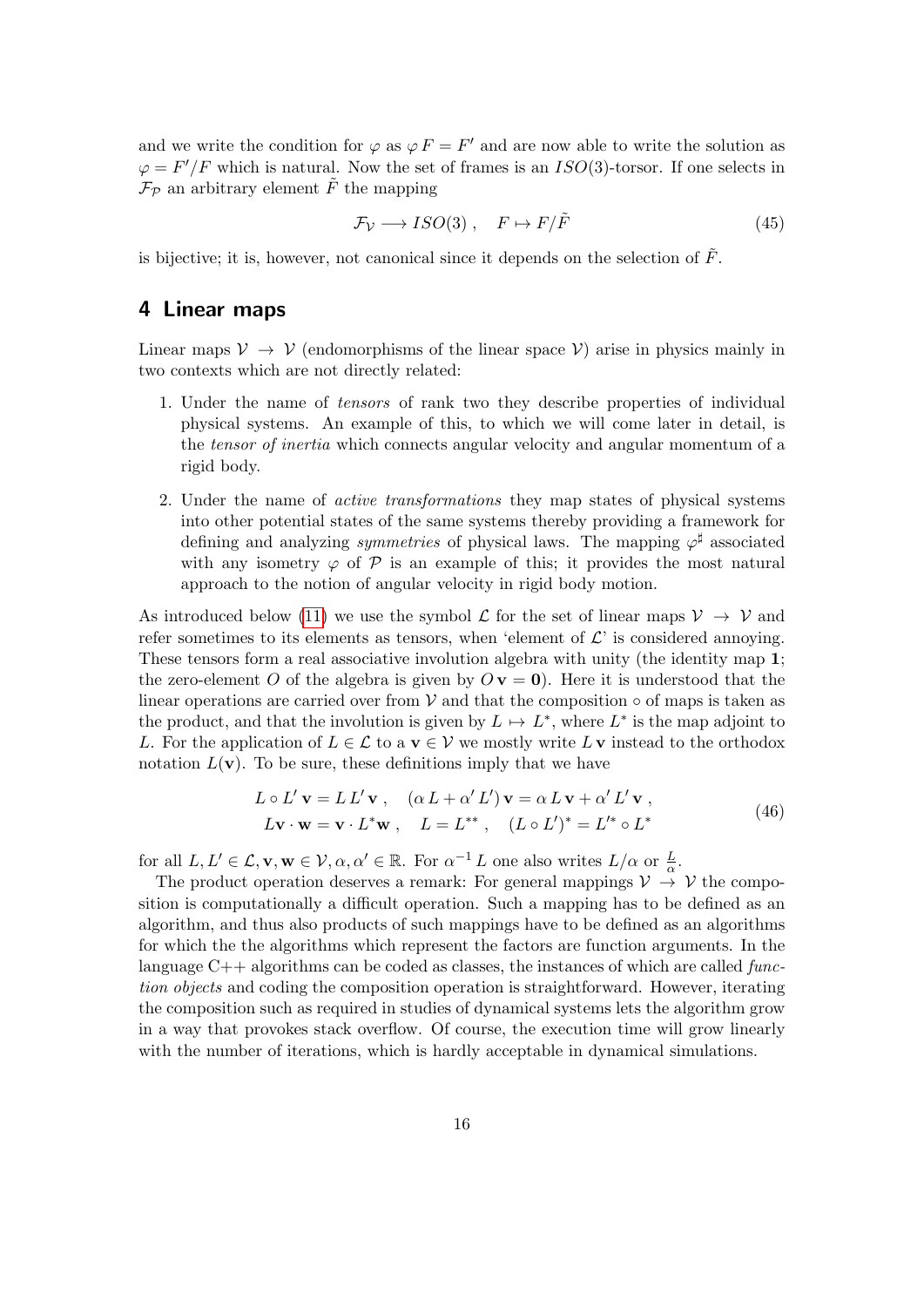With linear mappings we are in a better position since these have a representation in terms of numerical parameters (matrix elements) which allow us to express the operations [\(46\)](#page-15-1) in terms of these elements. Actually, for any selected orthonormal triplet  $(e_1, e_2, e_3)$  the mapping

<span id="page-16-1"></span>
$$
\Phi_{\mathbf{e}} : \mathcal{L} \to M(3, \mathbb{R}), \quad L \mapsto (\mathbf{e}_i \cdot L \mathbf{e}_j)_{i,j \in \{1,2,3\}} =: (L_{ij})_{i,j \in \{1,2,3\}} \tag{47}
$$

is an isomorphism to the ring  $M(3,\mathbb{R})$  of real  $3\times 3$  matrices. (As is well-known, also non-orthonormal bases in  $V$  define similar isomorphism but for them one needs the dual basis too in order to express the matrix elements.) Therefore each product or power of linear mappings will be again be representable as such a matrix. Only rounding errors are reminiscent of the chain of operations which led to this matrix. If a linear map is known to have particular properties, such as being orthogonal, one may characterize it by fewer parameters than 9 real matrix elements and one may be able to express the parameters of the product in terms of the parameters of the factors. Even families of non-linear transformations may allow such a representation of their product in terms of real parameters. This observation led to the theory of Lie groups. For the various types of special linear maps to be introduced in the rest of this chapter we will always point out how their product can be expressed directly in terms of these special types.

#### 4.1 Determinant, trace, and the operation of inversion

Let  $(\mathbf{u}, \mathbf{v}, \mathbf{w}) \in \mathcal{V} \times \mathcal{V} \times \mathcal{V}$  such that  $\det(\mathbf{u}, \mathbf{v}, \mathbf{w}) \neq 0$ , then we define for any  $L \in \mathcal{L}$  the numbers  $\det(L)$  and  $\operatorname{tr}(L)$  (*trace* of L) by

$$
\det(L) := \frac{\det(L\mathbf{u}, L\mathbf{v}, L\mathbf{w})}{\det(\mathbf{u}, \mathbf{v}, \mathbf{w})},
$$
  

$$
\text{tr}(L) := \frac{\det(L\mathbf{u}, \mathbf{v}, \mathbf{w}) + \det(\mathbf{u}, L\mathbf{v}, \mathbf{w}) + \det(\mathbf{u}, \mathbf{v}, L\mathbf{w})}{\det(\mathbf{u}, \mathbf{v}, \mathbf{w})}.
$$
(48)

<span id="page-16-0"></span>It turns out that these definitions are independent of the determinant function and the vector triplet. They satisfy for all  $L, L' \in \mathcal{L}$ 

$$
\det(L \circ L') = \det(L) \det(L'), \quad \det(L) = \det(L^*), \quad \det(\mathbf{1}) = 1,
$$
  
\n
$$
\text{tr}(L + L') = \text{tr}(L) + \text{tr}(L'), \quad \text{tr}(L \circ L') = \text{tr}(L' \circ L), \quad \text{tr}(L) = \text{tr}(L^*), \quad \text{tr}(\mathbf{1}) = 3
$$
\n(49)

The trace operation allows to define a scalar product in the linear space  $\mathcal{L}$ :

<span id="page-16-3"></span>
$$
L \cdot L' := \text{tr}(L^* \circ L'). \tag{50}
$$

The absolute value  $\sqrt{L \cdot L}$ , associated with this scalar product is the *Hilbert-Schmidt* norm, which is always larger or equal to the usual operator norm

<span id="page-16-2"></span>
$$
||L|| := \sup \{|Lv| : \mathbf{v} \in \mathcal{V}, |\mathbf{v}| = 1\}.
$$
\n(51)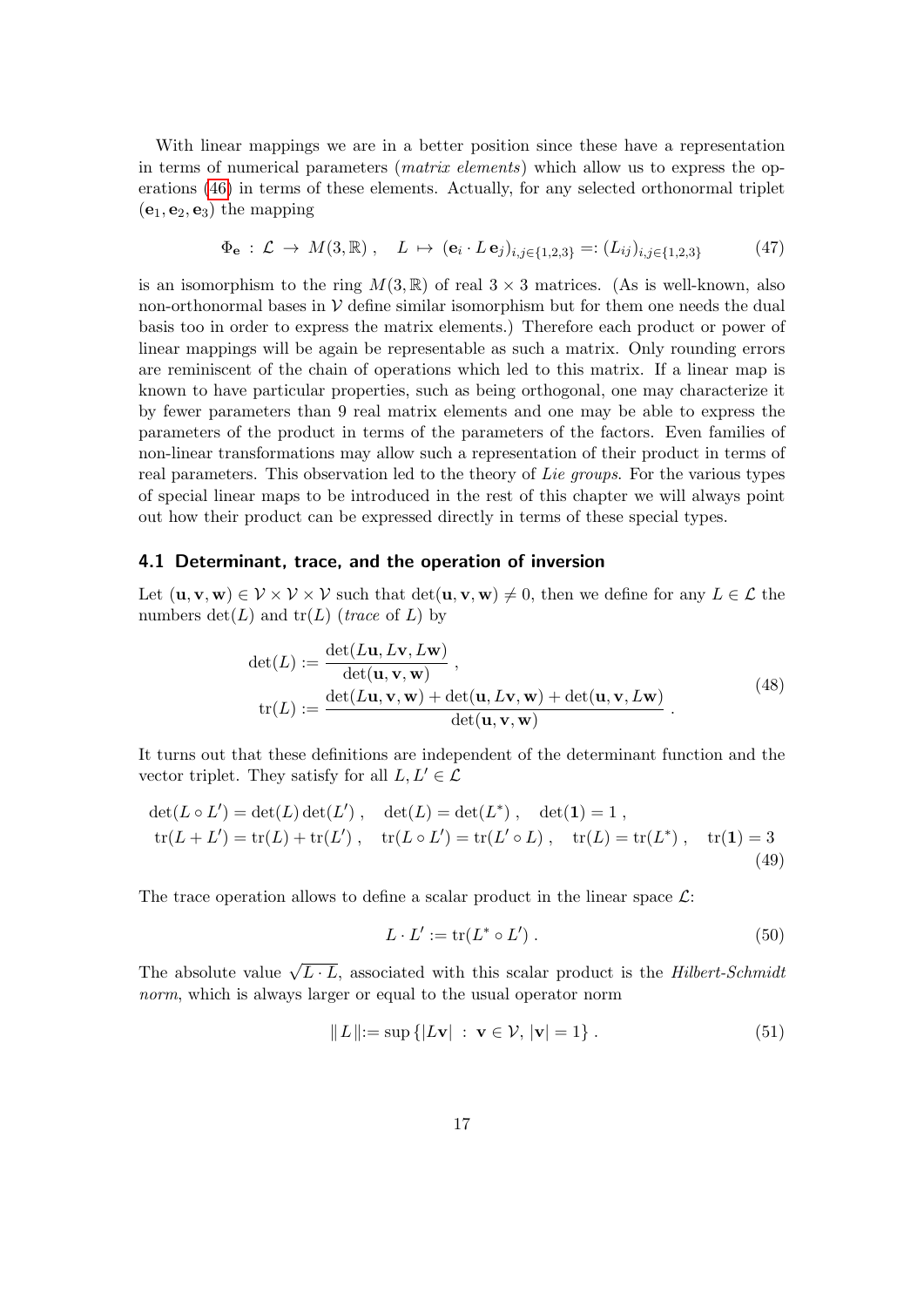In terms of matrix elements [\(47\)](#page-16-1) one has the standard formulas for the determinant and the trace

$$
tr(L) = L_{11} + L_{22} + L_{33} ,
$$
  
\n
$$
det(L) = \sum_{\sigma \in Perm(\{1,2,3\})} sign(\sigma) L_{1\sigma(1)} L_{2\sigma(2)} L_{3\sigma(3)} .
$$
\n(52)

The famous characteristic polynomial is given by

<span id="page-17-1"></span>
$$
\det(\lambda \mathbf{1} - L) = \lambda^3 - \text{tr}(L)\lambda^2
$$
  
+  $(L_{11}L_{22} - L_{12}L_{21} + L_{11}L_{33} - L_{13}L_{31} + L_{22}L_{33} - L_{23}L_{32})\lambda - \det(L)$ . (53)

Each  $L \in \mathcal{L}$  determines two linear subspaces of  $\mathcal{V}$ : the *null space* or kernel  $\mathcal{N}(L) :=$  $L^{-1}(\{0\})$  and the *range* of values  $L(\mathcal{V})$ . L is *injective* iff the first of those equals  $\{0\}$ and *surjective* iff the second of those equals  $V$ . Both properties have a natural algebraic characterization:

$$
L \text{ injective} \iff \exists L' \ L' \circ L = 1 \tag{54}
$$

$$
L \text{ surjective} \iff \exists L' \ L \circ L' = 1 \tag{55}
$$

These statements hold in any linear space. In finite-dimensional spaces, as for our  $\mathcal{V}$ , we easily see

$$
\dim(\mathcal{N}(L)) + \dim(L(\mathcal{V})) = \dim(\mathcal{V}),\tag{56}
$$

<span id="page-17-0"></span>
$$
\det(L) = 0 \iff \dim(L(\mathcal{V})) < \dim(\mathcal{V}) \iff \dim(\mathcal{N}(L)) > 0 \tag{57}
$$

which implies

*L* surjective 
$$
\iff
$$
 *L* injective  $\iff$  *L* bijective  $\iff$  det(*L*)  $\neq$  0. (58)

For each bijective  $L \in \mathcal{L}$  one writes  $L^{-1}$  for its *inverse* and has

$$
L^{-1} \in \mathcal{L} \ , \quad L^{-1} \circ L = L \circ L^{-1} = \mathbf{1} \ , \quad (L^{-1})^{-1} = L \ , \quad \det(L^{-1}) = \det(L)^{-1} \ . \tag{59}
$$

Of course, for bijective  $L, L' \in \mathcal{L}$  the product is bijective, as is  $L^*$ , and we have

<span id="page-17-3"></span>
$$
(L \circ L')^{-1} = (L')^{-1} \circ L^{-1} , \quad (L^*)^{-1} = (L^{-1})^* . \tag{60}
$$

Therefore, the bijective elements of  $\mathcal L$  form a group with unity, multiplication, and inversion as defined above. This group is normally named the general linear group in three dimensions  $GL(3,\mathbb{R})$ . The subset of elements L satisfying  $det(L) = 1$  is the special linear group in three dimensions  $SL(3,\mathbb{R})$ . An element L of  $GL(3,\mathbb{R})$  which satisfies  $L^{-1} = L^*$  is said to be *orthogonal*; it also satisfies  $L \circ L^* = L^* \circ L = 1$  and

<span id="page-17-2"></span>
$$
L\mathbf{v} \cdot L\mathbf{w} = \mathbf{v} \cdot \mathbf{w} \quad \forall \mathbf{v}, \mathbf{w} \in \mathcal{V} . \tag{61}
$$

The orthogonal elements form a subgroup  $O(3)$  of  $GL(3,\mathbb{R})$ . There is no need to express reference to the real numbers in the notation since the corresponding group in complex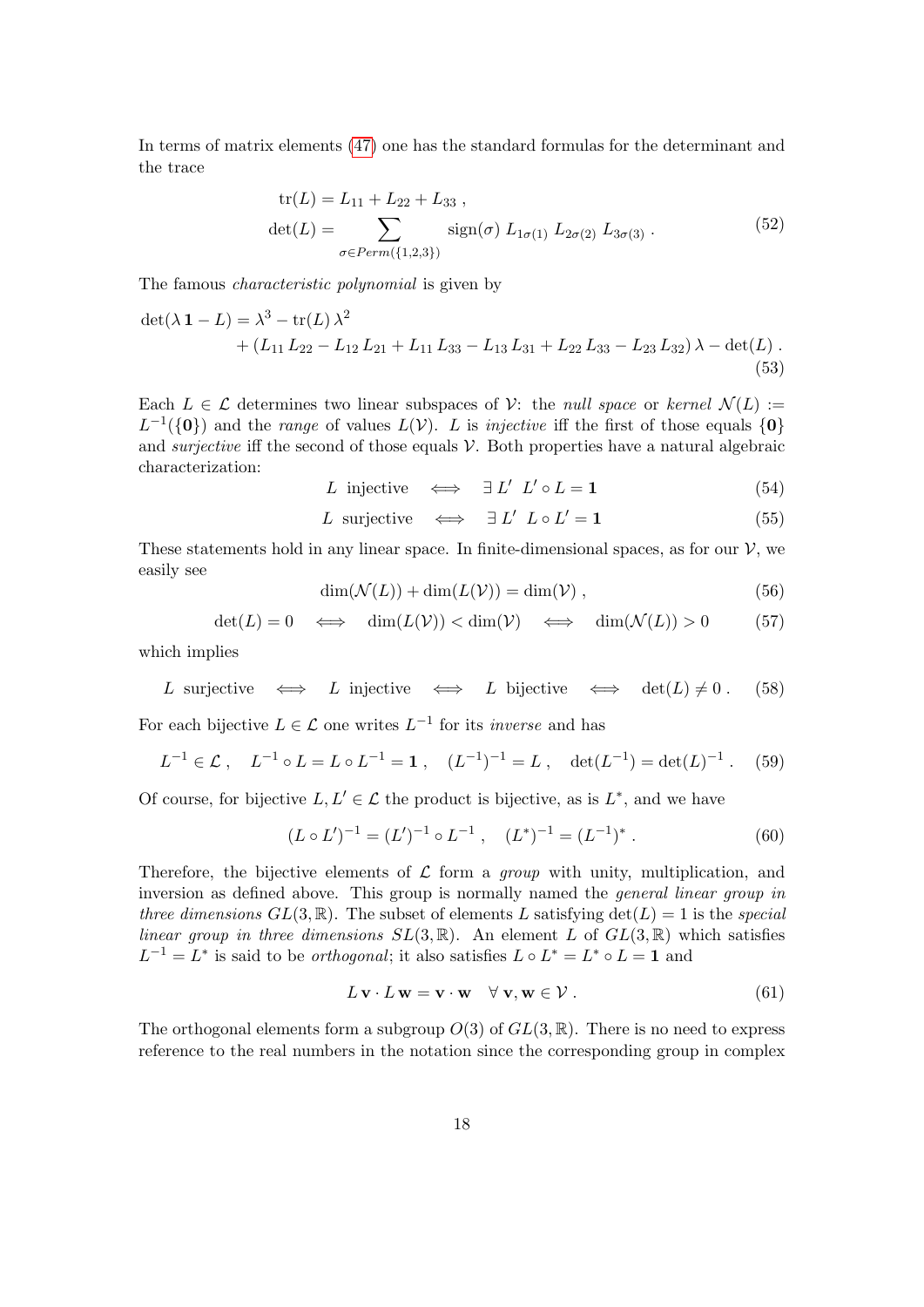spaces, the unitary group, is named by a different letter:  $U(3)$ . Within  $O(3)$  we have a further subgroup singled out by satisfying any of the two properties

$$
\det(L) = 1, \quad L \mathbf{v} \times L \mathbf{w} = L(\mathbf{v} \times \mathbf{w}) \quad \forall \mathbf{v}, \mathbf{w} \in \mathcal{V} . \tag{62}
$$

which are equivalent on  $O(3)$ . This is the *special orthogonal group*  $SO(3)$  and its elements are called rotations. Since the rotations thus are compatible with all operations which define an Euclidean oriented vector space and (since they are invertible) they are the isomorphisms of such spaces.

#### <span id="page-18-2"></span>4.2 Eigenvalues and eigenvectors

By definition, an *eigenvalue* of  $L \in \mathcal{L}$  is a number  $\lambda \in \mathbb{R}$  for which there is a vector  $\mathbf{x} \in \mathcal{V}, \mathbf{x} \neq \mathbf{0}$ , such that  $L\mathbf{x} = \lambda \mathbf{x}$ . Each vector having all the properties mentioned here for **x** is called an *eigenvector* of L, and  $\lambda$  is said to be the eigenvalue belonging to **x**. An interesting fact concerning  $\mathcal L$  is: Each  $L \in \mathcal L$  has at least one eigenvector. As is well known, and is an easy consequence of [\(57\)](#page-17-0),  $\lambda$  is an eigenvalue of L iff det( $\lambda$ 1 – L) = 0. Equation [\(53\)](#page-17-1) shows that this means for  $\lambda$  that it be the root of a polynomial of third order. Such a root exists for sure since every polynomial of an odd order can easily be shown to attain positive as well as negative values and is continuous. This has an interesting implication for elements of  $SO(3)$ : For each element of  $O(3)$  we see from [\(61\)](#page-17-2) that all eigenvalues belong to  $\{+1, -1\}$ . To see that  $+1$  is an eigenvalue we thus need only to show that there is an eigenvalue  $> 0$ : The characteristic polynomial of L has the value  $-\det(L)$  for  $\lambda = 0$  and tends to  $+\infty$  for  $\lambda$  tending to  $+\infty$ . For  $L \in SO(3)$ the term  $-\det(L)$  is negative, and we have a sign change in  $(0, +\infty)$  which implies the existence of a positive root. The eigenvector to which the eigenvalue  $+1$  belongs is an invariant vector which represents an axis of rotation. The plane formed by the vectors orthogonal to the axis thus is also invariant. In this plane a mapping is induced which necessarily belongs to  $SO(2)$ . (Definition and properties of  $SO(2)$  are so simple that they are taken for granted.) Unless their rotation angle is  $\pi$  there are no eigenvalues of this map. For  $\pi$ -rotation obviously every vector is an eigenvector to eigenvalue  $-1$ .

#### <span id="page-18-1"></span>4.3 The exponential function

These operations allow us to associate with each  $L \in \mathcal{L}$  and each power series with real coefficients and with infinite radius of convergence (e.g. a polynomial) a tensor by replacing the variable of the the power series by  $L$ . Studying the set of polynomials  $p$ for which  $p(L) = O$  is the usual algebraic approach to the *spectral theory* of L. However, also power series of transcendental functions play a useful role, particularly that of the exponential function

<span id="page-18-0"></span>
$$
\exp(L) := 1 + L + \frac{1}{2}L \circ L + \frac{1}{2 \cdot 3}L \circ L \circ L + \dots + \frac{1}{n!}L^n \dots \tag{63}
$$

For each L this term represents a *linear* map. On the other hand, this term depends on L in a non-linear manner. In quantum theory a corresponding mixed non-linear/linear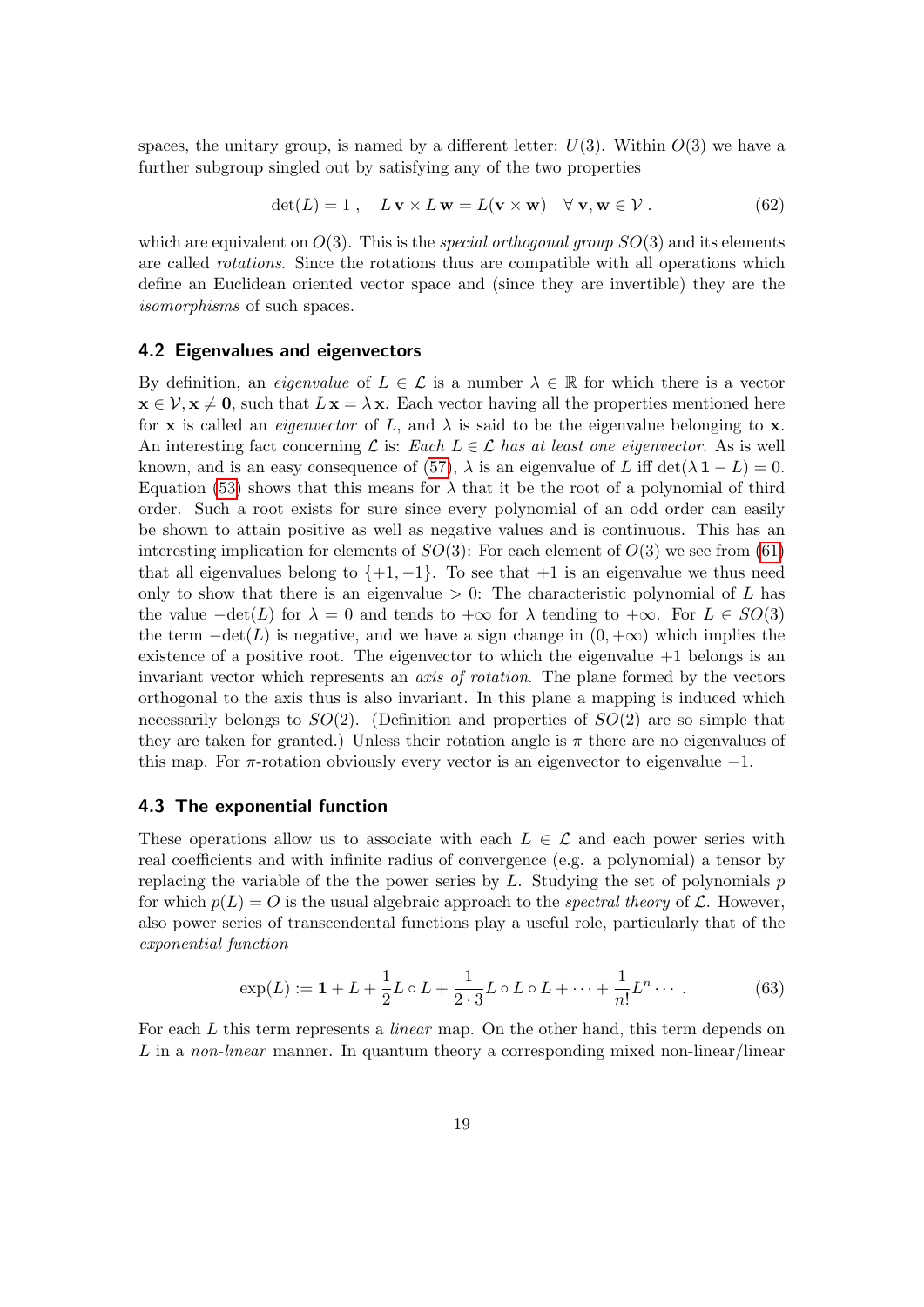structure reconciles the linear state structure (superposition principle) with the nonlinearity associated with interaction (roughly: 'the whole is more than the sum of its parts'). The following properties hold:

<span id="page-19-0"></span>
$$
\exp(O) = 1 , \quad (\exp(L))^* = \exp(L^* ) , \quad \det(\exp(L)) = \exp(\text{tr}(L)) , \tag{64}
$$

$$
L \circ \exp(L') \circ L^{-1} = \exp(L \circ L' \circ L^{-1}), \qquad (65)
$$

<span id="page-19-1"></span>
$$
L \circ L' = L' \circ L \quad \Longleftrightarrow \quad \exp(L) \circ \exp(L') = \exp(L + L'). \tag{66}
$$

 $L \in \mathcal{L}$  is said to be *symmetric* iff  $L = L^*$  and *skew-symmetric* iff  $L = -L^*$ . Each  $L \in \mathcal{L}$  is the sum of a symmetric element  $L_s := \frac{1}{2}(L + L^*)$  and a skew-symmetric (anti-symmetric) one  $L_a = \frac{1}{2}$  $\frac{1}{2}(L - L^*)$ . From [\(64\)](#page-19-0) and [\(66\)](#page-19-1) one easily finds that  $\exp(L)$  is orthogonal iff L is skew-symmetric, and that  $exp(L)$  is symmetric iff L is symmetric. If L and  $L^*$ commute (i.e.  $L \circ L^* = L^* \circ L$ ) statement [\(66\)](#page-19-1) yields a factorization of  $\exp(L)$ 

$$
\exp(L) = \exp(L_s + L_a) = \exp(L_s) \circ \exp(L_a)
$$
\n(67)

into a symmetric and an orthogonal factor which is similar to the polar decomposition in [4.7.](#page-23-0) It is, however, not identical to it since in the present case the eigenvalues of the symmetrical factor need not to be positive.

#### 4.4 Homotheties, dyads, and projectors

There are two types of tensors which play a prominent role in clarifying the structure of  $\mathcal{L}:$  multiples of the identity, also named homotheties, and the dyads. We start with the multiples of the identity and set for all  $\alpha \in \mathbb{R}$ 

$$
\underline{\alpha} : \mathcal{V} \to \mathcal{V}, \quad \mathbf{v} \mapsto \alpha \, \mathbf{v} \,. \tag{68}
$$

Obviously  $\alpha$  is symmetric and satisfies  $det(\alpha) = \alpha^3$  and  $tr(\alpha) = 3\alpha$ . Further, it commutes with every  $L \in \mathcal{L}: \underline{\alpha} \circ L = L \circ \underline{\alpha}$ . Interestingly, the converse is also true: If  $L_0$ satisfies  $L_0 \circ L = L \circ L_0$  for all  $L \in \mathcal{L}$ , there is an  $\alpha \in \mathbb{R}$  such that  $L_0 = \underline{\alpha}$ . The mapping

$$
\therefore \mathbb{R} \to \mathcal{L} \,, \quad \alpha \mapsto \underline{\alpha} \tag{69}
$$

is a homomorphism of rings. In particular, the zero-element O in the linear space  $\mathcal L$ equals 0, the unit element 1 of the associative algebra  $\mathcal L$  equals 1.

Universal building blocks in L are the *dyadic products* of vectors  $\mathbf{a}, \mathbf{b} \in \mathcal{V}$  which are defined as follows:

$$
|\mathbf{a}\rangle\langle\mathbf{b}|:\mathcal{V}\to\mathcal{V},\quad\mathbf{v}\mapsto(\mathbf{b}\cdot\mathbf{v})\mathbf{a}.
$$
 (70)

We have  $\det(|{\bf a}\rangle\langle {\bf b}|) = 0$  and  $\operatorname{tr}(|{\bf a}\rangle\langle {\bf b}|) = {\bf a} \cdot {\bf b}$ . Let  $({\bf e}_1, {\bf e}_1, {\bf e}_1)$  be an *ortho-normal* triplet (i.e. a list of three mutually orthogonal unit vectors) and  $L \in \mathcal{L}$  arbitrary, then one has the representation

$$
L = |L \mathbf{e}_1 \rangle \langle \mathbf{e}_1 | + |L \mathbf{e}_2 \rangle \langle \mathbf{e}_2 | + |L \mathbf{e}_3 \rangle \langle \mathbf{e}_3 | \tag{71}
$$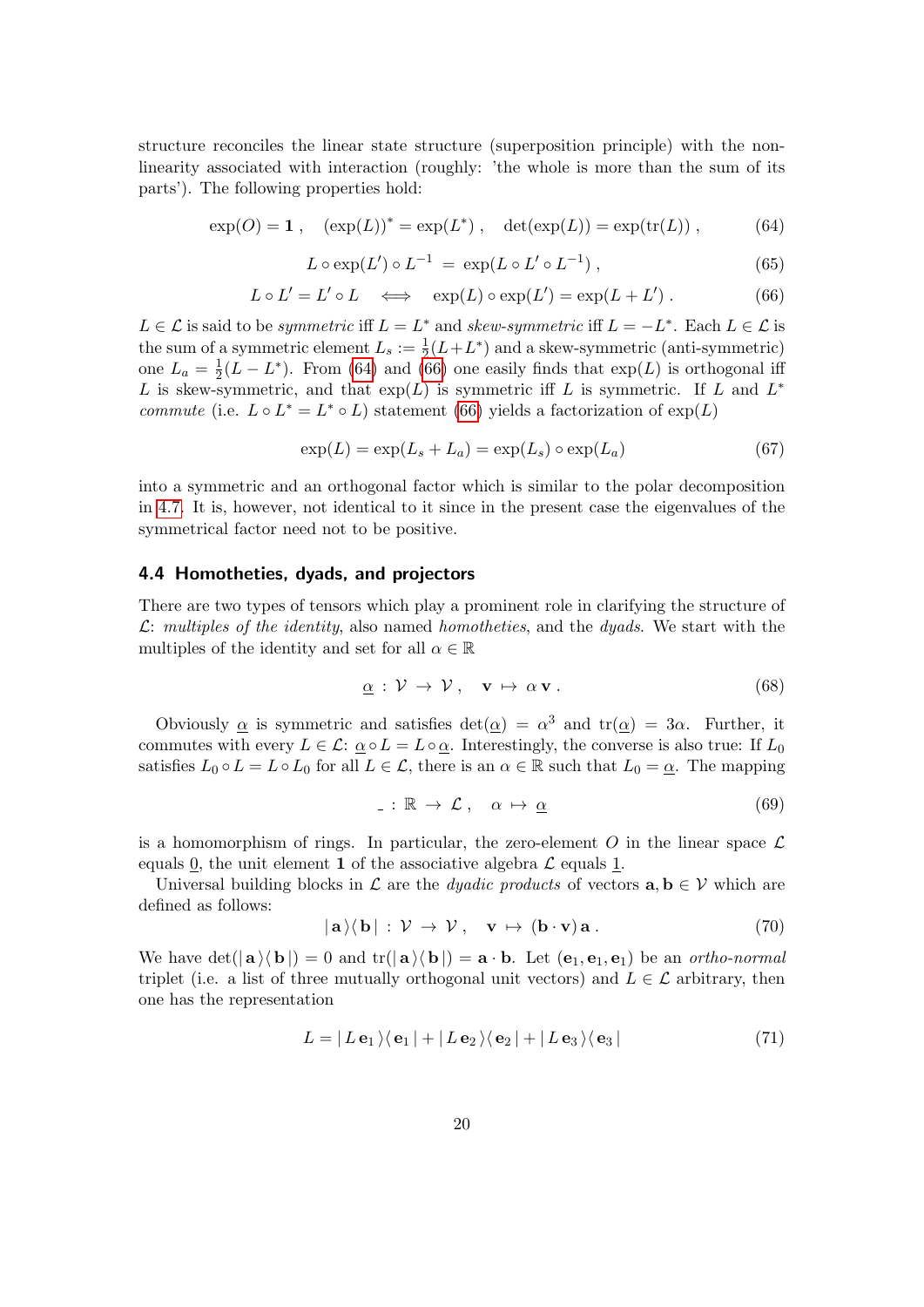as a sum of three dyads. The algebraic properties of dyads are simple:

<span id="page-20-1"></span> $|\mathbf{u}\rangle\langle\mathbf{v}|\circ|\mathbf{w}\rangle\langle\mathbf{x}| = \mathbf{v}\cdot\mathbf{w}|\mathbf{u}\rangle\langle\mathbf{x}|$ ,  $(|\mathbf{u}\rangle\langle\mathbf{v}|)^* = |\mathbf{v}\rangle\langle\mathbf{u}|$ , (72)

<span id="page-20-2"></span>
$$
|\mathbf{u}\rangle\langle\mathbf{v}|\cdot|\mathbf{w}\rangle\langle\mathbf{x}| = (\mathbf{u}\cdot\mathbf{w}) (\mathbf{v}\cdot\mathbf{x}) .
$$
 (73)

For each unit vector u the dyad

<span id="page-20-6"></span>
$$
P_{\mathbf{u}} := |\mathbf{u}\rangle\langle\mathbf{u}| \tag{74}
$$

is a projector. This means that it is *idempotent* (i.e.  $P_{\mathbf{u}} \circ P_{\mathbf{u}} = P_{\mathbf{u}}$ ) and symmetric <sup>[9](#page-20-0)</sup> . These properties are simple consequences of [\(72\)](#page-20-1). An arbitrary projector  $P \in \mathcal{L}$  is characterized by its range  $P(V)$ : Let  $e_1, \ldots, e_r$  be an orthonormal basis in this space, then the following representation  $P = P_{\mathbf{e}_1} + \ldots + P_{\mathbf{e}_r}$  — actually a spectral representation (see [4.6\)](#page-22-0) — holds. For any linear subspace  $S \subset V$  we write  $P_S$  for the projector which is uniquely determined by the property that  $P_S(V) = S$ . With  $P_S$  also  $1 - P_S$  is a projector. Its range is  $S^{\perp}$ .

Equation [\(73\)](#page-20-2) says that the map

$$
\otimes : \mathcal{V} \times \mathcal{V} \to \mathcal{L} \,, \quad (\mathbf{v}, \mathbf{w}) \mapsto |\mathbf{v}\rangle\langle \mathbf{w}| \tag{75}
$$

is a tensor product of Euclidean spaces. This means that the function is bilinear and that scalar products of tensors and vectors are related by

$$
(\mathbf{v} \otimes \mathbf{w}) \cdot (\mathbf{v}' \otimes \mathbf{w}') = (\mathbf{v} \cdot \mathbf{v}') (\mathbf{w} \cdot \mathbf{w}') . \tag{76}
$$

#### 4.5 Linear maps induced by the vector product

Just as the scalar product allowed us to define the dyads, also the vector product allows defining an interesting subset of  $\mathcal{L}$ :

<span id="page-20-3"></span>
$$
A_{\mathbf{a}}: \mathcal{V} \to \mathcal{V}, \quad \mathbf{v} \mapsto \mathbf{a} \times \mathbf{v}. \tag{77}
$$

For each  $\mathbf{a} \in \mathcal{V}$  we have  $A_{\mathbf{a}} \in \mathcal{L}$  and the association  $\mathbf{a} \mapsto A_{\mathbf{a}}$  sets up a bijection between vectors and skew-symmetric tensors. Some authors (e.g.  $[23]$ , p. 211) write  $\hat{a}$  for that  $A_{\mathbf{a}}$ , a notation which we have used up to denote unit vector formation. One easily shows  $\det(A_{\mathbf{a}}) = \text{tr}(A_{\mathbf{a}}) = 0$ . The well-known identity

$$
\mathbf{u} \times (\mathbf{v} \times \mathbf{w}) = (\mathbf{u} \cdot \mathbf{w}) \mathbf{v} - (\mathbf{u} \cdot \mathbf{v}) \mathbf{w}
$$
 (78)

shows that the product of maps of type [\(77\)](#page-20-3) is a linear combination of a dyad and a homothety:

<span id="page-20-5"></span>
$$
A_{\mathbf{u}} \circ A_{\mathbf{v}} = |\mathbf{v}\rangle \langle \mathbf{u}| - (\mathbf{u} \cdot \mathbf{v}) \mathbf{1}
$$
 (79)

and the Jacobi identity [\(5\)](#page-2-1) implies

<span id="page-20-4"></span>
$$
A_{\mathbf{u}} \circ A_{\mathbf{v}} - A_{\mathbf{v}} \circ A_{\mathbf{u}} = A_{\mathbf{u} \times \mathbf{v}} . \tag{80}
$$

<span id="page-20-0"></span><sup>&</sup>lt;sup>9</sup>There is another terminology (which will not be used here) according to which idempotent linear maps are projectors and symmetric projectors are orthogonal projectors or ortho-projectors.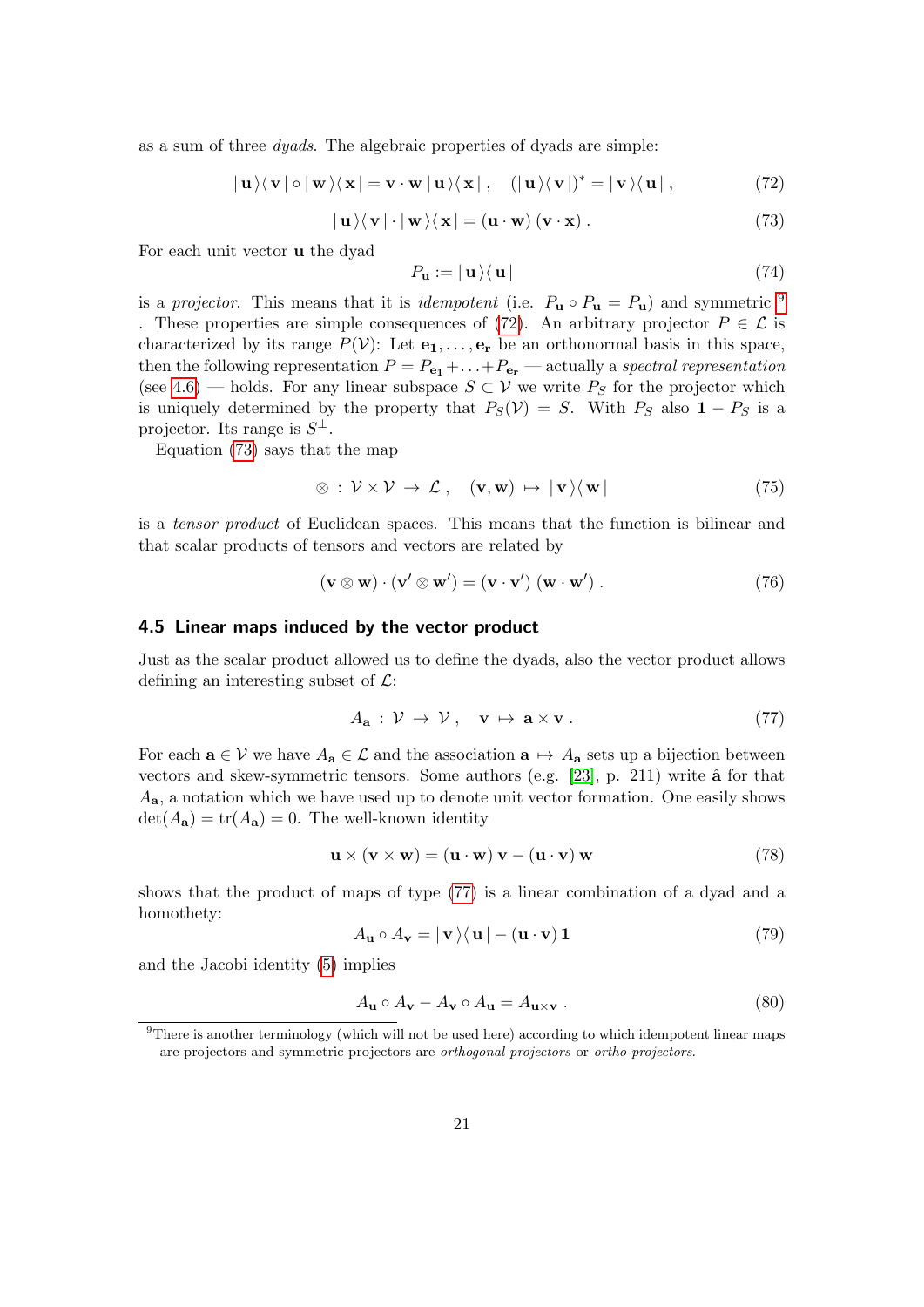Although the trace of any  $A_{\mathbf{u}}$  vanishes, it allows recovering the scalar product:

$$
\operatorname{tr}(A_{\mathbf{u}} \circ A_{\mathbf{v}}) = \operatorname{tr}(|\mathbf{v}\rangle \langle \mathbf{u}|) - (\mathbf{u} \cdot \mathbf{v}) \operatorname{tr}(\mathbf{1}) = -2 \mathbf{u} \cdot \mathbf{v} . \tag{81}
$$

For the skew-symmetric part of a dyad the associated vector is therefore given by

$$
|\mathbf{u}\rangle\langle\mathbf{v}| - |\mathbf{v}\rangle\langle\mathbf{u}| = A_{\mathbf{v}\times\mathbf{u}}.
$$
 (82)

In discussing the motion of rigid bodies we will encounter the following vector equation, which is written here followed by its solution:

$$
\mathbf{x} + \mathbf{a} \times \mathbf{x} = \mathbf{y} \iff \mathbf{x} = \frac{\mathbf{y} - \mathbf{a} \times \mathbf{y} + (\mathbf{a} \cdot \mathbf{y})\mathbf{a}}{1 + \mathbf{a} \cdot \mathbf{a}}.
$$
 (83)

In terms of inversion of linear maps this may be written as

<span id="page-21-0"></span>
$$
(\underline{1} + A_{\mathbf{a}})^{-1} = \frac{\underline{1} - A_{\mathbf{a}} + |\mathbf{a}\rangle\langle\mathbf{a}|}{1 + \mathbf{a} \cdot \mathbf{a}}.
$$
 (84)

A more general version of this, the resolvent  $(\underline{\lambda} - A_{\mathbf{a}})^{-1}$ ,  $\lambda \in \mathbb{R}$  can, due to the obvious property

<span id="page-21-1"></span>
$$
A_{\alpha \mathbf{a}} = \alpha A_{\mathbf{a}} \tag{85}
$$

be expressed in terms of [\(84\)](#page-21-0)

$$
(\underline{\lambda} - A_{\mathbf{a}})^{-1} = \frac{\left(\underline{1} + A_{-\frac{\mathbf{a}}{\lambda}}\right)^{-1}}{\lambda} \,. \tag{86}
$$

Many writers, especially in physics, prefer matrices over linear maps and so represent the matrix belonging to  $A_{\mathbf{a}}$  (with respect to a positively oriented orthonormal basis) in terms of spin matrices (for spin 1)

$$
S_1 = \begin{pmatrix} 0 & 0 & 0 \\ 0 & 0 & -1 \\ 0 & 1 & 0 \end{pmatrix} , S_2 = \begin{pmatrix} 0 & 0 & 1 \\ 0 & 0 & 0 \\ -1 & 0 & 0 \end{pmatrix} , S_3 = \begin{pmatrix} 0 & -1 & 0 \\ 1 & 0 & 0 \\ 0 & 0 & 0 \end{pmatrix}
$$
 (87)

as  $(A_{\mathbf{a}})_{ij} = \sum_{k=1}^{3} a_k (S_k)_{ij}$ . It is instructive to note that this holds in any positively oriented basis with the same matrices  $S_i$ . With the Levi-Civita epsilon function

$$
\epsilon : \{1,2,3\} \times \{1,2,3\} \times \{1,2,3\} \to \{-1,0,1\} \;, \quad (i,j,k) \mapsto -\frac{1}{2}(i-k)(j-i)(k-j) \tag{88}
$$

the matrices  $S_i$  can be written as

$$
(S_i)_{jk} = -\epsilon_{ijk} \tag{89}
$$

They enjoy the property  $[S_i, S_j] := S_i S_j - S_j S_i = \sum_{k=1}^3 \epsilon_{ijk} S_k$  which mirrors [\(80\)](#page-20-4). A beneficial property of the spin matrices is that they provide an algorithm for finding a in the representation  $S = A_{\mathbf{a}}$  of an arbitrary skew-symmetric  $S \in \mathcal{L}$ .

<span id="page-21-2"></span>
$$
a_i = -\frac{1}{2} \text{tr}(S S_i) , \quad \forall i \in \{1, 2, 3\} , \tag{90}
$$

where  $S$  under the trace is the matrix of  $S$  with respect to the basis to which the components  $a_i$  refer.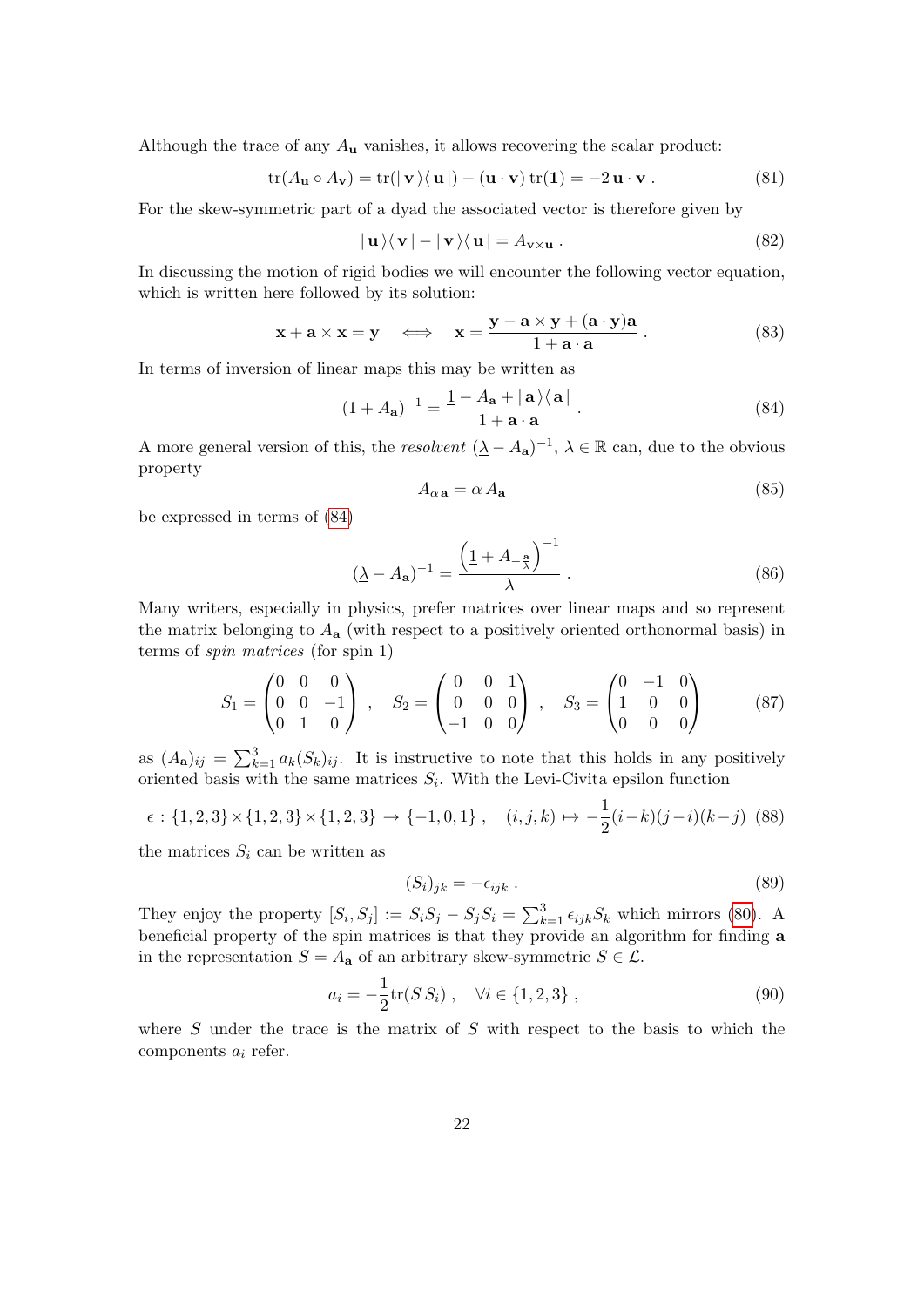#### <span id="page-22-0"></span>4.6 Spectral representation of symmetric tensors

With symmetric tensors there is more structure associated than with the skew-symmetric ones: For any symmetric  $L \in \mathcal{L}$  there is a triplet  $(\lambda_1, \lambda_2, \lambda_3)$  of real numbers (the eigenvalues of L ) and an Euclidean system of reference  $(e_1, e_2, e_3)$  such that

<span id="page-22-1"></span>
$$
L = \lambda_1 | \mathbf{e}_1 \rangle \langle \mathbf{e}_1 | + \lambda_2 | \mathbf{e}_2 \rangle \langle \mathbf{e}_2 | + \lambda_3 | \mathbf{e}_3 \rangle \langle \mathbf{e}_3 |.
$$
 (91)

Let us call this a *spectral representation* of  $L$ . It is uniquely determined by  $L$  if the eigenvalues are mutually different and are indexed according to falling value. If, for instance  $\lambda_2 = \lambda_3$ , then  $\mathbf{e}_2$ ,  $\mathbf{e}_3$  may be replaced by  $\cos \varphi \cdot \mathbf{e}_2 + \sin \varphi \cdot \mathbf{e}_3$ ,  $-\sin \varphi \cdot \mathbf{e}_2 + \cos \varphi \cdot \mathbf{e}_3$ for any  $\varphi \in \mathbb{R}$  and the expression [\(91\)](#page-22-1) remains a spectral representation of L. If all eigenvalues are equal,  $(e_1, e_2, e_3)$  may be replaced by any Euclidean system of reference and the expression  $(91)$  remains a spectral representation of L (then L is a homothety:  $L = \lambda_1 = \lambda_2 = \lambda_3$ . For the smallest eigenvalue  $\lambda := \inf \{\lambda_1, \lambda_2, \lambda_3\}$  and the largest one  $\Lambda := \sup \{ \lambda_1, \lambda_2, \lambda_3 \}$  we have the representation

$$
\lambda = \inf \{ \mathbf{v} \cdot L \mathbf{v} : \mathbf{v} \in \mathcal{V}, |\mathbf{v}| = 1 \}, \quad \Lambda = \sup \{ \mathbf{v} \cdot L \mathbf{v} : \mathbf{v} \in \mathcal{V}, |\mathbf{v}| = 1 \}. \tag{92}
$$

and the vectors for which the extrema are attained are the eigenvectors for the respective values. For each function  $f : \mathbb{R} \to \mathbb{R}$  one sees that

<span id="page-22-2"></span>
$$
f(L) := f(\lambda_1) | \mathbf{e}_1 \rangle \langle \mathbf{e}_1 | + f(\lambda_2) | \mathbf{e}_2 \rangle \langle \mathbf{e}_2 | + f(\lambda_3) | \mathbf{e}_3 \rangle \langle \mathbf{e}_3 |.
$$
 (93)

is a definition, i.e. the linear map  $f(L)$  is independent of the spectral representation used in  $(93)$ . Remarkably, functions of L defined in this way and functions defined via power series (see  $(63)$ ) coincide if both construction methods work. A symmetric operator L whose smallest eigenvalue is positive (in the sense of  $\geq 0$ ) is said itself to be *positive*. For any such operator there is a well defined *square root*  $L^{1/2}$  and actually any power  $L^p$  is defined with positive p. If the smallest eigenvalue of L is strictly positive, then  $L^p$ is defined for any real p.

Typically the knowledge of spectral representations of two symmetric tensors  $L_1$  and  $L<sub>2</sub>$  does not entail a straightforward spectral representation of the sum (which, of course, also is a symmetric tensor). In the three-dimensional case it is easy to obtain the spectral representation by explicit formulas so that reference to the spectral properties of the addends will hardly be necessary. For the corresponding problem for linear operators in higher dimensional spaces a good tool is the second resolvent equation

$$
(\underline{\lambda} - (L_1 + L_2))^{-1} = (\underline{\lambda} - L_1)^{-1} + (\underline{\lambda} - (L_1 + L_2))^{-1} L_2 (\underline{\lambda} - L_1)^{-1}
$$
(94)

which can be iterated to yield

$$
(\underline{\lambda} - (L_1 + L_2))^{-1} = (\underline{\lambda} - L_1)^{-1} + \sum_{i=1}^{n} (\underline{\lambda} - L_1)^{-1} L_2^{i} (\underline{\lambda} - L_1)^{-1}
$$
  
+ 
$$
(\underline{\lambda} - (L_1 + L_2))^{-1} L_2^{n+1} (\underline{\lambda} - L_1)^{-1}
$$
 (95)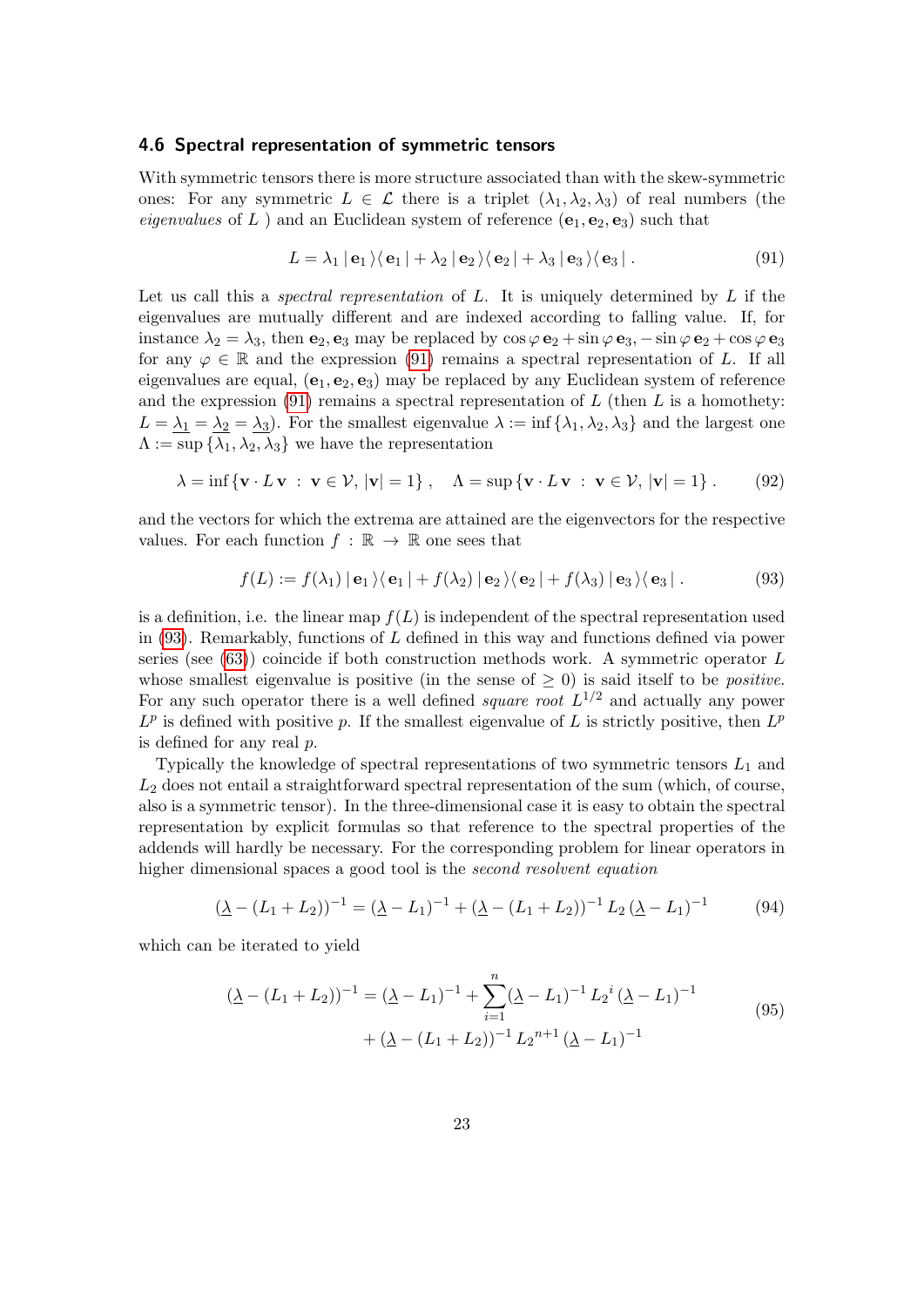and thus arrives at an expression which no longer contains  $L_1 + L_2$  if the final term can be shown to vanish in the limit of growing  $n$ . A similar elimination of the sum in a function expression is provided by the famous Kato-Trotter formula

$$
\exp(L_1 + L_2) = \lim_{n \to \infty} (\exp(L_1/n) \exp(L_2/n))^n . \tag{96}
$$

The corresponding question for the product instead of the sum is less intricate. It can have an answer only if  $L_1 L_2$  is symmetric and this is the case iff  $L_1$  and  $L_2$  commute. Then the situation is canonical: There exists a orthonormal triplet  $e_1, e_2, e_3$  of common eigenvectors so that we have the spectral representations

$$
L_1 = \lambda_1 | \mathbf{e}_1 \rangle \langle \mathbf{e}_1 | + \lambda_2 | \mathbf{e}_2 \rangle \langle \mathbf{e}_2 | + \lambda_3 | \mathbf{e}_3 \rangle \langle \mathbf{e}_3 |
$$
  
\n
$$
L_2 = \mu_1 | \mathbf{e}_1 \rangle \langle \mathbf{e}_1 | + \mu_2 | \mathbf{e}_2 \rangle \langle \mathbf{e}_2 | + \mu_3 | \mathbf{e}_3 \rangle \langle \mathbf{e}_3 |
$$
\n(97)

and sum and product have the following obvious spectral representations

$$
L_1 + L_2 = (\lambda_1 + \mu_1) | \mathbf{e}_1 \rangle \langle \mathbf{e}_1 | + (\lambda_2 + \mu_2) | \mathbf{e}_2 \rangle \langle \mathbf{e}_2 | + (\lambda_3 + \mu_3) | \mathbf{e}_3 \rangle \langle \mathbf{e}_3 |
$$
  
\n
$$
L_1 L_2 = (\lambda_1 \mu_1) | \mathbf{e}_1 \rangle \langle \mathbf{e}_1 | + (\lambda_2 \mu_2) | \mathbf{e}_2 \rangle \langle \mathbf{e}_2 | + (\lambda_3 \mu_3) | \mathbf{e}_3 \rangle \langle \mathbf{e}_3 |.
$$
\n(98)

#### <span id="page-23-0"></span>4.7 Singular value decomposition and polar decomposition

For tensors which are not symmetric one achieves something very similar to a spectral representation by considering the symmetric tensor  $L^* \circ L$ , which equals  $\underline{0}$  iff  $L = \underline{0}$ . Since we need nothing to learn about the zero tensor, we assume  $L \neq 0$ . Obviously, all eigenvalues of  $L^* \circ L$  are non-negative and so one writes them conveniently as squares of numbers in writing down a spectral representation

<span id="page-23-2"></span>
$$
L^* \circ L = \lambda_1^2 | \mathbf{e}_1 \rangle \langle \mathbf{e}_1 | + \lambda_2^2 | \mathbf{e}_2 \rangle \langle \mathbf{e}_2 | + \lambda_3^2 | \mathbf{e}_3 \rangle \langle \mathbf{e}_3 |.
$$
 (99)

Omitting the terms  $\lambda_i^2 | \mathbf{e}_i \rangle \langle \mathbf{e}_i |$  with  $\lambda_i = 0$  we write this

$$
L^* \circ L = \sum_{i=1}^r \lambda_i^2 \mid \mathbf{e}_i \rangle \langle \mathbf{e}_i \mid , \quad 1 \le r \le 3 \tag{100}
$$

where now all  $\lambda_i > 0$  and the  $e_i$  are an ortho-normal list of vectors which is uniquely determined if the  $\lambda_i$  are mutually different. Defining

$$
\mathbf{f}_i := \frac{1}{\lambda_i} \, L \mathbf{e}_i = \text{unit vector in the direction of } L \mathbf{e}_i \tag{101}
$$

gives us an orthonormal list  $(f_i)_{i\in\{1,\ldots,r\}}$  of vectors which provides the surprisingly simple representation

<span id="page-23-1"></span>
$$
L = \sum_{i=1}^{r} \lambda_i \left| \mathbf{f}_i \right\rangle \left\langle \mathbf{e}_i \right| \tag{102}
$$

which is known as a *singular value decomposition* of L. It allows defining the *pseudo* inverse of L as

$$
L^{+} = \sum_{i=1}^{r} \frac{1}{\lambda_i} | \mathbf{e}_i \rangle \langle \mathbf{f}_i |.
$$
 (103)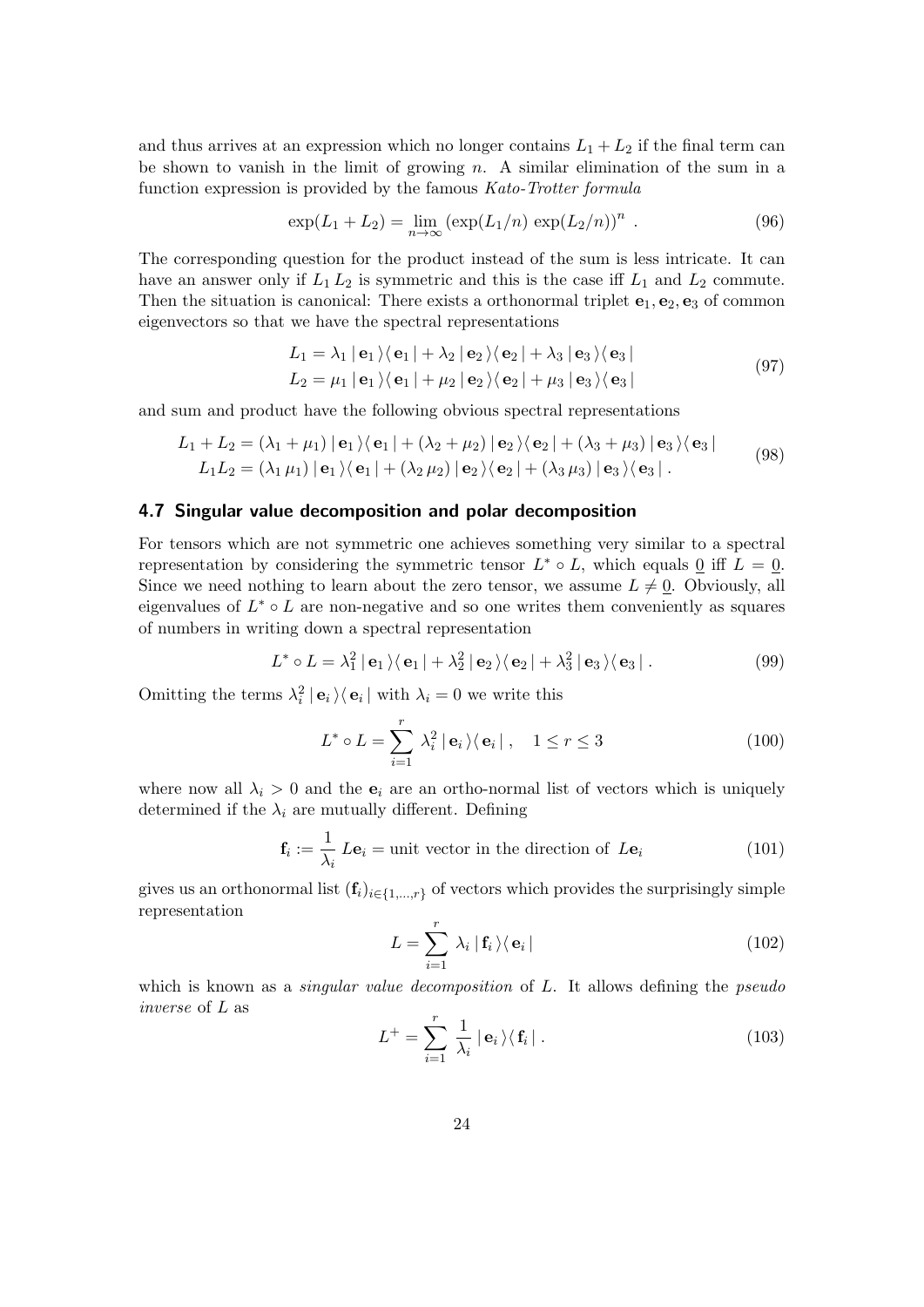Further,  $(102)$  implies what is called the *polar decomposition* of L:

<span id="page-24-1"></span>
$$
L = \hat{L} \circ |L|, \quad \text{where } |L| := \sum_{i=1}^{r} \lambda_i |e_i\rangle\langle e_i|, \quad \hat{L} := \sum_{i=1}^{r} |f_i\rangle\langle e_i| \quad (104)
$$

which implies

<span id="page-24-2"></span>
$$
\hat{L}^* \circ \hat{L} = \sum_{i=1}^r |\mathbf{e}_i\rangle\langle\mathbf{e}_i| \ , \quad \hat{L} \circ \hat{L}^* = \sum_{i=1}^r |\mathbf{f}_i\rangle\langle\mathbf{f}_i| \ . \tag{105}
$$

Although a singular value decomposition of  $L$  is determined uniquely by  $L$  only if the  $\lambda_i$  all are different, the tensors  $L^+$ ,  $|L|$ , and  $\hat{L}$  are uniquely determined by L. From [\(104\)](#page-24-1) it is clear that  $(\mathbf{f}_1, \ldots, \mathbf{f}_r)$  is an orthonormal basis in  $L(\mathcal{V})$ , and  $(\mathbf{e}_1, \ldots, \mathbf{e}_r)$  is an orthonormal basis in  $\mathcal{E}(L) := \mathcal{N}(L)^{\perp}$ , the set of all vectors which are orthogonal to all vectors in the null space  $\mathcal{N}(L)$ . Essential domain would be an expressive name for  $\mathcal{E}(L)$ since all values  $y = L(x), x \in V$  can already be obtained as  $L(x')$  for some  $x' \in \mathcal{E}(L)$ . From [\(105\)](#page-24-2) we see that  $\hat{L}^* \circ \hat{L}$  is the projector onto  $\mathcal{E}(L)$  and  $\hat{L} \circ \hat{L}^*$  is the projector onto  $L(V)$ . The factor |L| leaves  $\mathcal{E}(L)$  invariant.  $\hat{L}$ , restricted to  $\mathcal{E}(L)$ , is a bijection onto  $L(V)$ . Restricted to the ortho-complement  $\mathcal{N}(L)$  of  $\mathcal{E}(L)$  L<sup>†</sup> vanishes. L<sup>†</sup> of such a structure is said to be *partially isometric*. Therefore, for bijective L the factor  $\tilde{L}$  is orthogonal. Simplifying circumstances prevail for *normal*  $^{10}$  $^{10}$  $^{10}$  tensors, i.e for tensors L satisfying  $L \circ L^* = L^* \circ L$ . For them we have  $\mathcal{N}(L) = \mathcal{N}(L^*)$  and therefore  $L(\mathcal{V}) = \mathcal{E}(L)$ . It should be noticed that in real vector spaces normality, unlike symmetry, does not guarantee the existence of a complete set of eigenvectors as it does in complex spaces. For instance, rotation with a rotation angle different from  $\pi$  (see next section) have only a single eigenvector, namely the rotation axis.

As an instructive example we investigate the singular value decomposition of the skewsymmetric map  $A_{a}$  (see [\(77\)](#page-20-3)). For the sake of simplicity we assume  $|a| = 1$ , to which the general case can be reduced due to [\(85\)](#page-21-1). We form a positively oriented orthonormal basis  $\mathbf{a}_1, \mathbf{a}_2, \mathbf{a}_3$  the first member of which is  $\mathbf{a}: \mathbf{a} = \mathbf{a}_1$ . First, we have to consider the expression of [\(99\)](#page-23-2):  $A_{\mathbf{a}}^* \circ A_{\mathbf{a}} = -A_{\mathbf{a}} \circ A_{\mathbf{a}} = (\text{by (79)}) = \mathbf{1} - P_{\mathbf{a}}$  $A_{\mathbf{a}}^* \circ A_{\mathbf{a}} = -A_{\mathbf{a}} \circ A_{\mathbf{a}} = (\text{by (79)}) = \mathbf{1} - P_{\mathbf{a}}$  $A_{\mathbf{a}}^* \circ A_{\mathbf{a}} = -A_{\mathbf{a}} \circ A_{\mathbf{a}} = (\text{by (79)}) = \mathbf{1} - P_{\mathbf{a}}$ . By the statements following [\(74\)](#page-20-6) this is the projection to the plane  $\{a\}^{\perp}$ . More explicitly,  $|A_{a}| = P_{a_2} + P_{a_3}$ . Thus, using the notation introduced so far for L:  $r = 2$ ,  $\mathbf{e}_1 = \mathbf{a}_2$ ,  $\mathbf{e}_2 = \mathbf{a}_3$ ,  $\lambda_1 = \lambda_2 =$ 1,  $f_1 = \mathbf{a} \times \mathbf{e}_1 = \mathbf{a}_1 \times \mathbf{a}_2 = \mathbf{a}_3 = \mathbf{e}_2$ ,  $f_2 = \mathbf{a} \times \mathbf{e}_2 = \mathbf{a}_1 \times \mathbf{a}_3 = -\mathbf{a}_2 = -\mathbf{e}_1$ . Since the non-zero singular values all equal 1, we see from [\(102\)](#page-23-1) and the last equation of [\(104\)](#page-24-1) that  $\widehat{A}_{\mathbf{a}} = A_{\mathbf{a}}$ .

# <span id="page-24-0"></span>5 Rotations

As was stated in [4.3,](#page-18-1) for each skew-symmetric map S the exponential  $\exp(S)$  is orthogonal. Further,  $\det(\exp(S)) = \exp(\text{tr}(S)) = \exp(0) = 1$  and thus  $\exp(S) \in SO(3)$ . Now, each skew-symmetric  $S \in \mathcal{L}$  is of the form  $A_{\mathbf{a}}$  for some  $\mathbf{a} \in \mathcal{V}$  (see [\(90\)](#page-21-2)). So let us consider exp(A<sub>a</sub>). Writing  $\mathbf{a} = \varphi \mathbf{n}$ , with the unit vector  $\mathbf{n} := \hat{\mathbf{a}}$ , we have  $A_{\mathbf{a}} = \varphi \circ A_{\mathbf{n}} = \varphi A_{\mathbf{n}}$  so

<span id="page-24-3"></span><sup>&</sup>lt;sup>10</sup>| **a**  $\langle$  **b** | fails to be normal whenever **a** and **b** are linearly independent; so there is nothing pathological about a tensor which is not normal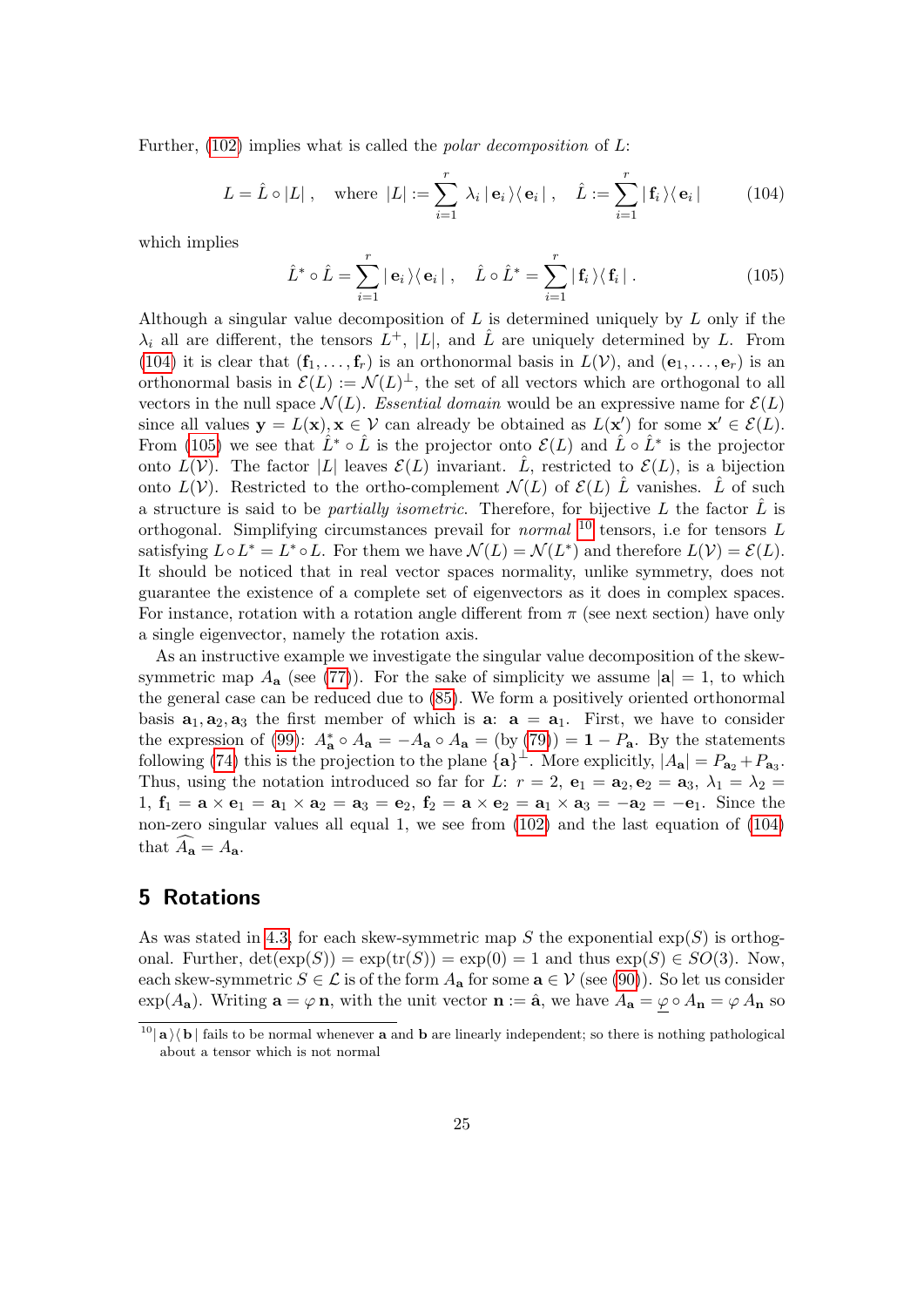that we have to compute the powers of  $A_n$ . This is surprisingly easy due to the following convenient relations:  $A_n \circ A_n = P_n - 1$  (see [\(74\)](#page-20-6) for  $P_n$ , and [\(79\)](#page-20-5)),  $P_n \circ A_n = A_n \circ P_n = 0$ , and  $P_n \circ P_n = P_n$ . They allow us to sum up the exponential series and to obtain

<span id="page-25-0"></span>
$$
\exp(A_{\varphi \mathbf{n}}) = \exp(\varphi A_{\mathbf{n}}) = P_{\mathbf{n}} + \cos \varphi (1 - P_{\mathbf{n}}) + \sin \varphi A_{\mathbf{n}} =: R(\varphi, \mathbf{n}) . \tag{106}
$$

This represents the rotations in terms of a *rotation angle*  $\varphi$  and a *rotation axis* **n**. The angle  $\varphi$  is determined uniquely, if restricted to  $0 \leq \varphi \leq \pi$ . The rotation axis is determined uniquely if  $\varphi \neq \pi$ , otherwise **n** and  $-\mathbf{n}$  correspond to the same rotation. It is easy to see that any rotation which has an invariant vector (i.e. an eigenvector with eigenvalue 1) can be represented by the right-hand side of [\(106\)](#page-25-0). That every rotation has in fact an invariant vector was shown in subsection [4.2.](#page-18-2) Thus

<span id="page-25-2"></span>
$$
SO(3) = \{ R(\varphi, \mathbf{n}) \; : \; \varphi \in [0, \pi], \; \mathbf{n} \in \hat{\mathcal{V}} \}, \tag{107}
$$

where, of course,  $\hat{\mathcal{V}} := {\hat{\mathbf{v}}} : \mathbf{v} \in \mathcal{V}$ .

Rotations will play a decisive role in formulating a time-stepping algorithm for rigid bodies. In this algorithm, rotations have to act on many vectors and for many pairs of rotations  $R, R'$  one has to form the composition  $R \circ R'$ . It is therefore important to have fast algorithms for these operations. I use here the method of Euler-Rodrigues parameters, which is the most efficient one known. It seems to go back, (e.g. [\[13\]](#page-47-9)), to the French mathematician Olinde Rodrigues, who wrote about it as early as 1840 [\[15\]](#page-48-3). Several rediscoveries happened in newer times, one—in 1986—by myself [\[16\]](#page-48-4).

To arrive at this economic formulation we consider [\(106\)](#page-25-0) when acting on a vector x:

<span id="page-25-1"></span>
$$
R(\varphi, \mathbf{n})\mathbf{x} = \cos\varphi \mathbf{x} + (1 - \cos\varphi) (\mathbf{n} \cdot \mathbf{x}) \mathbf{n} + \sin\varphi \mathbf{n} \times \mathbf{x} . \qquad (108)
$$

As is well known, for all  $\varphi \in (-\pi, +\pi)$ 

$$
\sin \varphi = \frac{2 \tan(\varphi/2)}{1 + (\tan(\varphi/2))^2} , \quad \cos \varphi = \frac{1 - (\tan(\varphi/2))^2}{1 + (\tan(\varphi/2))^2} .
$$
 (109)

Writing t for  $tan(\varphi/2)$  we get from [\(108\)](#page-25-1)

$$
R(\varphi, \mathbf{n}) \mathbf{x} = \frac{(1 - t^2) \mathbf{x} + 2 t^2 (\mathbf{n} \cdot \mathbf{x}) \mathbf{n} + 2 t \mathbf{n} \times \mathbf{x}}{1 + t^2}
$$
(110)

and in terms of the vector  $\mathbf{r} := t \mathbf{n} = \tan(\varphi/2) \mathbf{n}$ 

$$
R(\varphi, \mathbf{n}) \mathbf{x} = \frac{(1 - \mathbf{r} \cdot \mathbf{r})\mathbf{x} + 2(\mathbf{r} \cdot \mathbf{x})\mathbf{r} + 2\mathbf{r} \times \mathbf{x}}{1 + \mathbf{r} \cdot \mathbf{r}} =: \ \mathcal{R}(\mathbf{r}) \mathbf{x}. \tag{111}
$$

What we have achieved thereby is that we have no longer two heterogeneous parameters  $-$  a rotation angle and a rotation axis  $-$  but a single parameter which is simply an element of  $\mathcal V$ . For a rotation given in terms of this new parameter **r** we write  $\mathcal R(\mathbf r)$  instead of  $R(\mathbf{r})$  since we then can use R as the name of a map  $\mathcal{V} \to SO(3)$  even if the context doesn't provide function arguments which would resolve ambiguities. If some  $\mathbf{r} \in \mathcal{V}$  is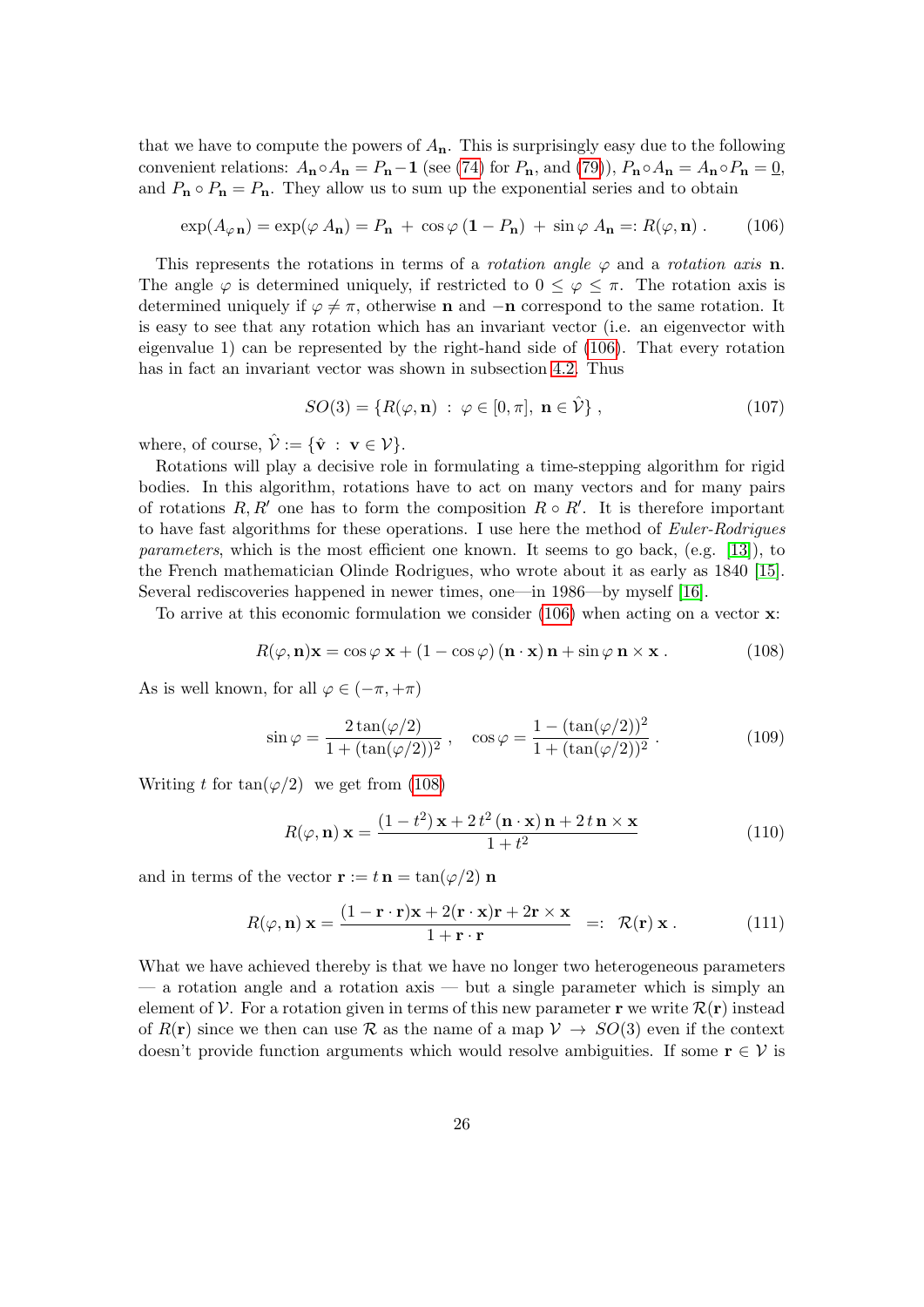introduced as a means to bring about the rotation  $\mathcal{R}(\mathbf{r})$  it will be called a *rotation vector*. Often it will be convenient to have for the term  $\mathcal{R}(\mathbf{r}) \times \mathbf{x}$  a more symmetrical notation. Therefore, we define the operation  $* : \mathcal{V} \times \mathcal{V} \rightarrow \mathcal{V}$ 

<span id="page-26-2"></span>
$$
\mathbf{r} * \mathbf{x} := \frac{(1 - \mathbf{r} \cdot \mathbf{r})\mathbf{x} + 2(\mathbf{r} \cdot \mathbf{x})\mathbf{r} + 2\mathbf{r} \times \mathbf{x}}{1 + \mathbf{r} \cdot \mathbf{r}} ;
$$
(112)

it is linear in the second argument, non-linear in the first one, and — since the nominator never vanishes — continuous with respect to the standard topologies of the spaces involved.

The rotations  $R(\pi, n)$  now play an exceptional role since these would correspond to rotation vectors **r** of length  $\infty$  (of course, such vectors don't exist in V). For  $|\mathbf{r}| \gg 1$ the term  $\mathbf{r} * \mathbf{x}$  can be well approximated by a very simple one:

$$
\mathbf{r} * \mathbf{x} \approx \frac{(-\mathbf{r} \cdot \mathbf{r})\mathbf{x} + 2(\mathbf{r} \cdot \mathbf{x})\mathbf{r}}{\mathbf{r} \cdot \mathbf{r}} = 2(\hat{\mathbf{r}} \cdot \mathbf{x})\hat{\mathbf{r}} - \mathbf{x} = (2P_{\hat{\mathbf{r}}} - \mathbf{1})\mathbf{x}
$$
  
=  $(P_{\hat{\mathbf{r}}} - (\mathbf{1} - P_{\hat{\mathbf{r}}}))\mathbf{x} = R(\pi, \hat{\mathbf{r}})\mathbf{x}$  (113)

<span id="page-26-0"></span>which does no longer depend on the length of **r** and is invariant with respect to **r**  $\mapsto$  -**r**. Actually one finds

<span id="page-26-1"></span>
$$
\|\mathcal{R}(\mathbf{r}) - R(\pi, \hat{\mathbf{r}})\| = \frac{2}{1 + \mathbf{r} \cdot \mathbf{r}},
$$
\n(114)

where the norm from [\(51\)](#page-16-2) is used. We may wonder whether  $\pi$ -rotations also play an exceptional role with respect to algebra. This is indeed the case: they are the only unipotent elements:

$$
U \in SO(3) \quad \wedge \quad U \circ U = 1 \quad \Leftrightarrow \quad \exists_{\mathbf{n} \in \hat{\mathcal{V}}} \quad U = R(\pi, \mathbf{n}) \; . \tag{115}
$$

In the algebra  $\mathcal L$  (of which  $SO(3)$  is a subset) any unipotent element U determines an idempotent element  $P = \frac{1}{2}$  $\frac{1}{2}(1+U)$ . Since in our case U is orthogonal, it follows that  $P$  is symmetric and, therefore, a projector. Now  $U$  can be expressed in terms of  $P$  as  $U = 2P - 1 = P - (1 - P)$  which is the representation from [\(113\)](#page-26-0) with  $P = P_{\hat{r}}$ , so that we have learned that for an unipotent  $U \in SO(3)$  the projector  $P = \frac{1}{2}$  $\frac{1}{2}(\mathbf{1}+U)$  has a one-dimensional range. Then  $P' := 1 - P$  is a projector with two-dimensional range and  $U' := 2P' - 1$  is a new unipotent orthogonal element of  $\mathcal{L}$ . One easily sees  $U' = -U$ and, hence,  $det U' = -1$ ,  $U' \in O(3) \setminus SO(3)$ . Actually, U' is a reflection with respect to the plane for which  $\hat{\mathbf{r}}$  is a normal vector. We thus see that the unipotent elements of  $SO(3)$  form a bridge to the larger group  $O(3)$  which houses rotations and reflections.

As a direct consequence of [\(107\)](#page-25-2) we have

$$
\mathcal{R}(\mathcal{V}) = \{ R \in SO(3) : R \circ R \neq \mathbf{1} \} . \tag{116}
$$

Obviously it would be canonical to get all of  $SO(3)$  by such a mapping. This can be achieved by extending (and compactifying)  $V$  in a natural manner to

$$
\mathcal{V}_c = \mathcal{V} \cup \mathbb{P}(\mathcal{V}) \tag{117}
$$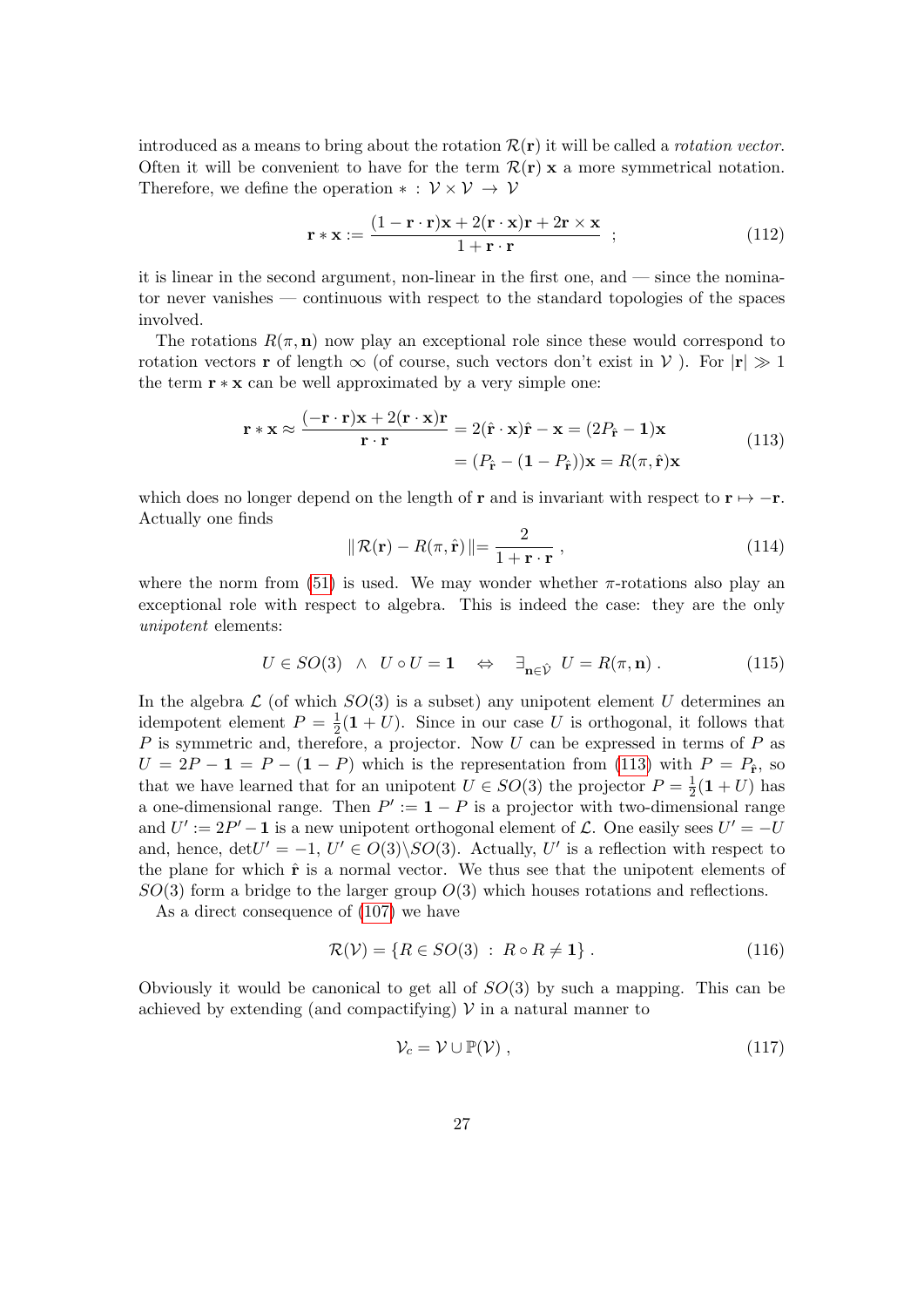where  $\mathbb{P}(\mathcal{V})$  is the *projective space* associated with  $\mathcal{V}$ : its elements are the equivalence classes <sup>[11](#page-27-0)</sup> in  $\hat{V}$  with respect to the relation  $\mathbf{v} \sim \mathbf{w}$  iff  $\mathbf{v} = \mathbf{w}$  or  $\mathbf{v} = -\mathbf{w}$ . This allows writing  $\pm \mathbf{v}$  (i.e.  $\{\mathbf{v}, -\mathbf{v}\}\)$  for the generic element of  $\mathbb{P}(\mathcal{V})$ . Further, we will use the 'projection onto the horizon'

$$
\tilde{\pi} : \mathcal{V} \to \mathbb{P}(\mathcal{V}), \quad \mathbf{v} \mapsto \{\hat{\mathbf{v}}, -\hat{\mathbf{v}}\}.
$$
\n(118)

Since  $V$  and  $\mathbb{P}(V)$  are disjoint sets (no element of  $V$  equals an element of  $\mathbb{P}(V)$ , although elements of  $\mathbb{P}(\mathcal{V})$  have elements of  $\mathcal{V}$  as elements) we may extend the definition of R to  $\mathcal{R}_c$  by defining  $\mathcal{R}_c|\mathcal{V} := \mathcal{R}$  and defining on  $\mathcal{R}_c$  on  $\mathbb{P}(\mathcal{V})$  by

$$
\mathcal{R}_c(\pm \mathbf{v}) := R(\pi, \mathbf{v}) = P_\mathbf{v} - (\mathbf{1} - P_\mathbf{v}) \tag{119}
$$

It is clear that  $\mathcal{R}_c$  is injective and satisfies  $\mathcal{R}_c(\mathcal{V}_c) = SO(3)$ . It thus provides a a bijection between  $V_c$  and  $SO(3)$ . The group  $SO(3)$  carries a natural topology which may be characterized among other equivalent forms as the metric topology generated by the Hilbert-Schmidt norm (see [\(50\)](#page-16-3) et seq.). The main topological properties of  $SO(3)$ are that it is *compact* and *twofold connected*. We define the topology on  $V_c$  by the rule that a subset A of  $V_c$  is open iff the subset  $\mathcal{R}_c(A)$  of  $SO(3)$  is open. Then, of course, the mapping  $\mathcal{R}_c$  is an isomorphism of topological spaces (also called *homeomorphism*) and  $V_c$  has every topological property that  $SO(3)$  is known to have. Especially,  $V_c$  is compact, a property which V, taken alone, does not have. Augmenting V with  $\mathbb{P}(\mathcal{V})$  is a process of *compactification* and  $V_c$  equals the *closure*  $\overline{V}$  of  $V$ ;  $\mathbb{P}(V)$  is the *boundary* of  $\mathcal V$  in  $\mathcal V_c$  since [\(114\)](#page-26-1) entails for all  $\mathbf v \in \mathcal V$ 

<span id="page-27-2"></span>
$$
\lim_{r \to \infty} \mathcal{R}(r \mathbf{v}) = \mathcal{R}_c(\tilde{\pi}(\mathbf{v})). \tag{120}
$$

Trying to eliminate the trigonometric functions in expressing the action of rotations on vectors suggests itself to anybody who strives for computational efficiency. It comes as a gift that the formula for composition of rotations becomes unbeatably simple. Let us consider the expression  $\mathbf{r} * (\mathbf{r}' * \mathbf{x})$  and try it to write it in the form  $\mathbf{r}'' * \mathbf{x}$ . A lengthy but straightforward computation gives  $\mathbf{r}'' = \frac{\mathbf{r} + \mathbf{r}' + \mathbf{r}' \times \mathbf{r}'}{1 - \mathbf{r} \cdot \mathbf{r}'}$  $\frac{\mathbf{r'} + \mathbf{r} \times \mathbf{r'}}{1 - \mathbf{r} \cdot \mathbf{r'}}$ . I found this relation pre-formed in lecture notes [\[12\]](#page-47-10), Figure [1,](#page-28-0) of my academic teacher Hans Joachim Meister which I consulted in 1986 to simplify hobby-astronomical calculations, Figure [2.](#page-28-1) In just the same time I was involved in an industrial project which aimed at modifying a video tape drive in order to make it suitable as a random access storage system for high resolution images. For following computationally the tape in its helical windings around the video drum and guiding rollers I then used the formalism of rotation vectors extensively. The first document in my project folder that used rotation vectors is dated 1986-01-27; it derives the conversion between Euler angles and rotation vectors.

The combination law (product, written as  $\circ$ ) in  $SO(3)$  can be carried over via the bijection  $\mathcal{R}_c$  to a combination law in  $\mathcal{V}_c$  (also written as  $\circ$ ) <sup>[12](#page-27-1)</sup>

$$
\circ : \mathcal{V}_c \times \mathcal{V}_c \to \mathcal{V}_c \,, \quad (\mathbf{a}, \mathbf{b}) \mapsto \mathcal{R}_c(\mathcal{R}_c^{-1}(\mathbf{a}) \circ \mathcal{R}_c^{-1}(\mathbf{b})) \,. \tag{121}
$$

<span id="page-27-0"></span> $11$ <sub>there</sub> are realizations of projective spaces which don't make use of unit vectors

<span id="page-27-1"></span><sup>&</sup>lt;sup>12</sup>As Figure [2](#page-28-1) shows, I initially used the symbols  $*$  and  $\circ$  differently.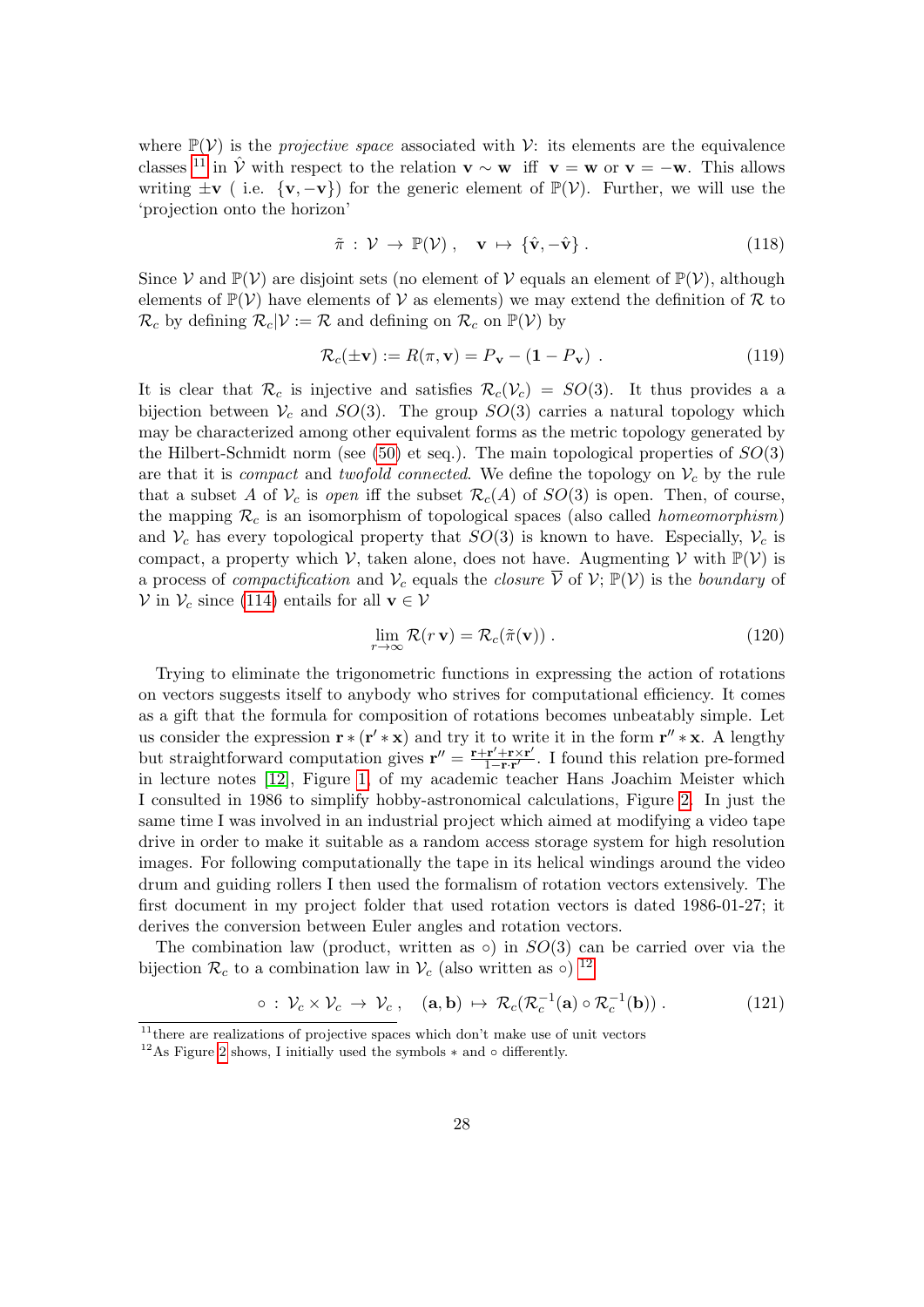\nWir wollen noch die Verknüpfungsrelation in Parameterraum angeben, d.h. die   
\nparameter, die wir dem Produkt zweier Drehungen zuordnen müssen:\n

\n\n
$$
Es
$$
 sei  $\mathcal{R}(\varphi' \vec{n}') \mathcal{R}(\varphi'' \vec{n}') = \mathcal{R}(\varphi \vec{n})$ , dann findet man nach längerer element. Reohres\n

\n\n $tg \frac{g}{f} = \frac{\sqrt{\left(\vec{n}'tg \frac{g}{f} + \vec{n}''tg \frac{g}{f}\right)^2 + tg^2 \frac{g^2}{f}} \frac{t \frac{g}{f}}{4 \frac{g^2}{f}} \frac{t \frac{g}{f}}{4 \frac{g^2}{f}} \frac{t \frac{g}{f}}{4 \frac{f}{f}} \frac{t \frac{g}{f}}{4 \frac{f}{f}} \frac{t \frac{f}{f}}{4 \frac{f}{f}} \frac{t \frac{f}{f}}{4 \frac{f}{f}} \frac{t \frac{f}{f}}{4 \frac{f}{f}} \frac{t \frac{f}{f}}{4 \frac{f}{f}} \frac{t \frac{f}{f}}{4 \frac{f}{f}} \frac{t \frac{f}{f}}{4 \frac{f}{f}} \frac{t \frac{f}{f}}{4 \frac{f}{f}} \frac{t \frac{f}{f}}{4 \frac{f}{f}} \frac{t \frac{f}{f}}{4 \frac{f}{f}} \frac{t \frac{f}{f}}{4 \frac{f}{f}} \frac{t \frac{f}{f}}{4 \frac{f}{f}} \frac{t \frac{f}{f}}{4 \frac{f}{f}} \frac{t \frac{f}{f}}{4 \frac{f}{f}} \frac{t \frac{f}{f}}{4 \frac{f}{f}} \frac{t \frac{f}{f}}{4 \frac{f}{f}} \frac{t \frac{f}{f}}{4 \frac{f}{f}} \frac{t \frac{f}{f}}{4 \frac{f}{f}} \frac{t \frac{f}{f}}{4 \frac{f}{f}} \frac{t \frac{f}{f}}{4 \frac{f}{f}} \frac{t \frac{f}{f}}{4 \frac{f}{f}} \frac{t \frac{f}{f}}{4 \frac{f}{f}} \frac{t \frac{f}{f}}{4 \frac{f}{f}} \frac{t \frac{f}{f}}{4 \frac{f}{f}} \frac{t \frac{f}{f}}{4 \frac{f}{f}} \frac{t \frac{f$ 

Figure 1: The composition of rotation axis and rotation angle in the lecture notes edited by Professor Meister 1965

<span id="page-28-0"></span>

| 1270 REM *** UP *** Kombination von Drehvektoren 86-2-12     |                                                                                                       |
|--------------------------------------------------------------|-------------------------------------------------------------------------------------------------------|
| 1280 REM dx, dy, dz, ex, ey, ez / dx, dy, dz//ha, hb, hc, hd |                                                                                                       |
|                                                              | 1290 REM d wird ersetzt durch d*e, wobei * die Komposition von Drehvektoren                           |
| bedeutet                                                     | $\vec{a} * \vec{a}' = \frac{\vec{a} + \vec{a}' + \vec{a} \times \vec{a}'}{4 - \vec{a} \cdot \vec{a}}$ |
| 1300 ha=1-dx*ex-dy*ey-dz*ez                                  |                                                                                                       |
| 1310 IF ha=0 THEN ha=1E-12                                   | $R(\vec{d})R(\vec{d}') = R(\vec{d}*\vec{d}')$                                                         |
| 1320 ha=1/ha: hb= $(dx+ex+dy*ez-dz*ey)*ha$                   |                                                                                                       |
| 1330 hc=(dy+ey+dz*ex-dx*ez)*ha: hd=(dz+ez+dx*ey-dy*ex)*ha    |                                                                                                       |
| 1340 dx=hb: dy=hc: dz=hd: RETURN                             |                                                                                                       |

<span id="page-28-1"></span>Figure 2: Combination of rotation vectors in one of my Basic programs of 1986

For the case of normal rotations (i.e. rotations with a rotation angle different from  $\pi$ ) we have as pointed out before:

<span id="page-28-6"></span>
$$
\mathbf{r} \circ \mathbf{r}' := \frac{\mathbf{r} + \mathbf{r}' + \mathbf{r} \times \mathbf{r}'}{1 - \mathbf{r} \cdot \mathbf{r}'} \quad \text{if } \mathbf{r} \cdot \mathbf{r}' \neq 1. \tag{122}
$$

Equation [\(120\)](#page-27-2) determines also the results of map  $\circ$  for  $\pi$ -rotations as arguments or as results:

<span id="page-28-2"></span>
$$
\mathbf{r} \circ \mathbf{r}' := \tilde{\pi}(\mathbf{r} + \mathbf{r}' + \mathbf{r} \times \mathbf{r}') \quad \text{if } \mathbf{r} \cdot \mathbf{r}' = 1 , \tag{123}
$$

<span id="page-28-3"></span>
$$
(\pm \mathbf{n}) \circ \mathbf{r} := \begin{cases} -\frac{\mathbf{n} + \mathbf{n} \times \mathbf{r}}{\mathbf{n} \cdot \mathbf{r}} & \text{if } \mathbf{n} \cdot \mathbf{r} \neq 0, \\ \tilde{\pi}(\mathbf{n} + \mathbf{r} + \mathbf{n} \times \mathbf{r}) & \text{if } \mathbf{n} \cdot \mathbf{r} = 0, \end{cases}
$$
(124)

<span id="page-28-4"></span>
$$
\mathbf{r} \circ (\pm \mathbf{n}) := \begin{cases} -\frac{\mathbf{n} + \mathbf{r} \times \mathbf{n}}{\mathbf{n} \cdot \mathbf{r}} & \text{if } \mathbf{n} \cdot \mathbf{r} \neq 0, \\ \tilde{\pi}(\mathbf{r} + \mathbf{n} + \mathbf{r} \times \mathbf{n}) & \text{if } \mathbf{n} \cdot \mathbf{r} = 0, \end{cases}
$$
(125)

<span id="page-28-5"></span>
$$
(\pm \mathbf{n}) \circ (\pm \mathbf{n}') := \begin{cases} -\frac{\mathbf{n} \times \mathbf{n}'}{\mathbf{n} \cdot \mathbf{n}'} & \text{if } \mathbf{n} \cdot \mathbf{n}' \neq 0, \\ \tilde{\pi}(\mathbf{n} \times \mathbf{n}') & \text{if } \mathbf{n} \cdot \mathbf{n}' = 0. \end{cases}
$$
(126)

The operation  $*$  extends naturally to the case that the first argument is in  $\mathbb{P}(\mathcal{V})$ :

$$
(\pm \mathbf{n}) \ast \mathbf{x} := \mathcal{R}_c(\pm \mathbf{n}) \mathbf{x} = (2P_{\mathbf{n}} - \mathbf{1}) \mathbf{x}.
$$
 (127)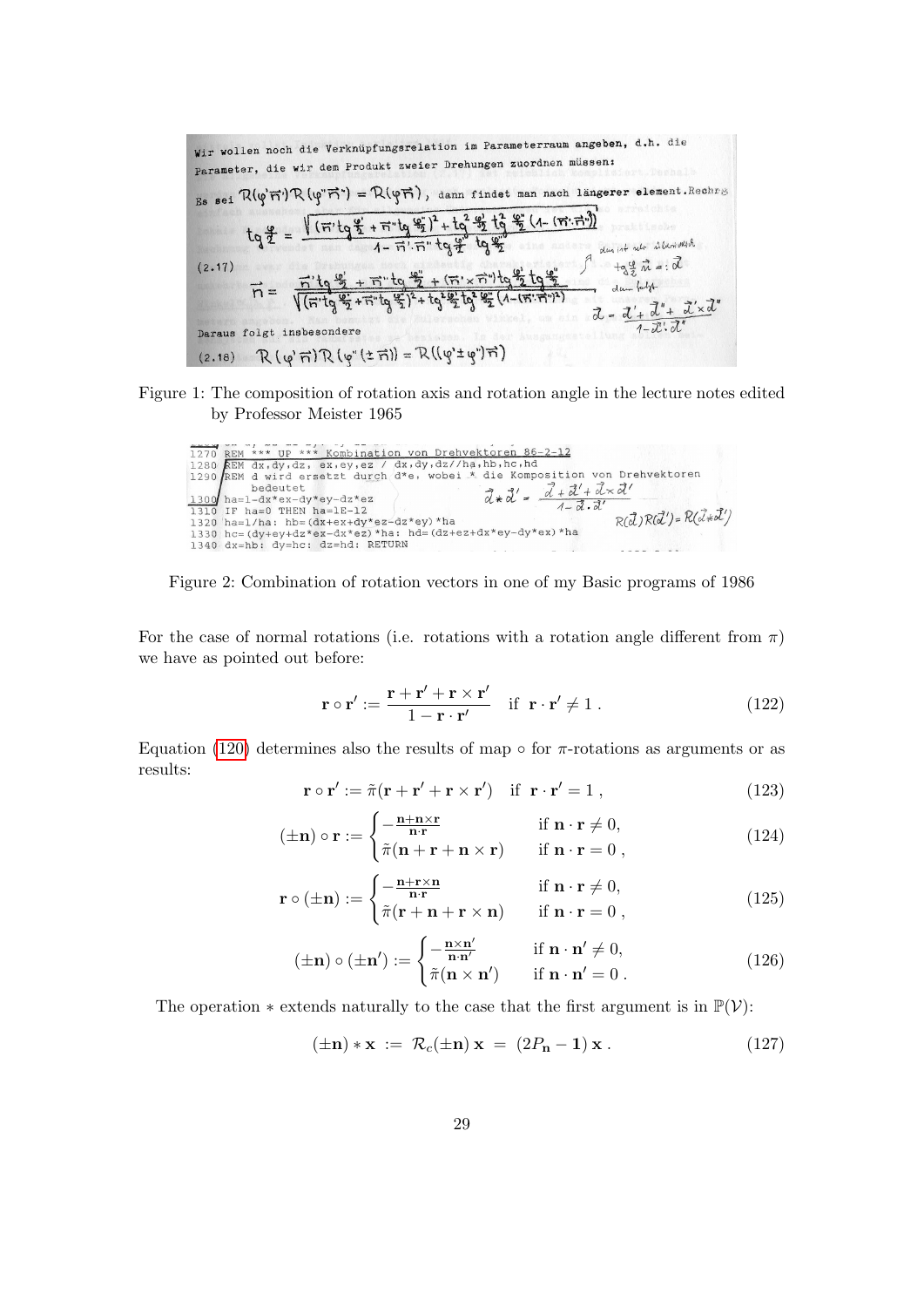Let us compile the basic properties of the operations  $*$  and  $\circ$ , where now  $\mathbf{r}, \mathbf{r}' \in \mathcal{V}_c$ ,  $\mathbf{x} \in \mathcal{V}$ , and for  $\mathbf{r} \in \mathcal{V}_c \backslash \mathcal{V}$  the element  $-\mathbf{r}$  is set to mean  $\mathbf{r}$ .

$$
\mathcal{R}_c(\mathbf{r}) \mathbf{x} = \mathbf{r} * \mathbf{x} \tag{128}
$$

<span id="page-29-0"></span>
$$
(\mathbf{r} \circ \mathbf{r}') * \mathbf{x} = \mathbf{r} * (\mathbf{r}' * \mathbf{x}), \quad \mathbf{r} \circ (-\mathbf{r}) = \mathbf{0}, \quad \mathbf{r} \circ \mathbf{0} = \mathbf{r}, \quad \mathbf{r} \circ \mathbf{r}' = (\mathbf{r} * \mathbf{r}') \circ \mathbf{r}, \qquad (129)
$$

$$
\mathbf{r} \circ (\mathbf{r}' \circ \mathbf{r}'') = (\mathbf{r} \circ \mathbf{r}') \circ \mathbf{r}'' , \quad \mathbf{r} * (\mathbf{r}' * \mathbf{r}'') = (\mathbf{r} * \mathbf{r}') * \mathbf{r}'' , \qquad (130)
$$

which can be used to define  $\circ$  in terms of  $*$  and vice versa. From this we have the following properties of map  $\mathcal{R}_c$ 

$$
\mathcal{R}_c(\mathbf{r} \circ \mathbf{r}') = \mathcal{R}_c(\mathbf{r}) \circ \mathcal{R}_c(\mathbf{r}'),\tag{131}
$$

which motivates the notation  $\mathbf{r} \circ \mathbf{r}'$  and

$$
\mathcal{R}_c(-\mathbf{r}) = \mathcal{R}_c(\mathbf{r})^{-1} , \quad \mathcal{R}_c(\mathbf{0}) = \mathbf{1} , \quad \mathcal{R}_c(\mathbf{r}) \circ \mathcal{R}_c(\mathbf{r}') \circ \mathcal{R}_c(\mathbf{r})^{-1} = \mathcal{R}_c(\mathcal{R}_c(\mathbf{r}) \mathbf{r}') . \quad (132)
$$

From the following two equations we encountered the first one just at the beginning of this section and its well-known twin should not remain unmentioned:

$$
\det(R(\varphi, \mathbf{n})) = 1, \quad \text{tr}(R(\varphi, \mathbf{n})) = 2\cos(\varphi) + 1. \tag{133}
$$

Let us consider the computational realization of these expressions: As  $(112)$  is written, it defines the term but taking it literally as a recipe for computation would be not wise. What one would actually do is

$$
s_0 := \mathbf{r} \cdot \mathbf{r}
$$
,  $s_1 := 1/(1 + s_0)$ ,  $s_2 := 1 - s_0$ ,  $\mathbf{x}' := 2\mathbf{x}$ ,  $s_3 := \mathbf{r} \cdot \mathbf{x}'$ ,  
\n $\mathbf{r} * \mathbf{x} := s_1(s_2 \mathbf{x} + s_3 \mathbf{r} + \mathbf{r} \times \mathbf{x}')$ .

If one needs to compute  $\mathbf{r} * \mathbf{x}$  for some fixed r and a multitude of x's it pays first to compute the  $3 \times 3$ -matrix which represents  $\mathcal{R}(\mathbf{r})$ . Expressing everything in terms of components (identifying  $V$  with  $\mathbb{R}^3$  which a program would do anyway) one can do even slightly better by extracting a common factor (c in the following): Putting  $\mathbf{r} = (r_1, r_2, r_3)$ and  $\mathbf{x} = (x_1, x_2, x_3)$  we define  $\mathbf{y} = \mathbf{r} * \mathbf{x}$  by

$$
R := \begin{pmatrix} r_1^2 + b & r_1r_2 + r_3 & r_1r_3 - r_2 \\ r_1r_2 - r_3 & r_2^2 + b & r_2r_3 + r_1 \\ r_1r_3 + r_2 & r_2r_3 - r_1 & r_3^2 + b \end{pmatrix},
$$
(134)

$$
y_i := c(R_{i1}x_1 + R_{i2}x_2 + R_{i3}x_3), \quad i = 1, 2, 3,
$$
 (135)

where the numbers  $b$  and  $c$  are defined as follows:

$$
\rho := r_1^2 + r_2^2 + r_3^2 ,
$$
  
\n
$$
b := (1 - \rho)/2 ,
$$
  
\n
$$
c := 2/(1 + \rho) .
$$
\n(136)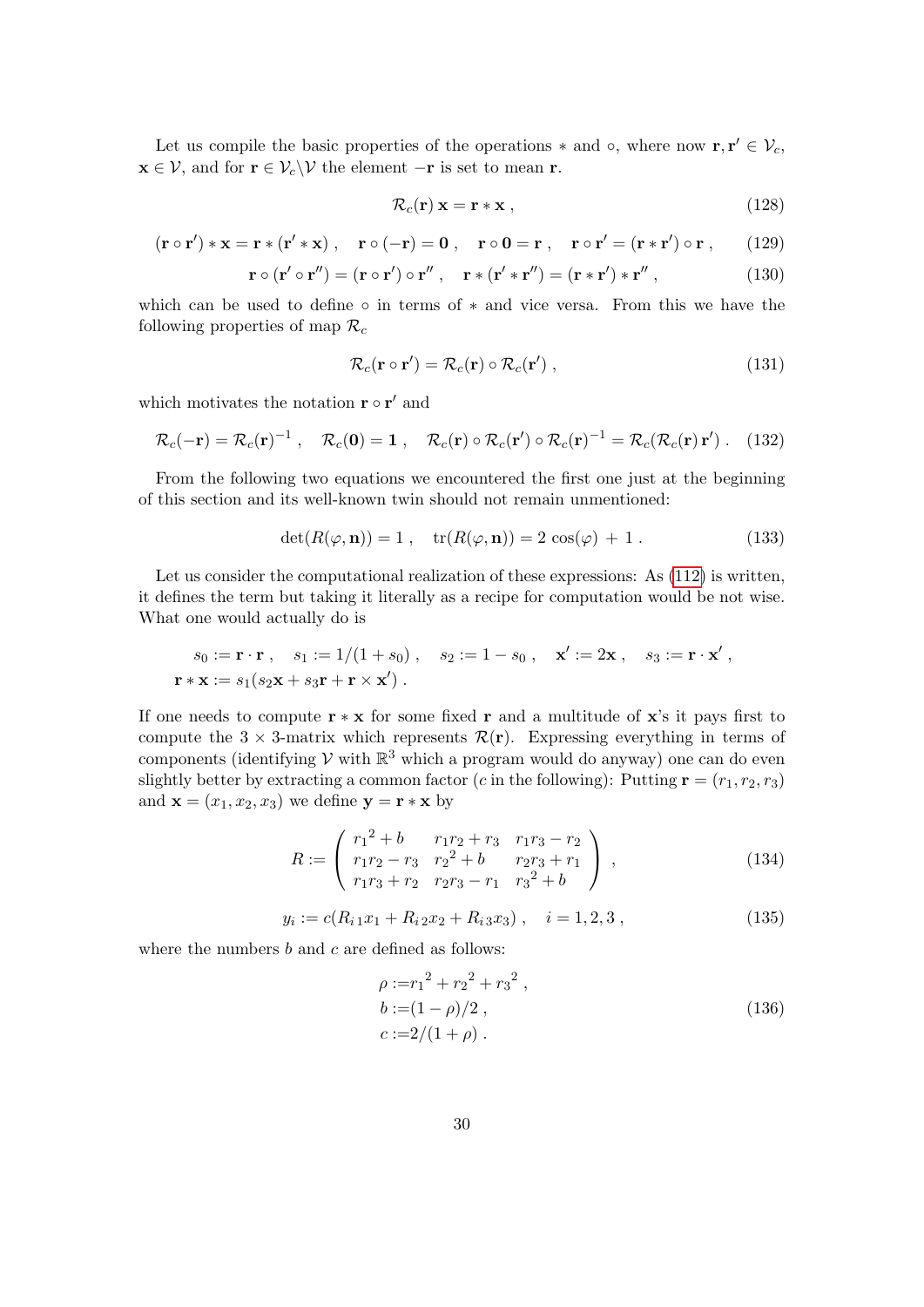For a numerical realization of the composition law of rotations we never need to consider  $\pi$ -rotations since these can be approximated by rotations with an rotation angle close to  $\pi$  arbitrarily well. We select a small number  $\epsilon \approx \sqrt{\epsilon_1/2}$ , (here  $\epsilon_1$  is the spacing of the numerical lattice at number 1.0, thus  $\epsilon_1 = 1.11 \cdot 10^{-16}$  for the double precision floating point numbers of  $C_{++}$ ) and define

<span id="page-30-1"></span>
$$
\mathbf{r} \circ \mathbf{r}' := \frac{\mathbf{r} + \mathbf{r}' + \mathbf{r} \times \mathbf{r}'}{N} , \qquad (137)
$$

where the nominator  $N$  is defined

<span id="page-30-2"></span>
$$
N := \begin{cases} 1 - \mathbf{r} \cdot \mathbf{r}' & \text{if } |1 - \mathbf{r} \cdot \mathbf{r}'| > \epsilon \\ \epsilon \operatorname{sign}(1 - \mathbf{r} \cdot \mathbf{r}') & \text{else (here sign(0) := 1)} \end{cases} . \tag{138}
$$

The idea in setting  $\epsilon$  is that a rotation vector **r** of length N generates a rotation which differs from a  $\pi$ −rotation only by numerical noise. For this difference to a  $\pi$ −rotation we employ [\(114\)](#page-26-1). What kind of approximation is implied in this proposed approach to ignore the  $\pi$ -rotations? Since these form a part of  $SO(3)$  we seem to work with a defective structure which isn't even a group  $13$ . Actually, there is no problem involved: within our computational model of SO(3) every pair of elements has a well-defined product, and each element has its well-defined inverse. The group axioms, such as associativity of multiplication, is satisfied up to numerical noise just as it is satisfied for the computational model of the real numbers as provided by the implementation of floating point arithmetic on any computer. Our numerical representation of  $SO(3)$  approximates the ideal to represent a group in the same spirit as computer numbers approximate the ideal to represent the field of real numbers.

According to my understanding, it would be completely adequate to introduce this computational model without the preparations presented here with the complicatedlooking additions  $(123)$ ,  $(124)$ ,  $(125)$ ,  $(126)$  to the simple basic composition law  $(122)$ . I carried out these things here, since I experienced that scientists tend to consider the Euler-Rodrigues formalism suffering from deficiencies such as 'not being able to represent  $\pi$ -rotations'. So I considered it potentially helpful to make completely clear that  $\pi$ rotations are obtained via compactification (which is a closure with respect to a suitable topology). In all what follows, I'll make no difference between  $\mathcal{R}$  and  $\mathcal{R}_c$  and consider only rotations  $\in \mathcal{R}(V)$  (again, since any rotation can be approximated arbitrarily well by those). Actually, I consider the rotation group no longer as the group  $SO(3)$  but as the set  $V$  endowed with the operation  $\circ$  as multiplication. To be precise, the multiplication is considered to be defined according to equations [\(137\)](#page-30-1) and [\(138\)](#page-30-2) with a parameter  $\epsilon$  set according to the numerical precision of the floating point number type being employed. For clarity, we denote exactly this version of the rotation group with a special symbol, namely  $G$  (for group).

For  $L \in \mathcal{L}$  and  $\mathbf{r} \in \mathcal{V}$  we define the 'rotated operator'  $L_{\mathbf{r}}$  by

$$
L_{\mathbf{r}}\mathbf{v} := \mathbf{r} * L((-\mathbf{r}) * \mathbf{v}) \text{ for all } \mathbf{v} \in \mathcal{V},
$$
\n(139)

<span id="page-30-0"></span> $13$ It is a *groupoid* if we restrict the definition of the product to those cases in which the result is not a  $\pi$ -rotations.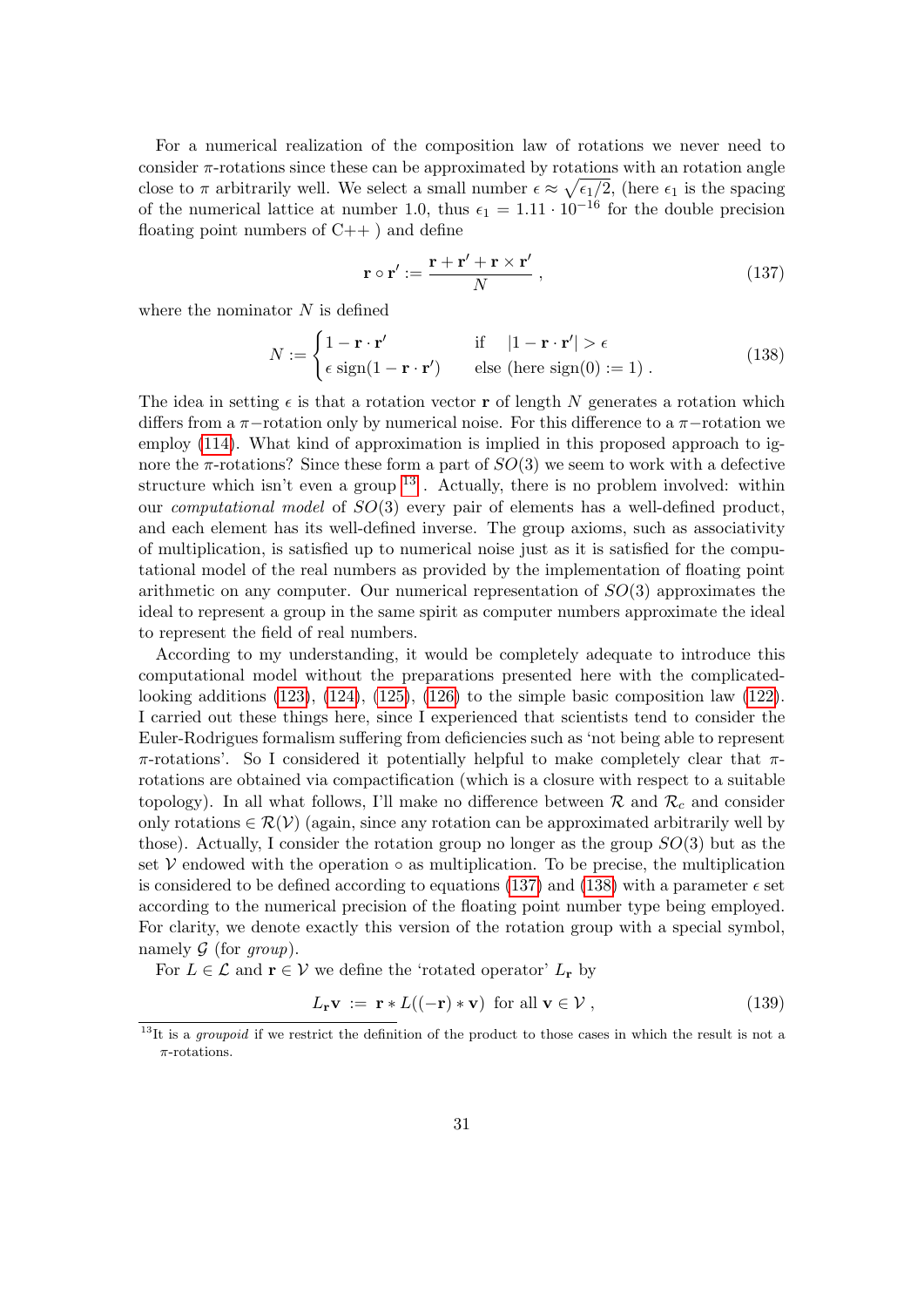and get

$$
L_{\mathbf{r}} = \mathcal{R}(\mathbf{r}) \circ L \circ \mathcal{R}(-\mathbf{r}) = \mathcal{R}(\mathbf{r}) \circ L \circ \mathcal{R}(\mathbf{r})^{-1} . \tag{140}
$$

The form of a rotated dyad is especially simple and computationally efficient:

<span id="page-31-2"></span>
$$
|\mathbf{a}\rangle\langle\mathbf{b}|_{\mathbf{r}} = |\mathbf{r} * \mathbf{a}\rangle\langle\mathbf{r} * \mathbf{b}|\,. \tag{141}
$$

Also  $\mathcal{R}(\mathbf{r})$  is closely related to dyads: Let  $(\mathbf{e}_1, \mathbf{e}_2, \mathbf{e}_3)$  be an Euclidean system of reference, then also

$$
(\mathbf{f}_1, \mathbf{f}_2, \mathbf{f}_3):=(\mathbf{r}*\mathbf{e}_1, \mathbf{r}*\mathbf{e}_2, \mathbf{r}*\mathbf{e}_3)
$$

is an Euclidean system of reference and

$$
\mathcal{R}(\mathbf{r}) = \sum_{i=1}^{3} |\mathbf{f}_i\rangle\langle\mathbf{e}_i|
$$
 (142)

which is just the polar decomposition of  $\mathcal{R}(\mathbf{r})$  (the factor  $|\mathcal{R}(\mathbf{r})|$  is the identity).

There is an interesting generalization of [\(106\)](#page-25-0) when we consider the rotation angle  $\varphi$ as descriptor of the the complex number  $\exp(i\varphi)$  and generalize to the general complex number  $z = r \exp(i \varphi)$  in a natural manner:

$$
R(z, \mathbf{n}) = P_{\mathbf{n}} + r \cos \varphi (1 - P_{\mathbf{n}}) + r \sin \varphi A_{\mathbf{n}} \quad \text{where} \quad r := |z|, \ \varphi := \arg z \ . \tag{143}
$$

For each unit vector **n** the mapping  $\mathbb{C} \to \mathcal{L}$ ,  $z \mapsto R(z, n)$  is a homomorphism of rings. (Remember the mapping  $\mathbb{R} \to \mathcal{L}$ ,  $r \mapsto r$  which also is a homomorphism of rings.) This allows, for instance, expressing the resolvent of rotations elegantly

$$
(z\,\mathbf{1} - R(\varphi, \mathbf{n}))^{-1} = R\left(\frac{1}{z - \exp(i\,\varphi)}, \mathbf{n}\right) \tag{144}
$$

which helps to code the exponential function and the logarithm — topics that for the rotation group will be treated in the following subsection — for the Euclidean group. An efficient algorithm for applying  $R(z, n)$  to a vector is:

$$
R(z, \mathbf{n})\mathbf{x} = \mathbf{x}_{\parallel} + \text{Re}(z)\mathbf{x}_{\perp} + \text{Im}(z)\mathbf{n} \times \mathbf{x}_{\perp}, \text{ where } \mathbf{x}_{\parallel} := (\mathbf{n} \cdot \mathbf{x})\mathbf{n}, \mathbf{x}_{\perp} := \mathbf{x} - \mathbf{x}_{\parallel}. (145)
$$

## <span id="page-31-1"></span>5.1 Curves of rotations

We now consider curves in the 'manifold of rotations', i. e. functions <sup>[14](#page-31-0)</sup>  $\mathbb{R} \to \mathcal{G}$ . As we will see in the next subsection such curves correspond to motions of rigid bodies in a rather direct way, and it is this connection that motivates looking into this matter here. In the present subsection we look to the subject from a mathematical, structural, point of view.

The fact that G defines a multiplication distinguishes curves  $\phi : \mathbb{R} \to \mathcal{G}$  which satisfy

$$
\phi(t_1) \circ \phi(t_2) = \phi(t_1 + t_2) \quad \text{for all} \quad t_1, t_2 \in \mathbb{R} \tag{146}
$$

<span id="page-31-0"></span> $14$ This is an ubiquitous theme in mathematics: sets get endowed with structure by defining real-valued functions on them (e.g. coordinates) and functions from  $\mathbb R$  into them (e.g. curves).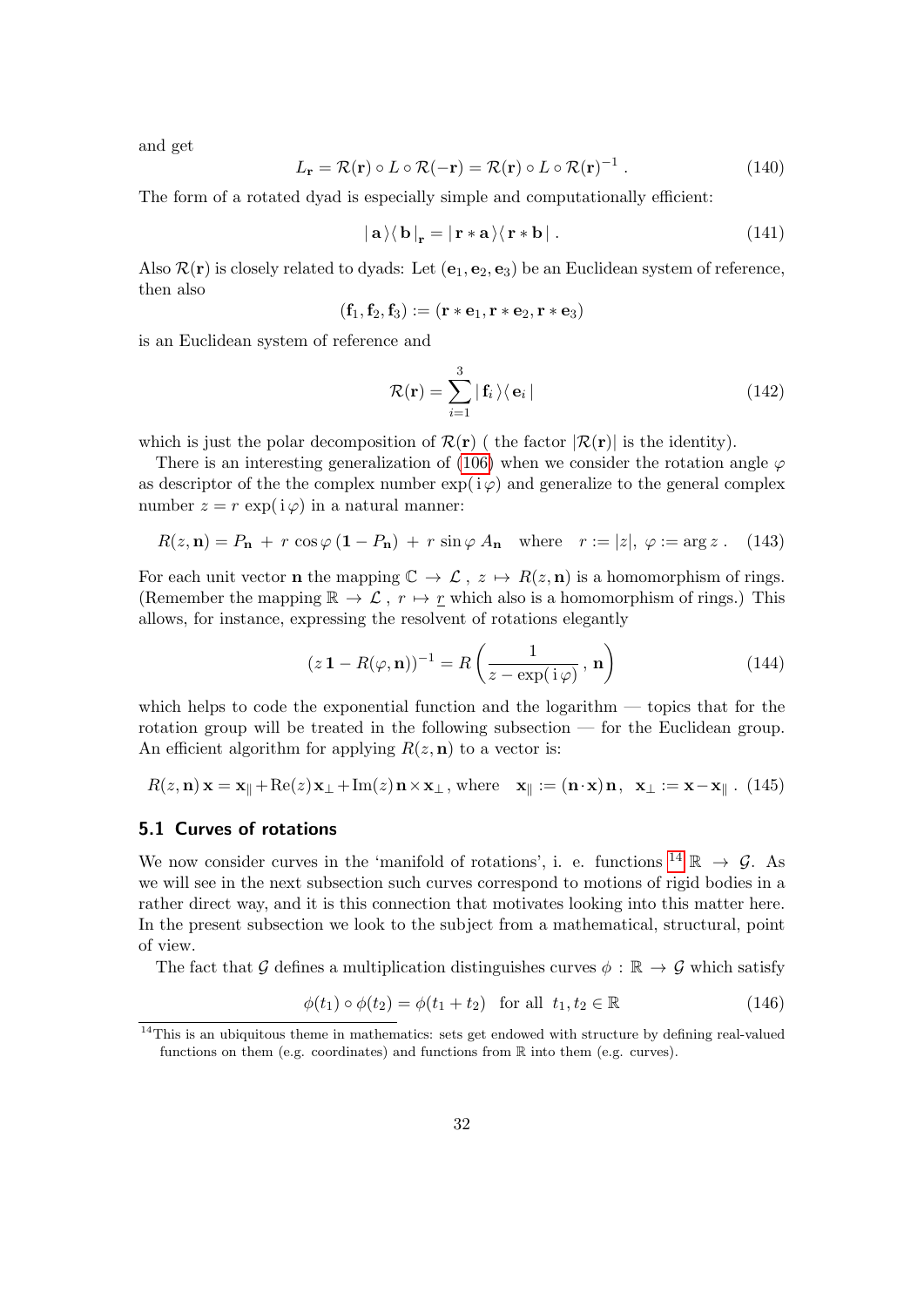and will be called *one-parameter groups in*  $G$  if they satisfy the mild regularity property that for each  $\mathbf{x} \in \mathcal{V}$  the mapping  $\mathbb{R} \to \mathcal{V}$ ,  $t \mapsto \phi(t) * \mathbf{x}$  is continuous. It is one of the virtues of the Euler-Rodrigues formalism that it allows to represent these particular curves in a simple and explicit manner: They all arise from the function exp :  $\mathcal{V} \rightarrow \mathcal{G}$ that allows us to express the rotation vector **r** directly from the vector  $\mathbf{a} := \varphi \mathbf{n}$  (rather than from angle  $\varphi$  and direction **n** separately) as  $\mathbf{r} = \exp(\mathbf{a})$ . Let us define this function first:

$$
\exp(\mathbf{a}) := \tan\frac{|\mathbf{a}|}{2} \hat{\mathbf{a}}, \quad \exp(\mathbf{0}) := \mathbf{0}.
$$
 (147)

For small arguments  $|\mathbf{a}| \ll 1$  this implies the approximation

<span id="page-32-1"></span>
$$
\exp(\mathbf{a}) \approx \frac{1}{2}\mathbf{a} \,. \tag{148}
$$

There are good reasons to consider the factor 1/2 which appears here as unnatural and to define 'natural rotation vectors' which are simply 2 times the conventional rotation vectors. Some factors than would disappear (as in the formula under present consideration) and in other places new factors would appear. If one would start from zero, one probably should introduce such 'natural rotation vectors'. Given that there are scientific communities working with Euler-Rodrigues parameters (see [\[13\]](#page-47-9),[\[14\]](#page-47-11)), I prefer not to provoke confusion by a new convention. We now have the two related facts: For each  $\mathbf{a} \in \mathcal{V}$  the mapping  $t \mapsto \exp(t\mathbf{a})$  is a one-parameter group in G and each one-parameter group in  $\mathcal G$  is obtained by this construction. For the action of exponentials on vectors, we have a simple relation

$$
\mathcal{R}(\exp(\mathbf{a}))\mathbf{x} = \exp(\mathbf{a}) * \mathbf{x} = \mathbf{x} + \mathbf{a} \times \mathbf{x} + \frac{1}{2}\mathbf{a} \times (\mathbf{a} \times \mathbf{x}) + \dots = \exp(A_{\mathbf{a}})\mathbf{x}, \qquad (149)
$$

which on the right-hand side is free of Euler-Rodrigues operations and uses the conventional exponential function of linear maps. This representation implies

$$
\mathcal{R}(\exp(t\,\mathbf{a}))\,\mathbf{x} = \exp(t\,\mathbf{a}) \cdot \mathbf{x} = \mathbf{x} + t\,\mathbf{a} \times \mathbf{x} + \frac{t^2}{2}\mathbf{a} \times (\mathbf{a} \times \mathbf{x}) + \dots = \exp(t\,A_{\mathbf{a}})\,\mathbf{x}\,,\tag{150}
$$

and

$$
\lim_{h \to 0} \frac{1}{h} (\exp(h \mathbf{a}) * \mathbf{x} - \mathbf{x}) = \mathbf{a} \times \mathbf{x} .
$$
\n(151)

This exponential function is obviously bijective and its inverse, log, is given by

<span id="page-32-2"></span>
$$
\log(\mathbf{r}) = 2 \arctan |\mathbf{r}| \hat{\mathbf{r}} \approx 2\mathbf{r} , \quad \log(\mathbf{0}) = \mathbf{0} . \tag{152}
$$

The question naturally arises how the algebraic structure of  $\mathcal V$  is related to the algebraic structure of the one-parameter groups which are made from the elements of  $V$  by the exponential function. Preparing the answer we rewrite what we already know: For each  $\mathbf{a} \in \mathcal{V}$  we denote by  $e^{\mathbf{a}}$  the one-parameter group defined by  $e^{\mathbf{a}}(t) := \exp(t \mathbf{a})$ . The vector a is said to be the generator of this one-parameter group, and it can be recovered from it by

<span id="page-32-0"></span>
$$
\mathbf{a} = \frac{1}{t} \log(e^{\mathbf{a}}(t))
$$
\n(153)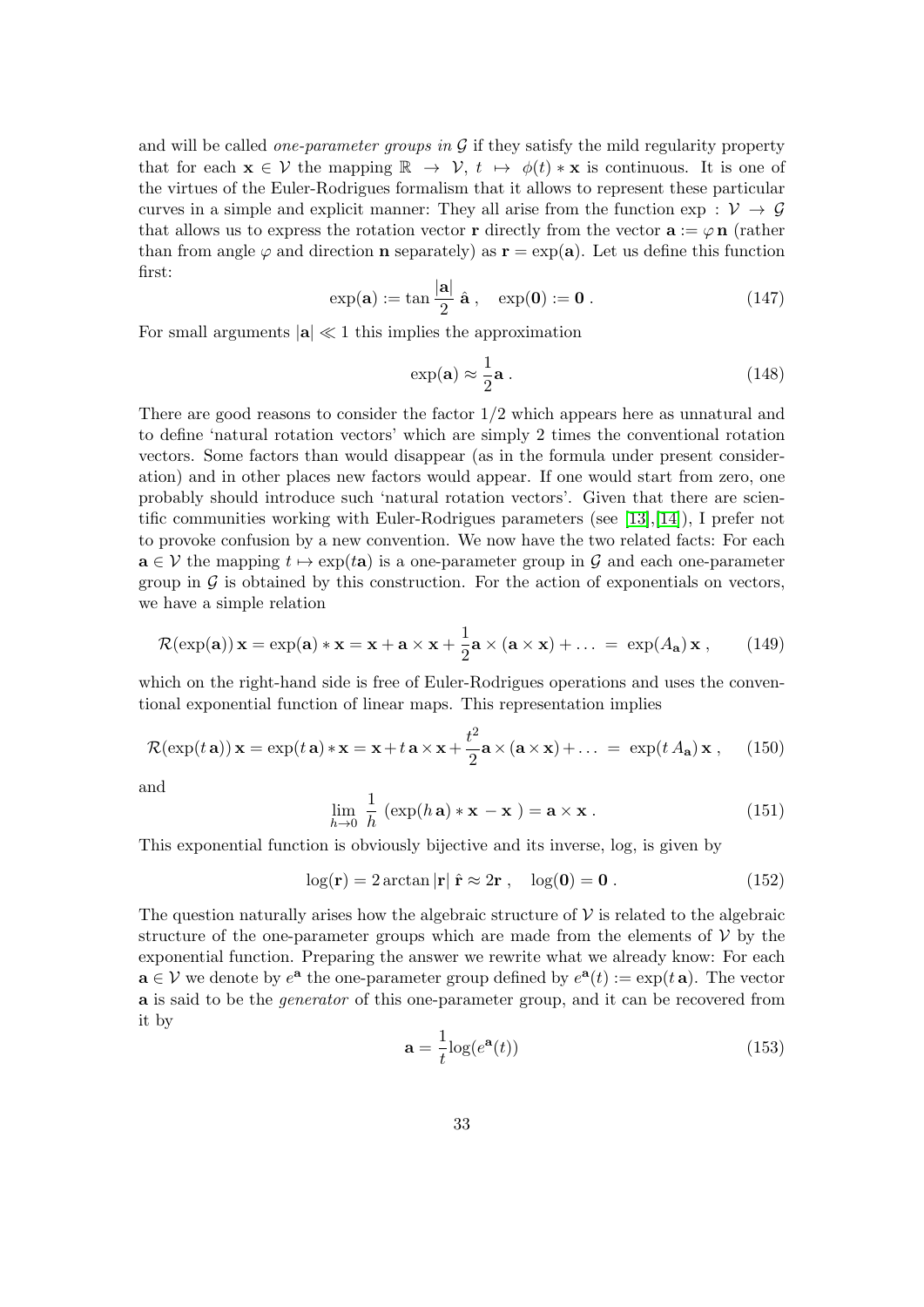which is valid for all  $t \neq 0$ . It is a natural situation that one has only an approximate formula for  $e^{\mathbf{a}}(t)$  at hand which assumes  $t \ll 1$ . Then this formula will give **a** exactly if the limit for  $t \to 0$  is taken in [\(153\)](#page-32-0). Now there are the following relations between the algebraic operations in  $\mathcal V$  and the algebraic operations in  $\mathcal G$ : The one-parameter group  $e^{a+b}$  can be constructed out of the one-parameter groups  $e^{a}$  and  $e^{b}$  as

$$
e^{\mathbf{a} + \mathbf{b}}(t) = \lim_{n \to \infty} \left( e^{\mathbf{a}}(t/n) \circ e^{\mathbf{b}}(t/n) \right)^n , \qquad (154)
$$

and the one-parameter group  $e^{a \times b}$  can be constructed out of  $e^a$  and  $e^b$  as

$$
e^{\mathbf{a} \times \mathbf{b}}(t) = \lim_{n \to \infty} \left( e^{\mathbf{a}}(\sqrt{t/n}) \circ e^{\mathbf{b}}(\sqrt{t/n}) \circ e^{\mathbf{a}}(-\sqrt{t/n}) \circ e^{\mathbf{b}}(-\sqrt{t/n}) \right)^n .
$$
 (155)

Finally, for any  $\alpha \in \mathbb{R}$  the one-parameter group  $e^{\alpha \mathbf{a}}$  can be constructed out of  $e^{\mathbf{a}}$  without needing limits

$$
e^{\alpha \mathbf{a}}(t) = e^{\mathbf{a}}(\alpha t) \tag{156}
$$

The three previous equations establish that  $\mathcal V$  endowed with the vector product as mul-tiplication is the Lie algebra <sup>[15](#page-33-0)</sup> of the rotation group G. Further for all  $\mathbf{a}, \mathbf{b} \in \mathcal{V}$  there is a one-parameter group  $e^{\text{Ad}(\mathbf{b})\mathbf{a}}$  defined as

$$
e^{\text{Ad}(\mathbf{b})\,\mathbf{a}}(t) = \mathbf{b} \circ e^{\mathbf{a}}(t) \circ (-\mathbf{b}) \,. \tag{157}
$$

It is instructive to compute the term  $Ad(b)$  a from this definition. First we get from the fourth equation of [\(129\)](#page-29-0) and from the small argument approximation of the exponential function [\(148\)](#page-32-1)

$$
\mathbf{b} \circ e^{\mathbf{a}}(t) \circ (-\mathbf{b}) = \mathbf{b} * e^{\mathbf{a}}(t) \sim \mathbf{b} * \frac{t}{2} \mathbf{a}.
$$

and finally making use of [\(153\)](#page-32-0) and the approximation of the logarithm in [\(152\)](#page-32-2)

$$
\mathrm{Ad}(\mathbf{b})\,\mathbf{a} = \lim_{t\to 0}\frac{1}{t}\log(\mathbf{b}\circ e^{\mathbf{a}}(t)\circ(-\mathbf{b})) = \lim_{t\to 0}\frac{1}{t}\log(\mathbf{b}*\frac{t}{2}\,\mathbf{a}) = \lim_{t\to 0}\frac{1}{t}(\mathbf{b}*t\,\mathbf{a}) = \mathbf{b}*\mathbf{a}.
$$

Hence

$$
Ad(b) \mathbf{a} = \mathbf{b} * \mathbf{a} = \mathcal{R}(b) \mathbf{a} .
$$
 (158)

This indicates an exceptional situation the appreciation of which requires a look into a more general scenario: The present definition of the adjoint representation works for any Lie group. It associates with any group element an isomorphism of its Lie algebra and does this in a manner that a (not necessarily faithful) representation of the Lie group is generated. As an illustration of the general situation we consider the Lorentz group. Its Lie algebra is 6-dimensional (generated by 3 angular displacements and 3 velocity displacements ('boosts')). The 6-dimensional adjoint representation is denoted  $D^{(1,0)} \oplus D^{(0,1)}$  whereas the 'natural action' is on the 4-dimensional Minkowski space and

<span id="page-33-0"></span> $15$ It is the simplest Lie-algebra in the infinite set of so called *simple Lie algebras*. It belongs to what is called class  $A_1$  and is the only *real compact form* in this class.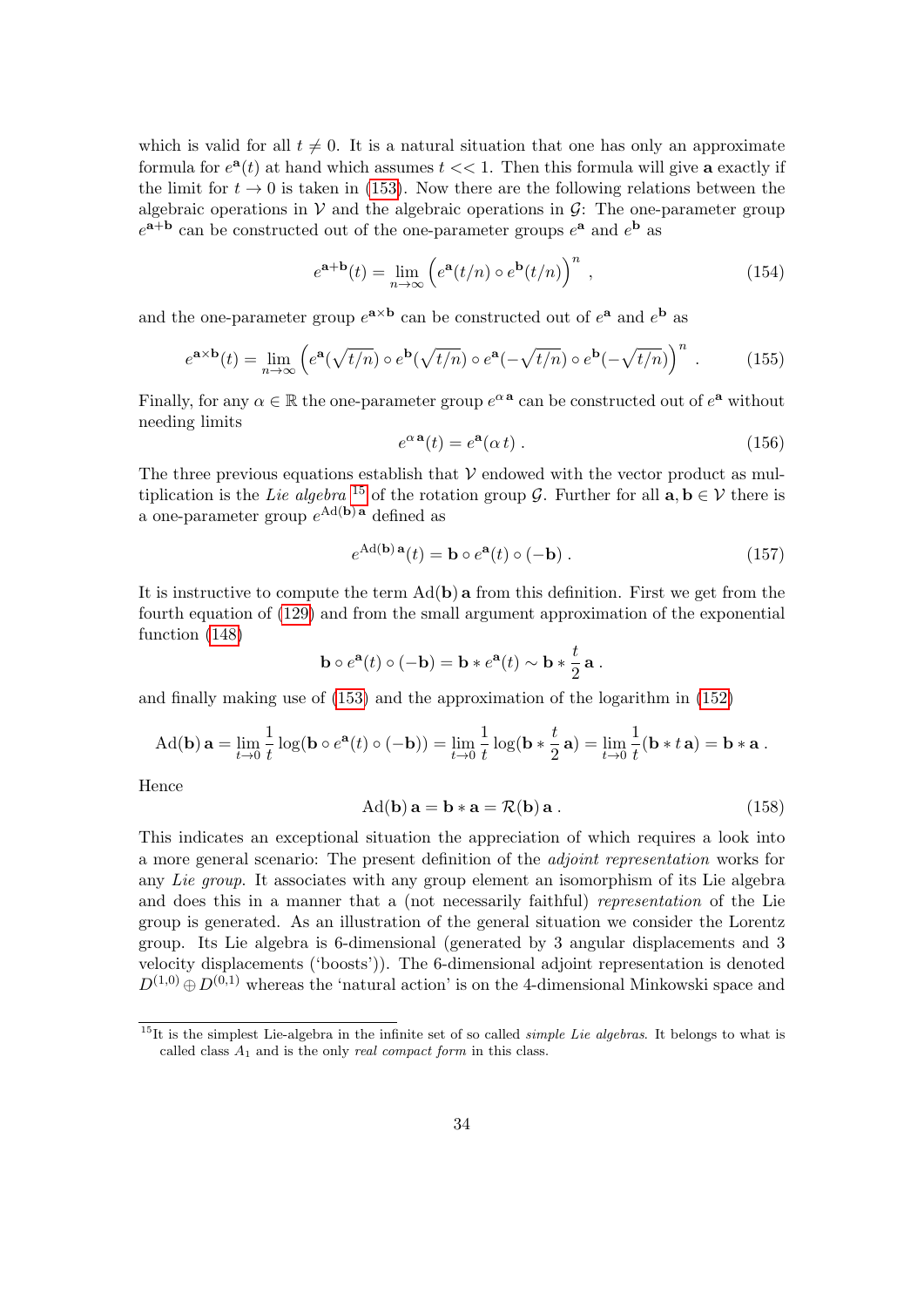is denoted  $D^{(\frac{1}{2},\frac{1}{2})}$ . For the rotation group the 'natural representation' (i.e. R) and the adjoint representation coincide.

For a general curve  $\mathbf{r}(\bullet) : \mathbb{R} \to \mathcal{G}$  the angular velocity  $\omega(t)$  at instant t is defined by

<span id="page-34-0"></span>
$$
\mathbf{r}(t+h) = \exp(2h\,\boldsymbol{\omega}(t)) \circ \mathbf{r}(t-h) + O(h^2) \,. \tag{159}
$$

and it turns out that for one-parameter groups the angular velocity is constant and equals the generator of the group. This is in the same spirit as defining the derivative of real-valued functions in terms of the locally best-approximating straight line. Here straight lines are replaced by one-parameter groups. From [\(159\)](#page-34-0) we get

$$
\exp(2h\,\boldsymbol{\omega}(t)) = \mathbf{r}(t+h) \circ -\mathbf{r}(t-h) + O(h^2) \,. \tag{160}
$$

and, due to [\(152\)](#page-32-2)

<span id="page-34-3"></span>
$$
\boldsymbol{\omega}(t) = \lim_{h \to 0} \frac{1}{2h} \log \left( \mathbf{r}(t+h) \circ -\mathbf{r}(t-h) \right) = \lim_{h \to 0} \frac{1}{h} \left( \mathbf{r}(t+h) \circ -\mathbf{r}(t-h) \right) . \tag{161}
$$

This is a natural generalization of the definition of a derivative from a linear space to a group, where one has to take into account that the factor  $\frac{1}{h}$  in the second (log-less) limit which is well defined in the present context, would not make sense if  $\mathcal G$  would be an arbitrary group. This is even more true for the definition of a standard derivation

$$
\dot{\mathbf{r}}(t) := \lim_{h \to 0} \frac{1}{2h} \left( \mathbf{r}(t+h) - \mathbf{r}(t-h) \right) \tag{162}
$$

which allows us to express the angular velocity as

$$
\boldsymbol{\omega}(t) = \frac{2}{1 + \mathbf{r}(t) \cdot \mathbf{r}(t)} \left( \dot{\mathbf{r}}(t) + \mathbf{r}(t) \times \dot{\mathbf{r}}(t) \right) . \tag{163}
$$

Interestingly a similar formula holds for the 'back-rotated' angular velocity:

<span id="page-34-1"></span>
$$
\boldsymbol{\omega}'(t) := (-\mathbf{r}(t)) * \boldsymbol{\omega}(t) = \mathcal{R}(\mathbf{r}(t))^{-1} \boldsymbol{\omega}(t) = \frac{2}{1 + \mathbf{r}(t) \cdot \mathbf{r}(t)} (\dot{\mathbf{r}}(t) - \mathbf{r}(t) \times \dot{\mathbf{r}}(t)) .
$$
 (164)

Expressing  $\dot{\mathbf{r}}$  in terms of  $\omega$  and  $\mathbf{r}$  is also possible:

$$
\dot{\mathbf{r}}(t) = \frac{1}{2} \left( \boldsymbol{\omega}(t) + \boldsymbol{\omega}(t) \times \mathbf{r}(t) + \left( \boldsymbol{\omega}(t) \cdot \mathbf{r}(t) \right) \mathbf{r}(t) \right) . \tag{165}
$$

We will also need the behavior of a 'constant factor' with respect to differentiation. One easily finds by going back to the definition [\(122\)](#page-28-6) that

<span id="page-34-2"></span>
$$
\frac{\mathrm{d}}{\mathrm{d}t}(\mathbf{r}(t)\circ\mathbf{c}) = \frac{1}{1-\mathbf{r}(t)\cdot\mathbf{c}}\left(\dot{\mathbf{r}}(t) + \dot{\mathbf{r}}(t)\times\mathbf{c} + (\dot{\mathbf{r}}(t)\cdot\mathbf{c})(\mathbf{r}(t)\circ\mathbf{c})\right) \tag{166}
$$

which is far from the naive expectation  $\dot{\mathbf{r}}(t) \circ \mathbf{c}$ . Notice that, as seen from [\(159\)](#page-34-0) directly, the angular velocities along the curves  $t \mapsto \mathbf{r}(t)$  and  $t \mapsto \mathbf{r}(t) \circ \mathbf{c}$  coincide.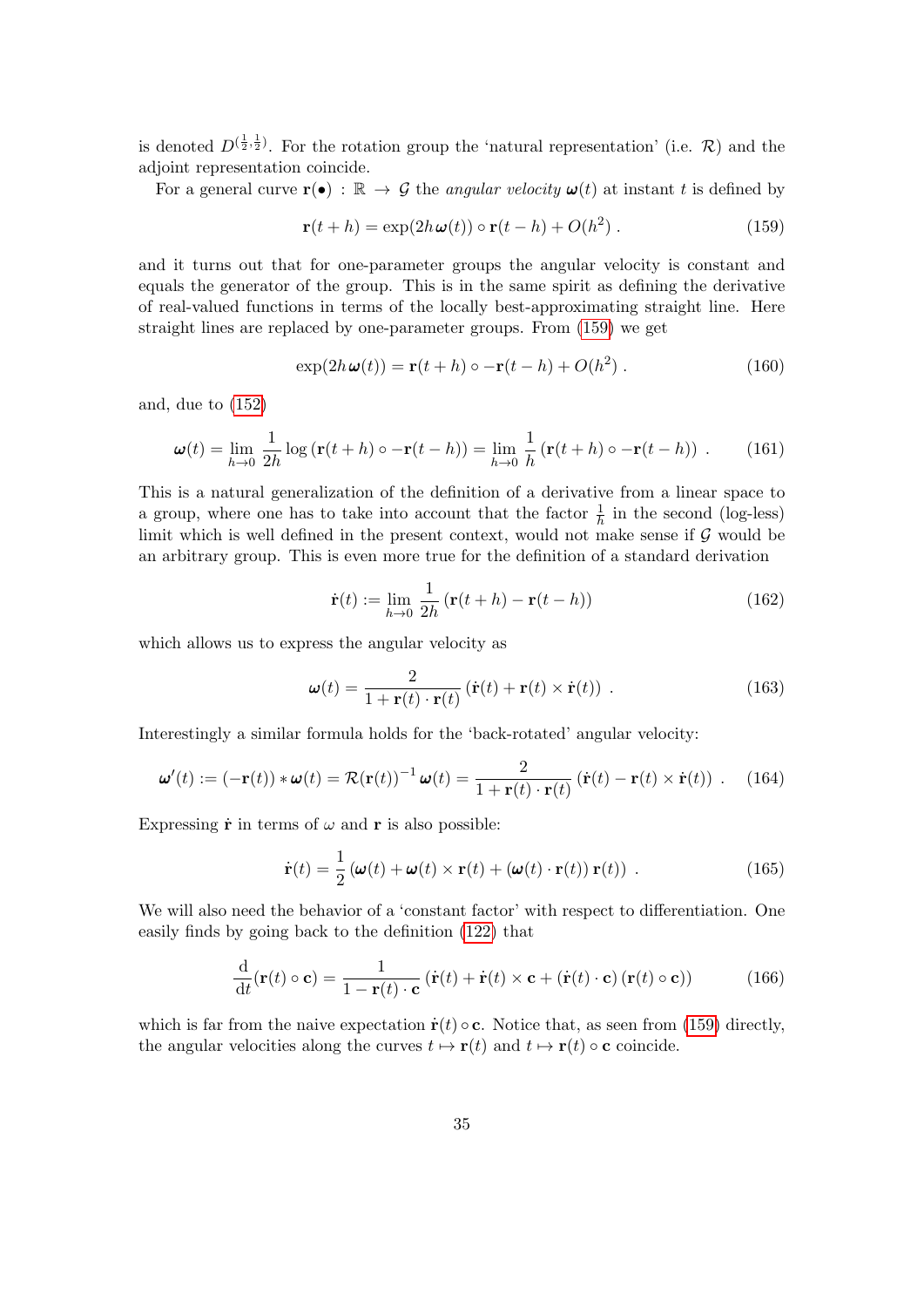#### <span id="page-35-2"></span>5.2 Rotational motion of a rigid body

Let us speak about how a rigid body is placed in space as its *attitude*  $16$ . Letting shrink the body in size, lets attitude degenerate to position. The information that gets lost in going from attitude to position is often called orientation, but this is a usage of the word which is quite different from the meaning used in the present article. So we will speak of angular attitude in this case. There are many ways to give a computationally useful description of attitude. A particularly convenient one is to mark four indexed points on the body (as *body-fixed* points <sup>[17](#page-35-1)</sup>) which define a frame  $\in \mathcal{F}_{\mathcal{P}}$ . As the body moves, the 'engraved' frame moves with it (this is what 'body-fixed' means) and always represents the changing attitude of the body. As a result, we get a function of time (formalized as  $\mathbb{R}$ ) with values in  $\mathcal{F}_{\mathcal{P}}$ . We write the time-dependent frame in the mixed form with one point and three vectors ( see [\(41\)](#page-14-0)) as

$$
F(t) = (p_0(t), \mathbf{e}_1(t), \mathbf{e}_2(t), \mathbf{e}_3(t)) = (F_0(t), \vec{F}(t)), \quad t \in \mathbb{R}, \quad F_0(t) \in \mathcal{P}, \quad \vec{F}(t) \in \mathcal{F}_{\mathcal{V}}.
$$
\n(167)

This is our description of the general motion of a rigid body; it implies that the *configu*ration space of the rigid body is here represented by the set  $\mathcal{F}_{\mathcal{P}}$  of frames in affine space  $\mathcal{P}$ .

We will be concerned first with a special case of this general notion in which there is a body-fixed point which also is held fixed in space. Let us call such a motion a rotational motion although most writers seem to associate with this term not only a fixed point but an invariant rotational axis. The body engaged in rotational motion is also referred to as a (the) spinning top. Without loosing generality we assume that in marking our body-fixed frame we chose this fixed point as origin. Than the component  $F_0(t)$  of our frame is constant in time and only  $\vec{F}(t)$  depends on t. This implies that the *configuration* space of the spinning top is represented by the set  $\mathcal{F}_{\mathcal{V}}$  of frames in the linear space  $\mathcal{V}$ .

From [\(17\)](#page-4-1) we know that  $\mathcal{F}_{\mathcal{V}}$  is closely related to  $SO(3)$  and thus with  $\mathcal{G}$ . The cor-responding statement [\(45\)](#page-15-2) relates  $\mathcal{F}_{\mathcal{P}}$  with ISO(3). Corresponding to the transition  $SO(3) \rightarrow \mathcal{G}$  we will later construct a computational version  $\mathcal{E}$  of ISO(3). The spaces  $\mathcal{F}_{\mathcal{P}}$  and  $\mathcal{F}_{\mathcal{V}}$  are closely related to the groups  $ISO(3)$  and  $SO(3)$  in so far as these groups act transitively and effectively on these spaces.

In addition to the body-fixed frame  $(e_1(t), e_2(t), e_3(t))$  let us agree on a space-fixed frame  $\underline{F} = (\underline{\mathbf{e}}_1, \underline{\mathbf{e}}_2, \underline{\mathbf{e}}_3)$ . This determines a time-dependent rotation  $g(t) \in \mathcal{G}$  via

$$
g(t) := F(t)/\underline{F} = \sum_{i=1}^{3} |\mathbf{e}_i(t)\rangle\langle \underline{\mathbf{e}}_i|,
$$
 (168)

Recall here the division of frames as defined in [\(15\)](#page-4-2). The motion of the body thus is described by a curve in space  $\mathcal{G}$ . The group  $\mathcal{G}$  thus plays the role of a *configuration* space of the spinning top. As is obvious, this description depends on the selection of  $\overline{F}$ .

<span id="page-35-0"></span> $16$ <sup>16</sup>The intended meaning is as in *attitude control in satellites* 

<span id="page-35-1"></span><sup>&</sup>lt;sup>17</sup>the physical constitution of a rigid body makes this an unproblematic idealization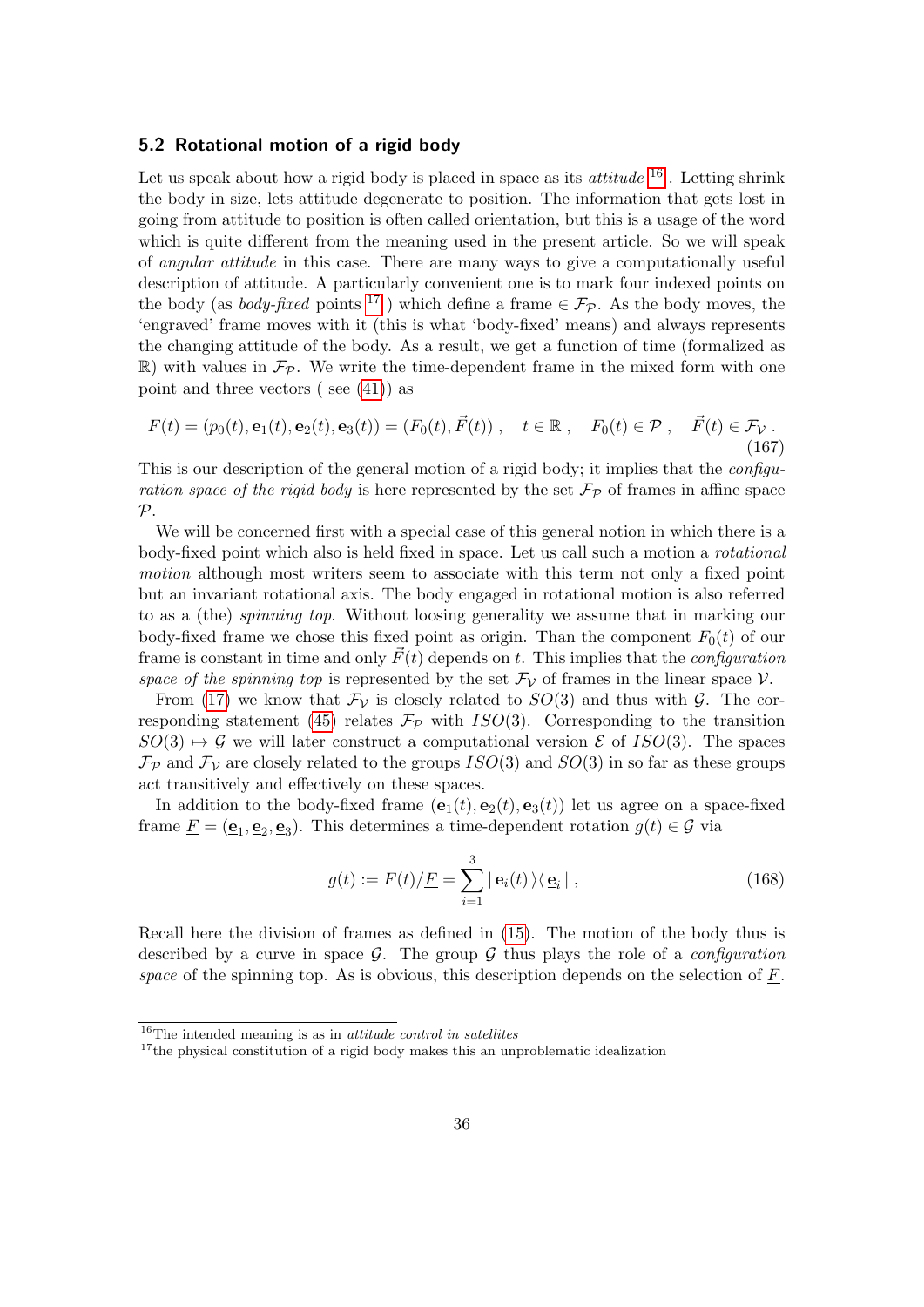Making a different selection  $\underline{F}' = (\underline{\mathbf{e}}'_1, \underline{\mathbf{e}}'_2, \underline{\mathbf{e}}'_3)$  will give the description <sup>[18](#page-36-0)</sup>

$$
g'(t) := F(t)/\underline{F}' = (F(t)/\underline{F}) \, (\underline{F}/\underline{F}') = g(t) \, (\underline{F}/\underline{F}')
$$

in which all group elements g are multiplied by the fixed element  $\underline{F}/\underline{F}' \in \mathcal{G}$ .

From this it easily follows that associating with the pair  $(t_1, t_2)$  of times the group element

$$
g(t_1, t_2) := g(t_1) g(t_2)^{-1} = g'(t_1) g'(t_2)^{-1} = F(t_1) / F(t_2)
$$

defines a mapping  $\mathbb{R} \times \mathbb{R} \to \mathcal{G}$  which does not depend on selection of a master frame (be it E or E'). For any pair  $(t_1, t_2)$  we have  $g(t_1, t_2)^{-1} = g(t_2, t_1)$  and for any triplet  $(t_1, t_2, t_3)$  we have  $g(t_1, t_2) g(t_2, t_3) = g(t_1, t_3)$ . Notice that no ordering of the t-values (such as the one following the indexing) is assumed here. Finally we have

$$
g(t_1, t_2) F(t_2) = F(t_1) , \quad F(t_2) = g(t_2, t_1) F(t_1) . \tag{169}
$$

This shows that  $q(\cdot, \cdot)$  is an 'evolution operator' for the moving frames. In groups, the one-parameter subgroups are known to be of great organizing value. These are functions  $\phi : \mathbb{R} \to \mathcal{G}$  such that  $\phi(t_1) \phi(t_2) = \phi(t_1 + t_2)$  for all  $t_1, t_2 \in \mathbb{R}$ . As we have seen in subsection [5.1](#page-31-1) these are just the rotations around a fixed axis with constant angular velocity. In our present context a 'shifted version'  $q(t) = \phi(t)q_0$  of a one-parameter subgroup  $\phi$  is as natural as a genuine one-parameter subgroup. Its evolution operator satisfies  $g(t_1, t_2) = \phi(t_1) g_0 g_0^{-1} \phi(t_2)^{-1} = \phi(t_1 - t_2)$  and therefore

<span id="page-36-1"></span>
$$
g(t_1 + h, t_2 + h) = g(t_1, t_2) \text{ for all } t_1, t_2, h \in \mathbb{R}.
$$
 (170)

This says that the evolution operator is invariant with respect to time-shift. Just as for one-parameter subgroups one can follow the curve by successive multiplications

$$
\phi(n h) = \phi(h)^n \text{ for all } h \in \mathbb{R}, n \in \mathbb{N}
$$
\n(171)

the frame evolution satisfying [\(170\)](#page-36-1) can be followed by iterated multiplication:

$$
g(t_1 + h, t_2 + h) g(t_2 + h, t_2) = g(t_1 + h, t_2) \Rightarrow g(t_1, t_2) g(t_2 + h, t_2) = g(t_1 + h, t_2)
$$
  

$$
\Rightarrow g(t_1, t_2) g(t_2 + h, t_2)^n = g(t_1 + n h, t_2).
$$

The kinematic role of one-parameter subgroups (and their shifted versions ) for rotational motion is the same as the role of linear motion (at constant velocity) for motion of freely movable point masses: they are suitable approximations to the true motion, valid for a sufficiently small span of time. In this way they allow to define the notion of velocity, here that of angular velocity.

So far, we were dealing with the kinematic aspects of rotational motion. We now turn to the dynamics of rotational motion. We will see that the Euler-Rodrigues parameters used here for the kinematic description are well suited to formulate the equations

<span id="page-36-0"></span><sup>&</sup>lt;sup>18</sup>Here, and in the following, we write multiplication in G without the operation symbol  $\circ$  (if the context makes clear that the factors belong to  $\mathcal{G}$ ).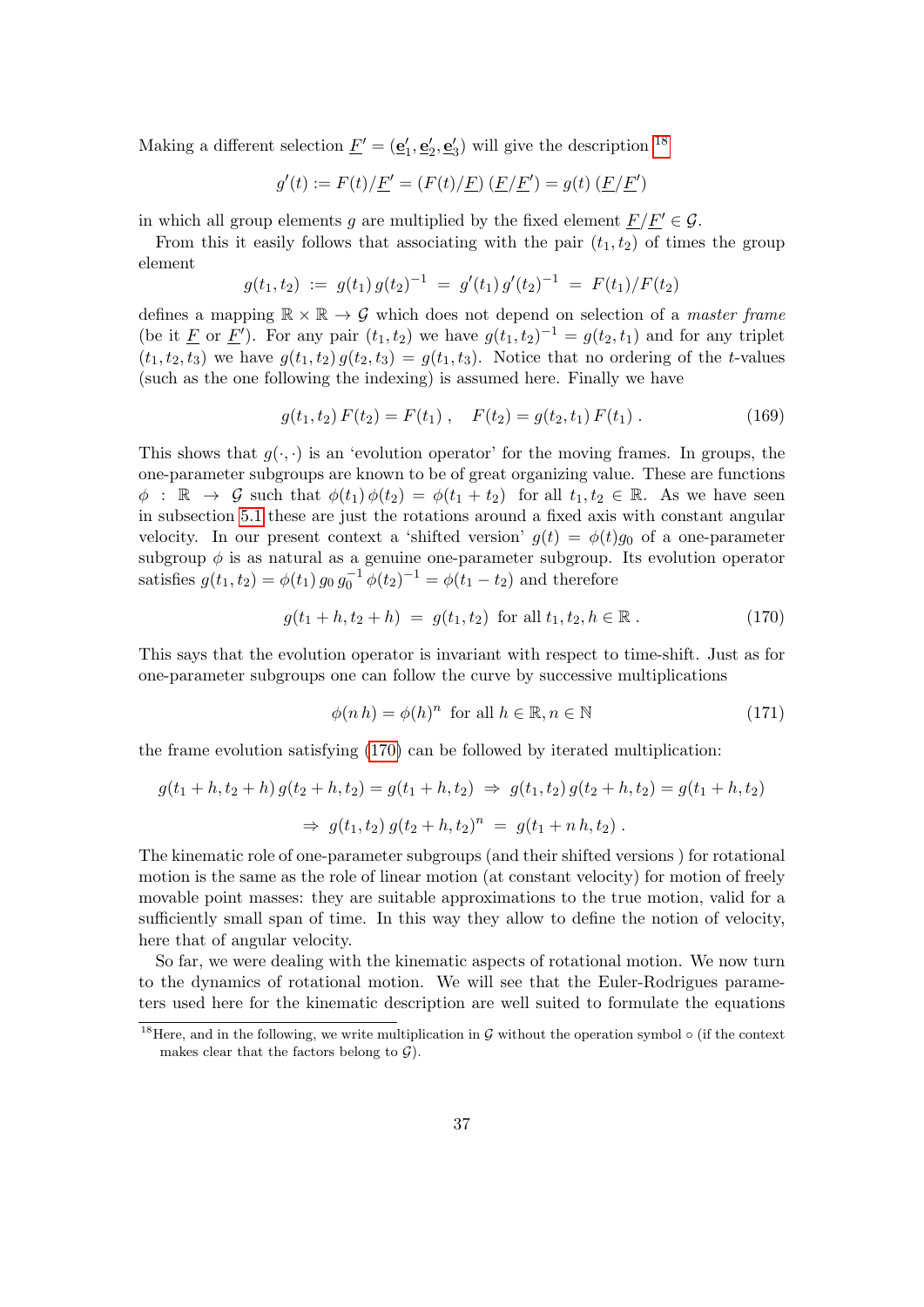of motion of the rotating rigid body, both in the Lagrangian and, even more, in the Hamiltonian framework. We will also see that this formulation allows a computational treatment of rigid body motion without constrains. Any integrator for first order differential equations can be used to evolve the system. It is to be noted, however, that any trajectory of the system reaches infinity (corresponding to rotations of rotation angle  $\pi$ ) on a regular basis and comes back from there to finity. Natural methods will be given for handling this situation.

Let us consider the body as made of a huge number N of mass points  $(m_i, p_i)$  and let, again, be p the point held fixed in rotational motion of the body. Then the inertiarelated properties of the body are described by the total mass  $m$ , the center of mass  $p_{\text{CM}} := p + \mathbf{x}$ , and the *tensor of inertia*  $\Theta$ , which are defined as follows:

$$
m := \sum_{i=1}^{N} m_i, \quad \mathbf{x} := \frac{\sum_{i=1}^{N} m_i \mathbf{x}_i}{m},
$$
  
\n
$$
\Theta := \sum_{i=1}^{N} m_i \left( |\mathbf{x}_i|^2 \mathbf{1} - |\mathbf{x}_i \rangle \langle \mathbf{x}_i| \right), \quad \text{where} \quad \mathbf{x}_i := p_i - p.
$$
\n(172)

<span id="page-37-2"></span>Since this  $\Theta$  as a sum of N symmetric tensors is a symmetric tensor, and thus has a spectral representation of the form

$$
\Theta = I_1 \mid \mathbf{e}_1 \rangle \langle \mathbf{e}_1 \mid + I_2 \mid \mathbf{e}_2 \rangle \langle \mathbf{e}_2 \mid + I_3 \mid \mathbf{e}_3 \rangle \langle \mathbf{e}_3 \mid, \quad I_1 \geq I_2 \geq I_3 > 0 , \tag{173}
$$

where the ordering of the eigenvalues is by convention and the positivity of all eigenvalues is evident from [\(174\)](#page-37-0) since otherwise rotation could bring about negative kinetic energy.

The tensor of inertia represents the connection between the kinematic motion descriptor angular velocity  $\omega$  and the dynamical motion descriptors angular momentum **L** and *kinetic energy*  $T$  in the form

<span id="page-37-0"></span>
$$
\mathbf{L} = \Theta \ \boldsymbol{\omega} \ , \quad T = \frac{1}{2} \boldsymbol{\omega} \cdot \Theta \boldsymbol{\omega} \ . \tag{174}
$$

The mutual orthogonal unit vectors  $e_1, e_2, e_3$  are along the *principal axes* of  $\Theta$  and the directions are assumed to be fixed such that  $\mathbf{e}_3 = \mathbf{e}_1 \times \mathbf{e}_2$  (this is always possible, since we may any eigenvector multiply by  $-1$ ). The  $e_i$  are *body-fixed* vectors which we use to characterize the attitude of the body.

Using also the space-fixed vectors  $\underline{\mathbf{e}}_1$ ,  $\underline{\mathbf{e}}_2$ ,  $\underline{\mathbf{e}}_3$  of the previous subsection we have a rotation vector r which satisfies

$$
\mathbf{e}_1 = \mathbf{r} * \underline{\mathbf{e}}_1 , \quad \mathbf{e}_2 = \mathbf{r} * \underline{\mathbf{e}}_2 , \quad \mathbf{e}_3 = \mathbf{r} * \underline{\mathbf{e}}_3 . \tag{175}
$$

Assume the body placed in space in a way that its principal axes are parallel to these vectors  $\mathbf{e}_1, \mathbf{e}_2, \mathbf{e}_3$  (the position of the fixed point is understood as unchanged, of course). Then we say that the body 'is in reference position' and its tensor of inertia is 'the reference version' of the bodies tensor of inertia in generic position. This reference version is then

<span id="page-37-1"></span>
$$
I := I_1 | \mathbf{e}_1 \rangle \langle \mathbf{e}_1 | + I_2 | \mathbf{e}_2 \rangle \langle \mathbf{e}_2 | + I_3 | \mathbf{e}_3 \rangle \langle \mathbf{e}_3 |
$$
 (176)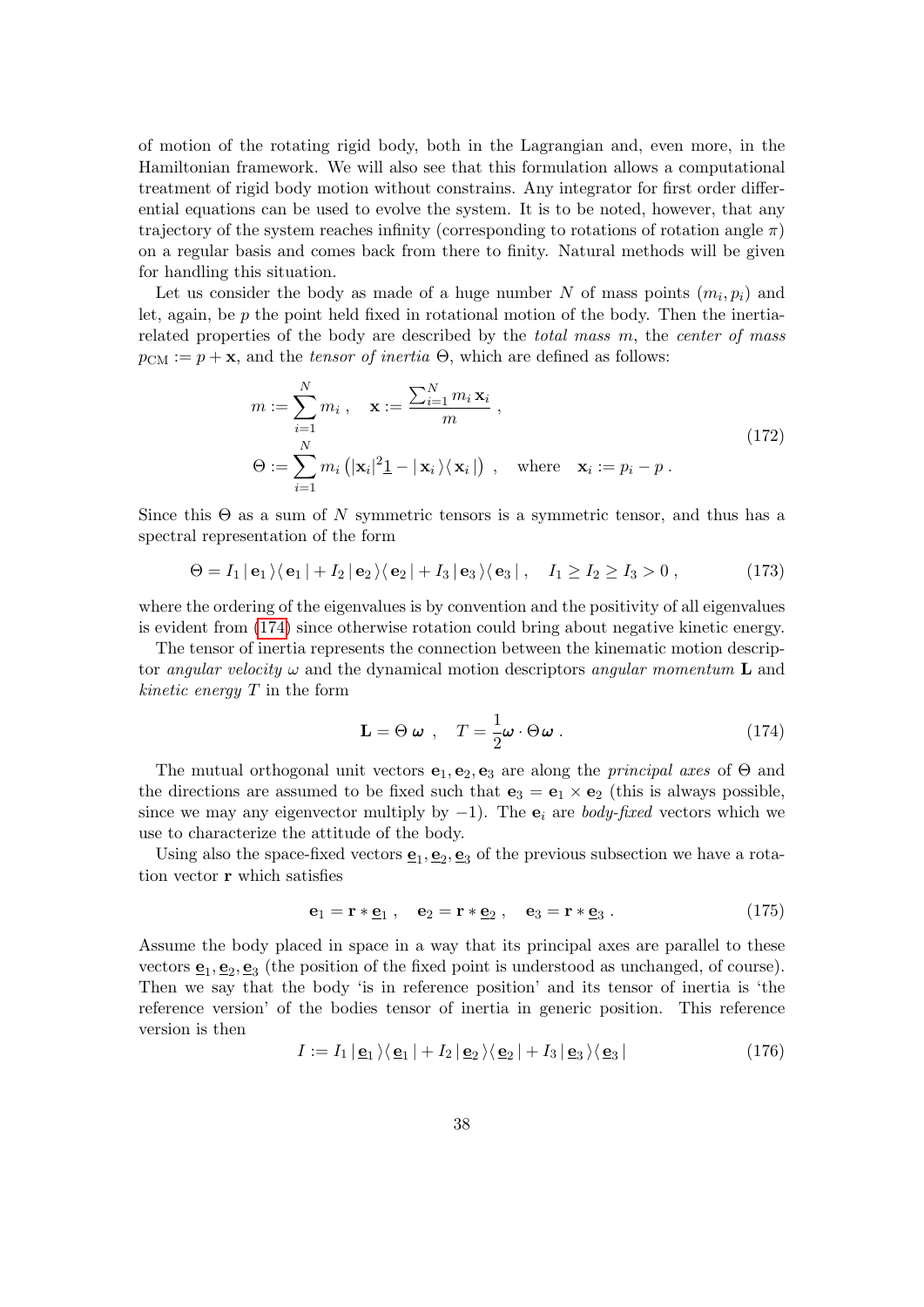and we have from [\(141\)](#page-31-2)

<span id="page-38-0"></span>
$$
\Theta = I_{\mathbf{r}} \tag{177}
$$

Equations [\(141\)](#page-31-2), [\(176\)](#page-37-1) make the computation of  $I_r$  particularly efficient. Also the position vector of the center-of-mass has a specific value, let us call it  $x_0$ , in this reference position. Its connection with  $x$  in [\(172\)](#page-37-2) is given by

<span id="page-38-2"></span>
$$
\mathbf{x} = \mathbf{r} * \mathbf{x}_0 \,. \tag{178}
$$

Suppose that space  $\mathcal P$  carries a scalar field  $\Phi$  such that our body has a potential energy  $\Phi(p_{CM})$ , where  $p_{CM}$  is the location of the center-of-mass of the body. Then the potential energy becomes a function of the bodies rotation vector r of the form

<span id="page-38-1"></span>
$$
V(\mathbf{r}) = \Phi(p + \mathbf{r} * \mathbf{x}_0) \tag{179}
$$

In a homogeneous gravity field of strength **g** we have  $\Phi(q) = -(q - p) \cdot \mathbf{g}$  and thus

$$
V(\mathbf{r}) = (\mathbf{r} * \mathbf{x}_0) \cdot \mathbf{g} \ . \tag{180}
$$

This term has to be added to the free Lagrangian and to the free Hamiltonian of the spinning top in order to get a theory of the top spinning under the influence of gravity or more general conservative forces if a different field  $\Phi$  is chosen.

At first we consider the free case since it is only the kinetic energy term for which our decision to use Euler-Rodrigues parameters as generalized coordinates poses non-trivial problems — which, however, can be solved in a rather elegant manner, as will be shown now. Using Euler-Rodrigues parameters as generalized coordinates means to write down the Lagrangian in terms of  $\bf{r}$  and  $\dot{\bf{r}}$ . As a physical quantity (as opposed to a function of specified variables) the free Lagrangian is the kinetic energy and thus given by

$$
L = T = \frac{1}{2}\boldsymbol{\omega} \cdot I_{\mathbf{r}} \,\boldsymbol{\omega} = \frac{1}{2} \mathcal{R}(\mathbf{r})^{-1} \,\boldsymbol{\omega} \cdot I \,\mathcal{R}(\mathbf{r})^{-1} \,\boldsymbol{\omega} = \frac{1}{2} \boldsymbol{\omega}' \cdot I \,\boldsymbol{\omega}' \,. \tag{181}
$$

To express this in terms of **r** and **r**<sup>i</sup> we simply replace  $\omega'$  by the expression from [\(164\)](#page-34-1) and have

$$
L(\mathbf{r}, \dot{\mathbf{r}}) = \frac{2(\mathbf{s} \cdot I \, \mathbf{s})}{(1 + \mathbf{r} \cdot \mathbf{r})^2} \,, \quad \text{where} \quad \mathbf{s} := \dot{\mathbf{r}} - \mathbf{r} \times \dot{\mathbf{r}} \,. \tag{182}
$$

Using coordinates with respect to basis  $\underline{\mathbf{e}}_1, \underline{\mathbf{e}}_2, \underline{\mathbf{e}}_3$  this Lagrangian is given as

$$
L(\mathbf{r}, \dot{\mathbf{r}}) = \frac{2I_1(\dot{r}_1 - r_2\dot{r}_3 + r_3\dot{r}_2)^2 + 2I_2(\dot{r}_2 - r_3\dot{r}_1 + r_1\dot{r}_3)^2 + 2I_3(\dot{r}_3 - r_1\dot{r}_2 + r_2\dot{r}_1)^2}{(1 + r_1^2 + r_2^2 + r_3^2)^2}.
$$
\n(183)

This expression is not too complex. But due to the nominator, the Lagrangian equations (of the second kind) become very complicated and I saw no sense so far in using them in a numerical simulation. It came as a real surprise to me that passing to the Hamiltonian formulation turned out to be possible and to give canonical equations which are much simpler than the Lagrangian equations. Let us see how this works. To make the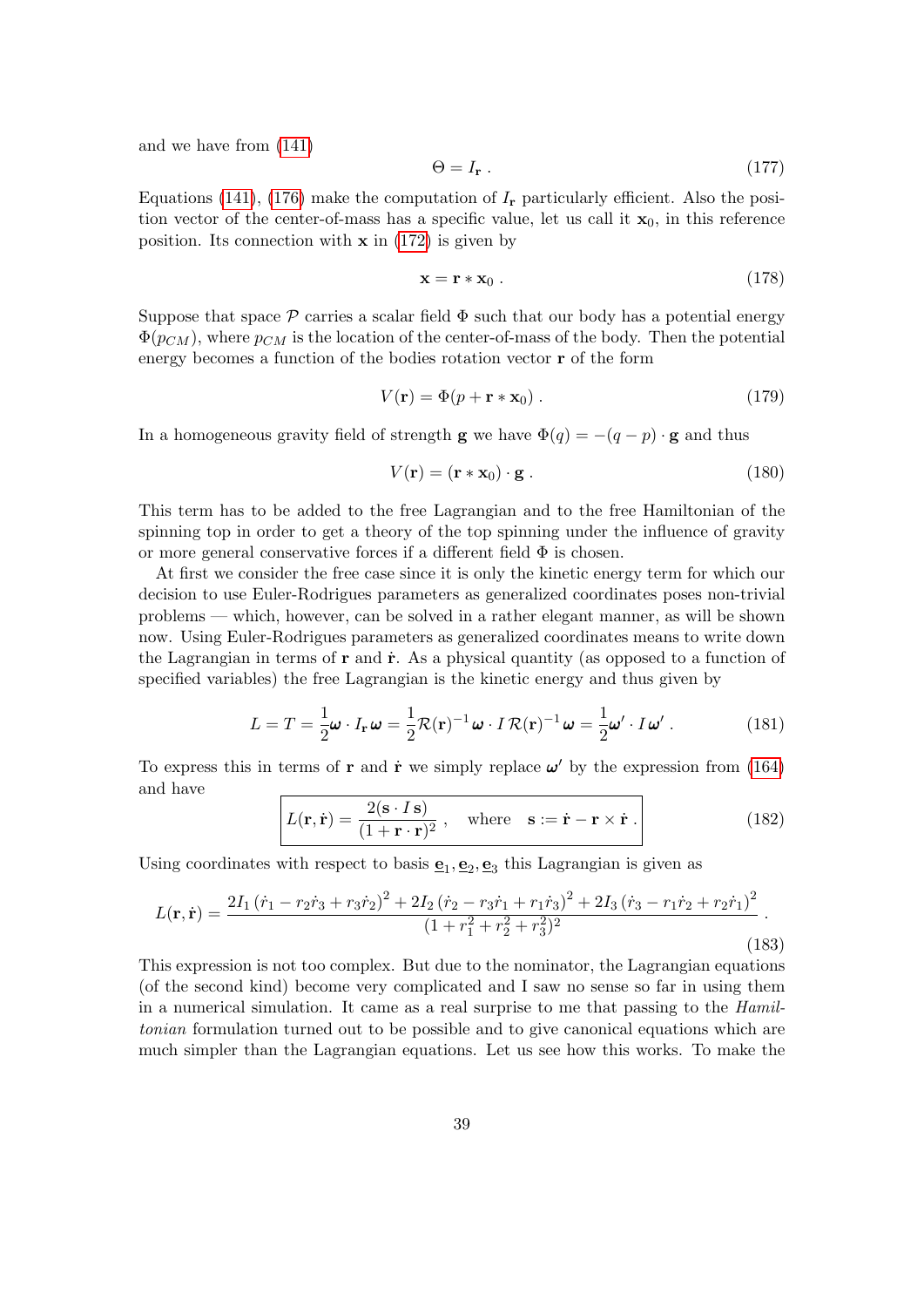introduction of canonical momenta more transparent we use a simplified notation, which does not always mention r:

$$
M := \mathbf{1} + A_{\mathbf{r}} , \quad \rho := \frac{1}{1 + \mathbf{r} \cdot \mathbf{r}} , \tag{184}
$$

which implies together with [\(84\)](#page-21-0)

<span id="page-39-1"></span>
$$
M^{-1} = \rho(\underline{1} - A_{\mathbf{r}} + |\mathbf{r}\rangle\langle\mathbf{r}|), \qquad (185)
$$

Then

<span id="page-39-0"></span>
$$
L = T = 2\rho^2(\dot{\mathbf{r}} \cdot M \, I \, M^* \, \dot{\mathbf{r}}) = \frac{1}{2} \dot{\mathbf{r}} \cdot \mathbf{p} \,, \quad \text{where} \quad \mathbf{p} := \frac{\partial L}{\partial \dot{\mathbf{r}}} = 4\rho^2 M \, I \, M^* \, \dot{\mathbf{r}} \,. \tag{186}
$$

Since the canonical momentum is an important quantity, we express it in terms of various quantities which we encountered already:

<span id="page-39-3"></span>
$$
\mathbf{p} = 4 \frac{I(\dot{\mathbf{r}} - \mathbf{r} \times \dot{\mathbf{r}}) + \mathbf{r} \times I(\dot{\mathbf{r}} - \mathbf{r} \times \dot{\mathbf{r}})}{(1 + \mathbf{r} \cdot \mathbf{r})^2} = 2 \frac{\mathbf{L}' + \mathbf{r} \times \mathbf{L}'}{1 + \mathbf{r} \cdot \mathbf{r}} = \mathbf{L} + \mathbf{L}' - 2 \frac{\mathbf{r} \cdot \mathbf{L}'}{1 + \mathbf{r} \cdot \mathbf{r}} \mathbf{r} , \quad (187)
$$

where  $\mathbf{L}' := I \boldsymbol{\omega}' = \mathcal{R}(\mathbf{r})^{-1} \mathbf{L}$ . This shows that the canonical momentum **p** differs from the angular momentum L. We are now in a position to form the Hamiltonian:

$$
H := \dot{\mathbf{r}} \cdot \mathbf{p} - L = \frac{1}{2} \dot{\mathbf{r}} \cdot \mathbf{p}
$$
 (188)

and are left with the task to express  $\dot{\mathbf{r}}$  in terms of  $\mathbf{p}$ . Due to the last equation in [\(186\)](#page-39-0) this only needs the inversion of simple matrices:

$$
\dot{\mathbf{r}} = \frac{1}{4\rho^2} M^{*-1} I^{-1} M^{-1} \mathbf{p}
$$
 (189)

thus, due to  $(185)$  and  $(60)$ 

$$
H = \frac{1}{8\rho^2} (M^{-1} \mathbf{p} \cdot I^{-1} M^{-1} \mathbf{p}) \,. \tag{190}
$$

Finally,

<span id="page-39-2"></span>
$$
H(\mathbf{p}, \mathbf{r}) = \frac{\mathbf{q} \cdot I^{-1} \mathbf{q}}{8}, \quad \text{where} \quad \mathbf{q} := \mathbf{p} + \mathbf{p} \times \mathbf{r} + (\mathbf{p} \cdot \mathbf{r}) \mathbf{r}. \tag{191}
$$

Again, using coordinates with respect to basis  $\mathbf{e}_1, \mathbf{e}_2, \mathbf{e}_3$  this Hamiltonian is given as

<span id="page-39-4"></span>
$$
H(\mathbf{p}, \mathbf{r}) = \frac{(p_1 + p_2 r_3 - p_3 r_2 + s r_1)^2}{8I_1} + \frac{(p_2 + p_3 r_1 - p_1 r_3 + s r_2)^2}{8I_2}
$$
  
+ 
$$
\frac{(p_3 + p_1 r_2 - p_2 r_1 + s r_3)^2}{8I_3}
$$
, where  $s := p_1 r_1 + p_2 r_2 + p_3 r_3$ . (192)

This makes available all the theory and practical integration methods for Hamiltonian systems [\[21\]](#page-48-5), [\[22\]](#page-48-6),[\[23\]](#page-48-2). Especially the far-reaching results of [\[29\]](#page-49-0) on approximate energy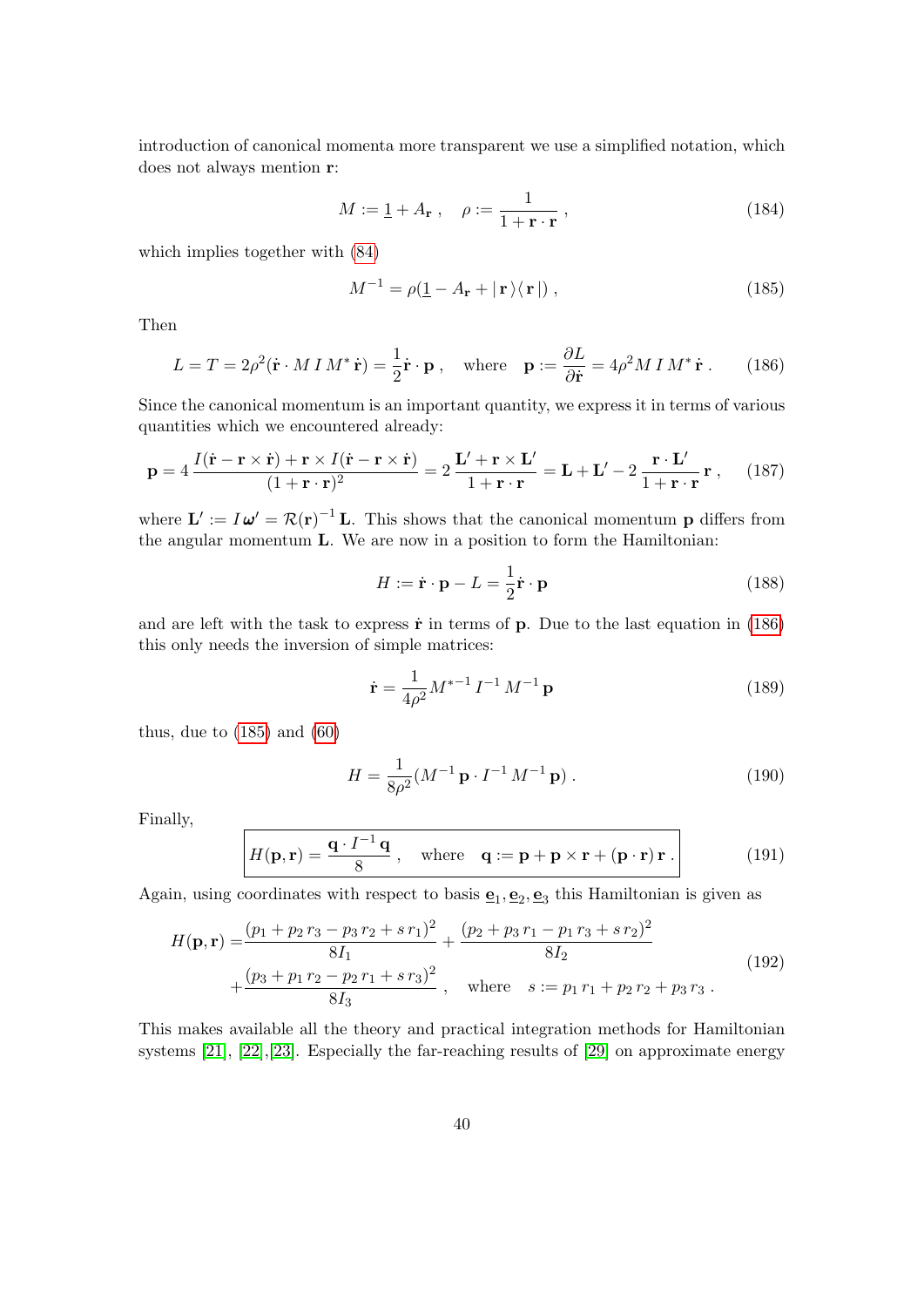conservation and conservation of 'Noether charges' can be applied. Also for the transition to a quantum mechanical treatment the conventional starting point is reached. One should note, however, that the Hamiltonian is not separable in the sense of [\[21\]](#page-48-5), p. 76, so that the largest part of this standard text says nothing about our system.

It turns out that not only the Hamiltonian but also the canonical equations can be expressed in a simple manner:

<span id="page-40-0"></span>
$$
\begin{vmatrix}\n\dot{\mathbf{r}} = +\frac{\partial}{\partial \mathbf{p}} H(\mathbf{p}, \mathbf{r}) = \mathbf{s} + \mathbf{r} \times \mathbf{s} + (\mathbf{r} \cdot \mathbf{s}) \mathbf{r} \\
\dot{\mathbf{p}} = -\frac{\partial}{\partial \mathbf{r}} H(\mathbf{p}, \mathbf{r}) = -\mathbf{r} \times \mathbf{s} - (\mathbf{r} \cdot \mathbf{s}) \mathbf{p} - (\mathbf{p} \cdot \mathbf{r}) \mathbf{s} \,, \quad \text{where} \\
\mathbf{s} := \frac{1}{4} I^{-1} (\mathbf{p} + \mathbf{p} \times \mathbf{r} + (\mathbf{p} \cdot \mathbf{r}) \mathbf{r}) \,.
$$
\n(193)

As a physical quantity the term s equals  $\omega'/2$ . Here it is important, however, that it is given as a function of  $\bf{r}$  and  $\bf{p}$ . We thus have a highly non-linear, though very regular (all functions are polynomials  $-$  at most of fifth order  $-$  in the dynamic variables) system of ordinary differential equations for the time-dependent quantities **r** and **p**. In these equations the linear map  $I$  is constant in time. It is, therefore, a tensor-valued parameter. If  $r(t)$  has been obtained from these equations, the tensor of inertia of the moving body results from [\(177\)](#page-38-0) for which we can give the more explicit form

$$
\Theta(t) = \mathcal{R}(\mathbf{r}(t)) I \mathcal{R}(\mathbf{r}(t))^{-1} = I_{\mathbf{r}(t)}.
$$
\n(194)

As an introductory example let us consider the special case that  $I$  is a homothety.

$$
I = \theta \mathbf{1} \,, \quad \theta > 0 \,. \tag{195}
$$

From physics it is clear that in his case a rotation with constant angular velocity is an allowed motion. We expect to get this solution by writing all the vectors  $\mathbf{r}, \mathbf{p}, \mathbf{s}$  as real multiples of a constant unit vector e:

$$
\mathbf{r} = r\mathbf{e} \,, \quad \mathbf{p} = p\mathbf{e} \,, \quad \mathbf{s} = s\mathbf{e} \,, \quad \dot{\mathbf{r}} = \dot{r}\mathbf{e} \,, \quad \dot{\mathbf{p}} = \dot{p}\mathbf{e} \,. \tag{196}
$$

<span id="page-40-1"></span>For these quantities the system [\(193\)](#page-40-0) implies

$$
\dot{r} = s(1+r^2) = \frac{p(1+r^2)^2}{4\theta}
$$
\n
$$
\dot{p} = -2 \, sr \, p = -\frac{r \, p^2 \, (1+r^2)}{2\theta}
$$
\n
$$
s = \frac{p(1+r^2)}{4\theta} \,. \tag{197}
$$

For the Hamiltonian [\(191\)](#page-39-2) we get

$$
H(p,r) = 2\theta s^2 = \frac{p^2 (1+r^2)^2}{8\theta}
$$
 (198)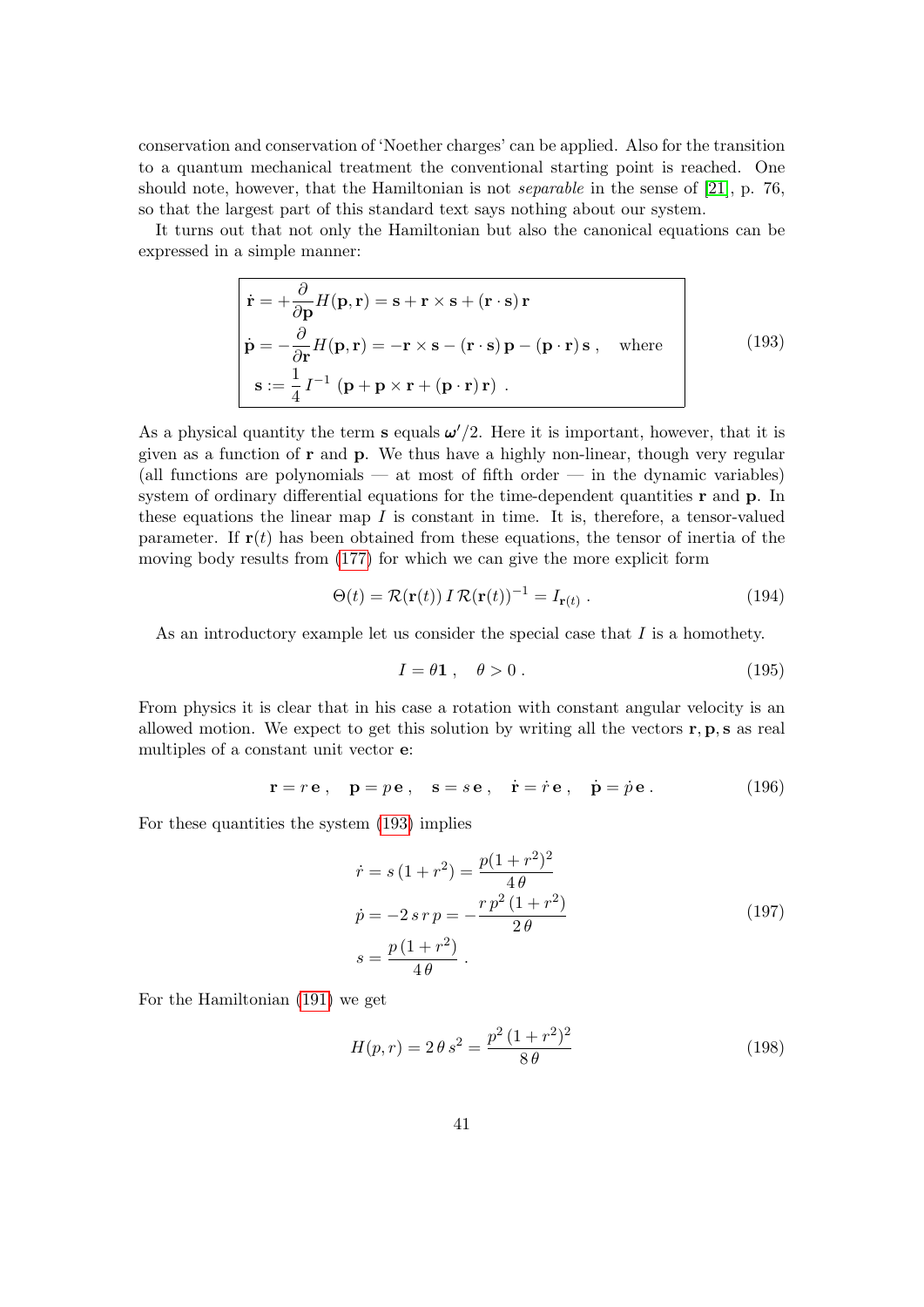and easily verify that the canonical equations resulting from it are in fact [\(197\)](#page-40-1). The key to solving these equations is to observe  $\dot{s} = 0$ . The most elegant way is to deduce this from Poisson-brackets:  $\dot{s} = \{H, s\} = 2\theta \{s^2, s\} = 0$ . Writing  $r = \tan \varphi/2$  we get  $\dot{r} = (\tan \varphi/2)^{7} \dot{\varphi}/2 = (1 + (\tan \varphi/2)^{2}) \dot{\varphi}/2 = (1 + r^{2}) \dot{\varphi}/2$ . From the first equation of [\(197\)](#page-40-1) we now have  $s = \dot{\varphi}/2$ . This implies  $\ddot{\varphi} = 0$  and  $\varphi = \omega t + \varphi_0$  and  $r(t) = \tan \frac{\omega t + \varphi_0}{2}$ . The third equation of [\(197\)](#page-40-1) says  $p(t) = \frac{4\theta s}{1+r(t)^2} = \frac{2\theta \omega}{1+r(t)}$  $\frac{2\theta\omega}{1+r(t)^2}$ . This represents the general solution of [\(197\)](#page-40-1)  $r(t)$  and  $p(t)$  in terms of two integration constants  $\omega$  and  $\varphi_0$  (and the system parameter  $\theta$ ). It is interesting to look at the numerical initial value problem associated with [\(197\)](#page-40-1). Since, as we have seen, s is a constant, the third equation of [\(197\)](#page-40-1) expresses  $p(t)$  in terms of  $r(t)$  so that it is sufficient to consider r. For simplicity we put  $s = 1$  and set the initial condition  $r(0) = 0$ . Then we are left with the first equation of [\(197\)](#page-40-1) in the form

<span id="page-41-0"></span>
$$
\dot{r} = 1 + r^2 \tag{199}
$$

and the solution consistent with our initial condition is  $r(t) = \tan t$ . Of course, this trajectory reaches infinity in finite time  $t = \pi/2$ . From the most basic facts concerning the initial value problem of ordinary differential equations (e.g. [\[20\]](#page-48-7), Theorem 2.1.3, p. 102) this is plausible since the function  $r \mapsto 1 + r^2$  is not globally Lipschitz on  $\mathbb R$ . Would r denote a position in space, reaching infinity would mean that the system (or one of its components) would no longer belong to the 'real world' and following its trajectory till infinity is the most one can reasonably do. How such a situation may arise in the non-relativistic theory of gravitating point masses is described in [\[30\]](#page-49-1). In our case, however, the singularity on the trajectory is only an artifact of the coordinate system. Had we described the attitude of the body by a rotation angle instead of its tangent, no singularity would occur. So, in order for our description of uniform rotation to make sense from a practical point of view one should be able to continue time discrete trajectories across the singularities (the exact trajectory has singularities for all  $t_n = (n + \frac{1}{2})$  $(\frac{1}{2})\pi$ ). This is in fact the case and is explained with Figure [3.](#page-42-0) As the graphics there indicates the method renders well the qualitative features of the tangent curve (notice that a modified logarithmic y-axis is used) but is not very accurate, even for the rather short time step which is employed in this example. So in the following treatment of the non-simplified problem [\(193\)](#page-40-0) a more accurate method is developed. Here one does not integrate over the singularity but shifts it repeatedly to other places so that it does no influence the computation.

Computing trajectories of [\(193\)](#page-40-0) by means of the explicit asynchronous leapfrog method [\[27\]](#page-48-8) or the implicit Störmer - Verlet method  $(22)$ , equation  $(2.10)$  and [\[23\]](#page-48-2), last triplet of equations on p. 85) shows very good conservation of energy and angular moment in regions where  $|\mathbf{r}|$  is not too large, say lower than 10. (For larger  $|\mathbf{r}|$  one could hold the quality level of conservation by reducing the time step, which is not a favorable option.) Large |r| means that the rotation angle is close to 180<sup>°</sup>. For  $|\mathbf{r}| = 10$  we are off by an angle of 11°.5. This angle is not an absolute property of the attitude of our body. Instead it reflects the relative attitude of our body and the basis  $\underline{\mathbf{e}}_1, \underline{\mathbf{e}}_2, \underline{\mathbf{e}}_3$ . A simple change of this basis gives our body a position  $\bf{r}$  which is completely normal. For the computational implementation I chose a particularly simple and efficient such change: As soon as  $|\mathbf{r}|$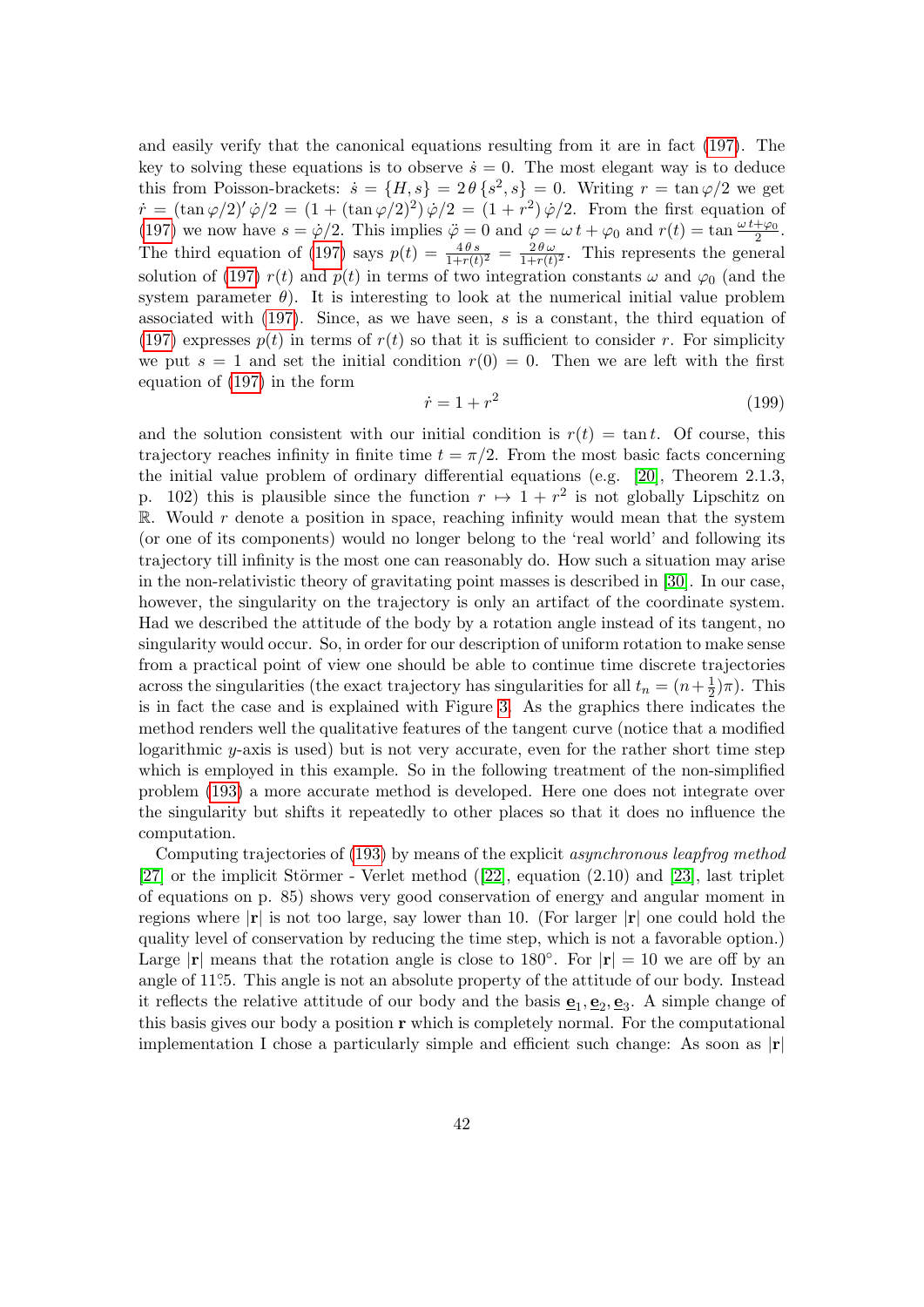

<span id="page-42-0"></span>Figure 3: Numerical and exact solution of [\(199\)](#page-41-0). The numerical method (blue curve) considers r and  $-r$  close together for  $|r| > r_{Crit}$ .

is found to exceed some pre-selected limit (e. g. 10 as before) the basis  $\mathbf{e}_1, \mathbf{e}_2, \mathbf{e}_3$  gets reset to the actual values of  $e_1, e_2, e_3$ . Then the new value of  $|r|$  is 0 which is quite a remarkable size reduction. A simulation of the motion of our spinning top should allow to monitor the bodies attitude in a constant frame; so we have to record the attitude of the 'temporary basis'  $\underline{\mathbf{e}}_1, \underline{\mathbf{e}}_2, \underline{\mathbf{e}}_3$  with respect to a 'master basis'  $\mathbf{m}_1, \mathbf{m}_2, \mathbf{m}_3$  which is held constant over the whole simulation. It is convenient to think of  $m_1, m_2, m_3$  as being selected (as a positively oriented orthonormal basis in  $\mathcal{V}$ ) independent of the attitude of our body at any time. This then allows us to treat many bodies simultaneously, the situation treated in [\[17\]](#page-48-0) and [\[18\]](#page-48-9). We thus introduce a rotation vector  $\rho$ , which describes  $\underline{\mathbf{e}}_1, \underline{\mathbf{e}}_2, \underline{\mathbf{e}}_3$  in terms of  $\mathbf{m}_1, \mathbf{m}_2, \mathbf{m}_3$ :

$$
\underline{\mathbf{e}}_1 = \rho * \mathbf{m}_1 , \quad \underline{\mathbf{e}}_2 = \rho * \mathbf{m}_2 , \quad \underline{\mathbf{e}}_3 = \rho * \mathbf{m}_3
$$
 (200)

and define

<span id="page-42-2"></span>
$$
J := I_1 | \mathbf{m}_1 \rangle \langle \mathbf{m}_1 | + I_2 | \mathbf{m}_2 \rangle \langle \mathbf{m}_2 | + I_3 | \mathbf{m}_3 \rangle \langle \mathbf{m}_3 |
$$
 (201)

which allows representing  $I$  as

<span id="page-42-3"></span>
$$
I = J_{\rho} \tag{202}
$$

We are now in a position to formulate the *basis resetting step*:

<span id="page-42-1"></span>
$$
\rho \mapsto \mathbf{r} \circ \rho \,, \quad I \mapsto J_{\rho} \,, \quad \dot{\mathbf{r}} \mapsto \frac{\dot{\mathbf{r}} - \mathbf{r} \times \dot{\mathbf{r}}}{1 + \mathbf{r} \cdot \mathbf{r}} \,, \quad \mathbf{r} \mapsto \mathbf{0} \,, \quad \mathbf{p} \mapsto 4 \, I \, \dot{\mathbf{r}} \,. \tag{203}
$$

The point is that  $\mathbf{r} \circ \rho$  has the same value before and after the transformation and thus, due to the constancy of the  $m_i$ , the basis  $e_i = r * e_i = r * \rho * m_i$  remains constant in space during reset (not during motion). The transformation property of the velocity  $\dot{\mathbf{r}}$ is a direct consequence of  $(166)$ . Notice that the original value of  $\dot{\mathbf{r}}$  results from the first equation in [\(193\)](#page-40-0) and has to be computed in a time-stepping algorithm anyway. The transformation property of  $\bf{p}$  comes from inserting the transformed value of  $\dot{\bf{r}}$  into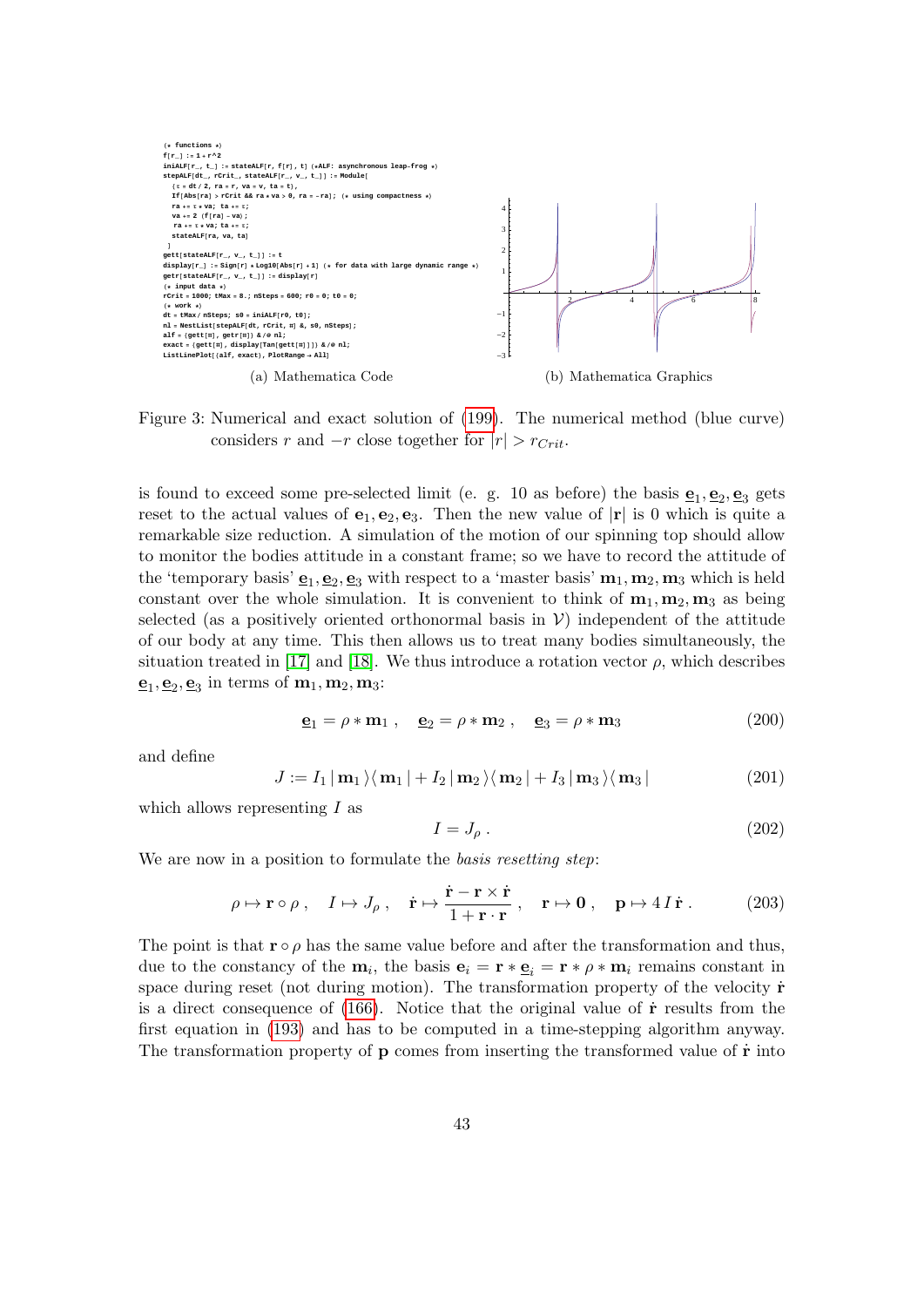the first equation of [\(187\)](#page-39-3) using there that now  $\mathbf{r} = \mathbf{0}$ . The computational work of such a resetting step is similar to one dynamical step. Typically we have a few thousand dynamical steps between two resetting steps, so that the computational effort of resetting is ignorable. In [\(203\)](#page-42-1) the particular form of the transformation in r-space was exploited, having computational efficiency in mind (which is not very important as just mentioned). This obscures the general nature of the problem. There is a general way to extend an arbitrary transformation  $f : V \rightarrow V$  in r-space (configuration space) to a *canonical transformation*  $\bf{f}$  in  $\bf{r}$ ,  $\bf{p}$ -space (phase space):

$$
\tilde{\mathbf{f}} : \mathcal{V} \times \mathcal{V} \to \mathcal{V} \times \mathcal{V}
$$
\n
$$
(\mathbf{r}, \mathbf{p}) \mapsto \left(\mathbf{f}(\mathbf{r}), \left(\frac{\partial \mathbf{f}(\mathbf{r})}{\partial \mathbf{r}}\right)^{*-1} \mathbf{p}\right)
$$
\n(204)

which, by taking the contragredient of the Jacobian, reflects the property of canonical momenta to be co-vectors. Since Jacobians can efficiently be computed numerically, this is a very practical method. It gives the same result as equation [\(203\)](#page-42-1) in which the transformation of p is ad hoc.

Figure [4](#page-44-0) shows the evolution over a time span of 10 seconds for a free top with data treated in [\[28\]](#page-49-2):  $I_1 = 0.345, I_2 = 0.653, I_3 = 1.0$  and  $\mathbf{L}' = (1.8, 0.4, -0.9)$ .

Finally we treat the case that on the center of mass there acts a force which can be derived from a potential of the form [\(179\)](#page-38-1). Let the total Hamiltonian thus be of the form

$$
H(\mathbf{p}, \mathbf{r}) = H_0(\mathbf{p}, \mathbf{r}) + V(\mathbf{r})
$$
\n(205)

where  $H_0$  is what in [\(192\)](#page-39-4) was denoted H, and **x** is what in [\(178\)](#page-38-2) was denoted  $\mathbf{x}_0$ . In the canonical equations this interaction potential adds a term  $-\frac{\partial V}{\partial r}$  $\frac{\partial V}{\partial \mathbf{r}}$  to the right-hand side of the second equation of [\(193\)](#page-40-0). For this term a straight-forward calculation gives

$$
-\frac{\partial V(\mathbf{r})}{\partial \mathbf{r}} = \frac{2}{1+\mathbf{r}\cdot\mathbf{r}} \left( -\frac{|\mathbf{r}\rangle\langle\mathbf{t}|}{1+\mathbf{r}\cdot\mathbf{r}} + |\mathbf{x}\rangle\langle\mathbf{r}| - |\mathbf{r}\rangle\langle\mathbf{x}| + (\mathbf{x}\cdot\mathbf{r})\mathbf{1} - A_{\mathbf{x}} \right) (\nabla\Phi)(p + \mathbf{r} * \mathbf{x})
$$
\n(206)

where

$$
\mathbf{t} := (1 - \mathbf{r} \cdot \mathbf{r}) \mathbf{x} + 2(\mathbf{r} \cdot \mathbf{x}) \mathbf{r} + 2\mathbf{r} \times \mathbf{x}
$$
 (207)

In the canonical equations we now have in addition to  $I$  the parameter  $x$  (recall that this is the 'center-of-mass position vector in reference position' and that the dynamically evolving center-of-mass position vector is  $\mathbf{r} * \mathbf{x}$ ). and just as I it is affected by the basis resetting step which we introduced in order to avoid stress for the time stepping algorithm resulting from  $|r|$  becoming large. In complete analogy to the representation [\(201\)](#page-42-2) and [\(202\)](#page-42-3) we introduce a master representation for x:

$$
y = y_1 m_1 + y_2 m_2 + y_3 m_3 , \quad x = \rho * y . \tag{208}
$$

If x is used always in this form, i.e. expressed in terms of  $\rho$  and an invariable vector, the basis resetting step [\(203\)](#page-42-1) needs no extension: resetting  $\rho$  resets x automatically.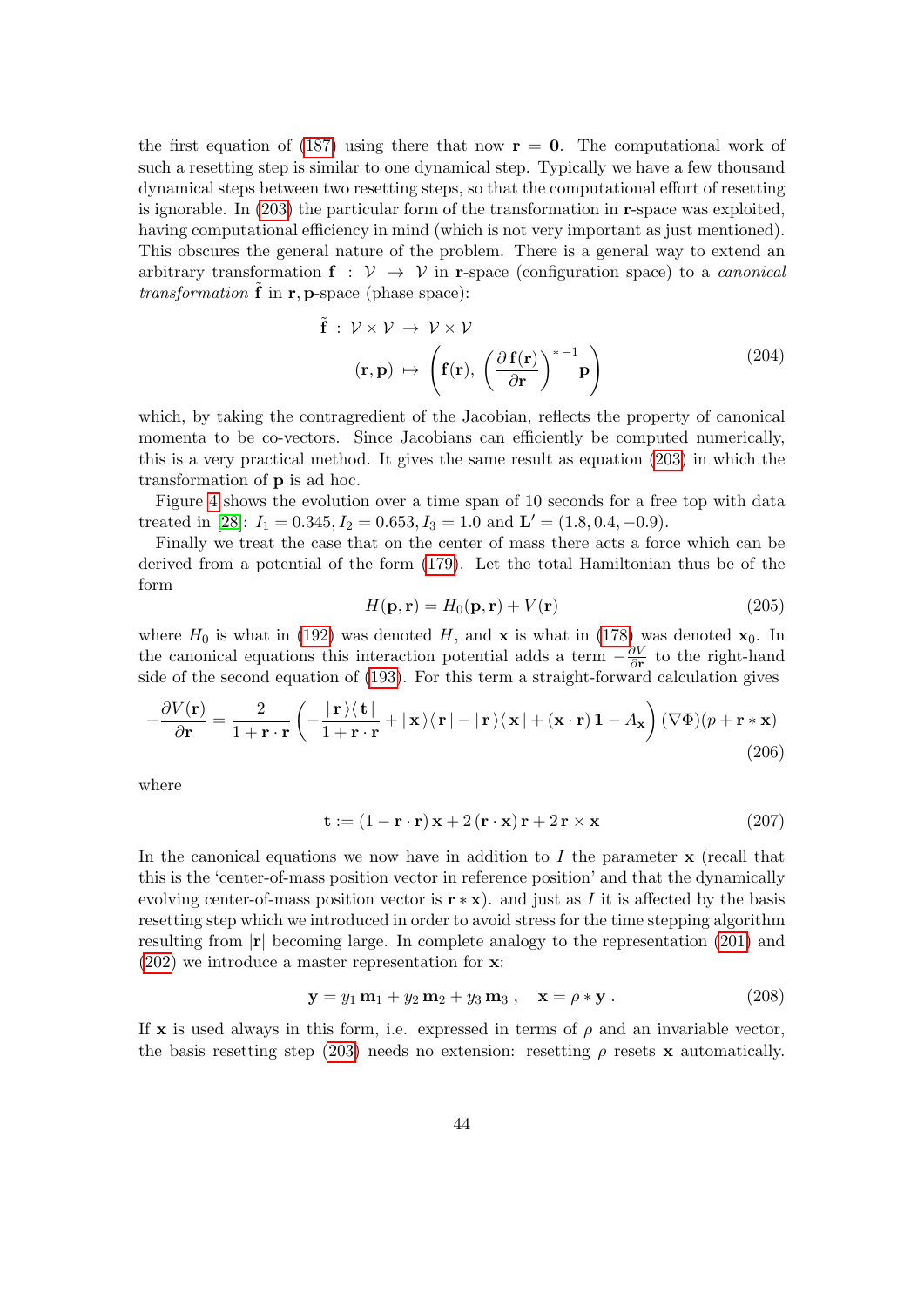

<span id="page-44-0"></span>Figure 4: Evolution of state descriptors of a spinning top as obtained using the asynchronous leapfrog integrator

That this can be expressed in short and simple code can be seen from the listing of class GyrHam in file spinningtop.cpp in [\[6\]](#page-47-12).

Simulation runs with such an interaction behave very similar to those without interaction but for angular momentum, there is only one of the three components constant.

I am not aware that this elegant Hamiltonian formulation of the spinning top with Euler-Rodrigues parameters as position coordinates has been obtained earlier. Actually it is hard to believe that this is a truly new result: These days, where it is common place that the configuration space of the spinning top is the Lie group  $SO(3)$ , there is nothing more natural than trying whether, what in Lie group theory is known as canonical coordinates (see [\[24\]](#page-48-10) p.104 Proposition 1.6), could be used as generalized coordinates in a Lagrangian and Hamiltonian approach to dynamics of the spinning top. Up to an unhappy factor 2 the Euler-Rodrigues parameters approximate and extend canonical coordinates and thus are simply the computationally adequate realization of the theoretical concept of canonical coordinates in the case of the rotation group. Carrying through his program can't end in equations essentially different from [\(193\)](#page-40-0).

Note that the numerical integrator in [\[17\]](#page-48-0), [\[18\]](#page-48-9) is based on a predicting version of the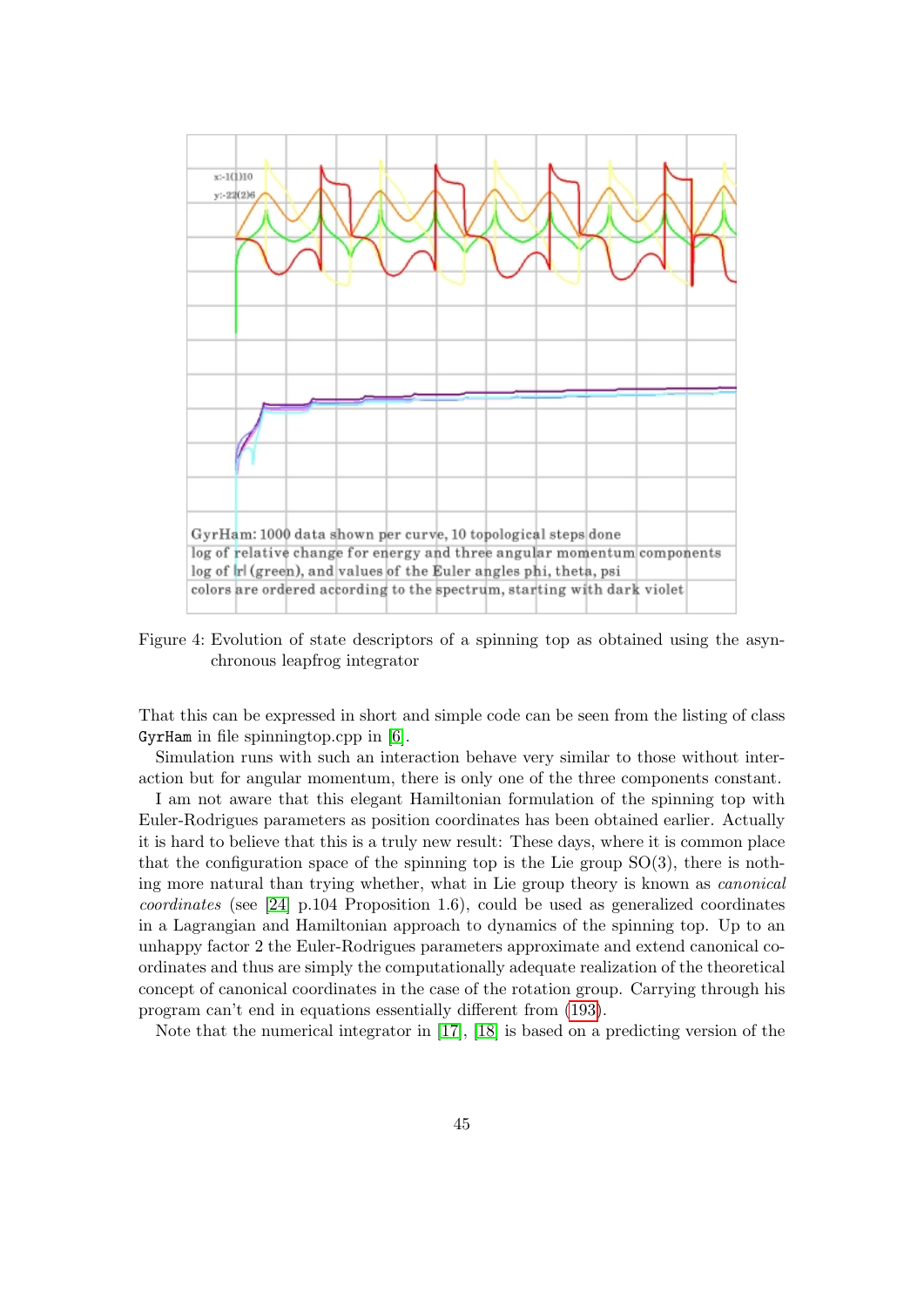

<span id="page-45-0"></span>Figure 5: Evolution of state descriptors of a spinning top as obtained using the direct midpoint integrator

the action principle and does not rely on differential equations formulated in terms of some system of coordinates. For the same input data used for creating Figure [4](#page-44-0) this *direct* midpoint integrator creates Figure [5.](#page-45-0) This diagram shows that now the points where  $|r|$ becomes large play no particular role. As a result of this, the conservation of energy and angular momentum holds more accurately. What makes this possible is that the group multiplication  $\circ$  is used for bringing about the state change associated with an integration step instead of additive increments of coordinates. This 'natural' integration method is reversible. For the Hamiltonian method I did not investigate reversibility thoroughly. For simulation runs over a few rotations no deviations from reversibility can be found on the graphical resolution. With the Störmer - Verlet integrator I found the relative errors of energy and angular momenta always going up, whereas the asynchronous leapfrog method can be tuned to go some of the steps down again. The phenomenon is however very sensitive to numerical errors and so a suitable setting in the discretization length for computing the Jacobian numerically is needed so see the effect. Investigations with multiple precision arithmetic will have to be done to study reversibility. Again, the 'natural method' is free of these problems.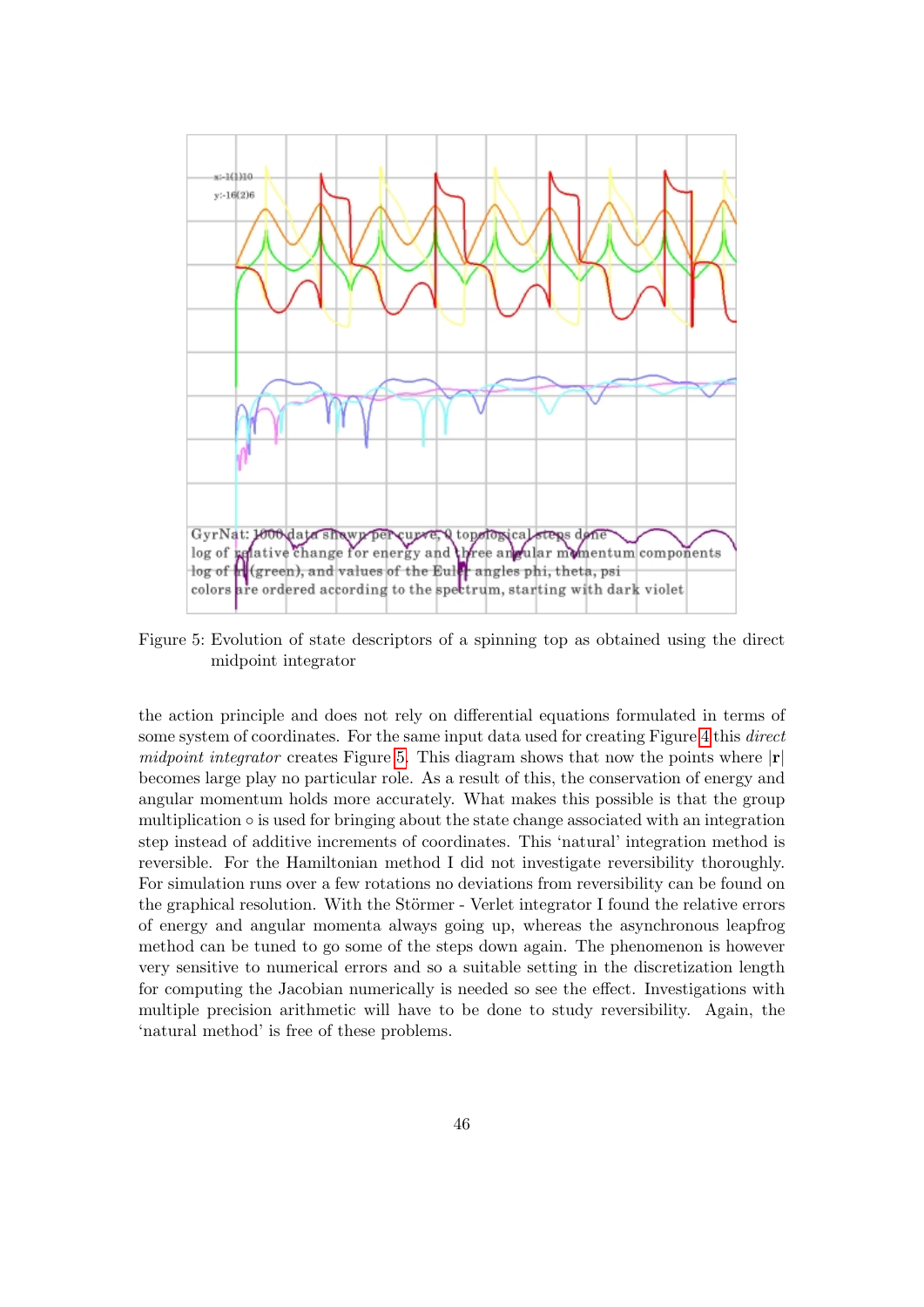# 6 Motion of rigid bodies in space

We now suspend the assumption that a point of our body remains fixed in space. Further, we have in mind not only one body and allow for the possibility that bodies collide and also interact with external fields. As we have seen in subsection [5.2](#page-35-2) the generic attitude of a rigid body can be represented by a frame  $F(t) \in \mathcal{F}_{\mathcal{P}}$  and, therefore, by a group element  $g(t) \in ISO(3)$  which moves the space-fixed 'master frame' F into  $F(t)$ . It is tempting to base the notion of velocity (which here comprises translational velocity and angular velocity) on the analysis of  $t \mapsto g(t) \in ISO(3)$  just as we have based the notion of angular velocity alone on  $t \mapsto q(t) \in SO(3)$ , see [\(159\)](#page-34-0) and [\(161\)](#page-34-3). We thus will need the exponential function and the logarithm also for the group  $ISO(3)$ . Actually we have given these functions for the 'computational version'  $\mathcal G$  of  $SO(3)$ . It suggests itself to make use of these results by replacing  $ISO(3)$  by a computational version in which rotations are represented by elements of  $G$ . This computational version of the Euclidean group will be designated  $\mathcal E$ . Defining this group, its Lie algebra, and the exponential function shall be the first topic of this section.

## 6.1 The Euclidean group  $\mathcal E$

We define ...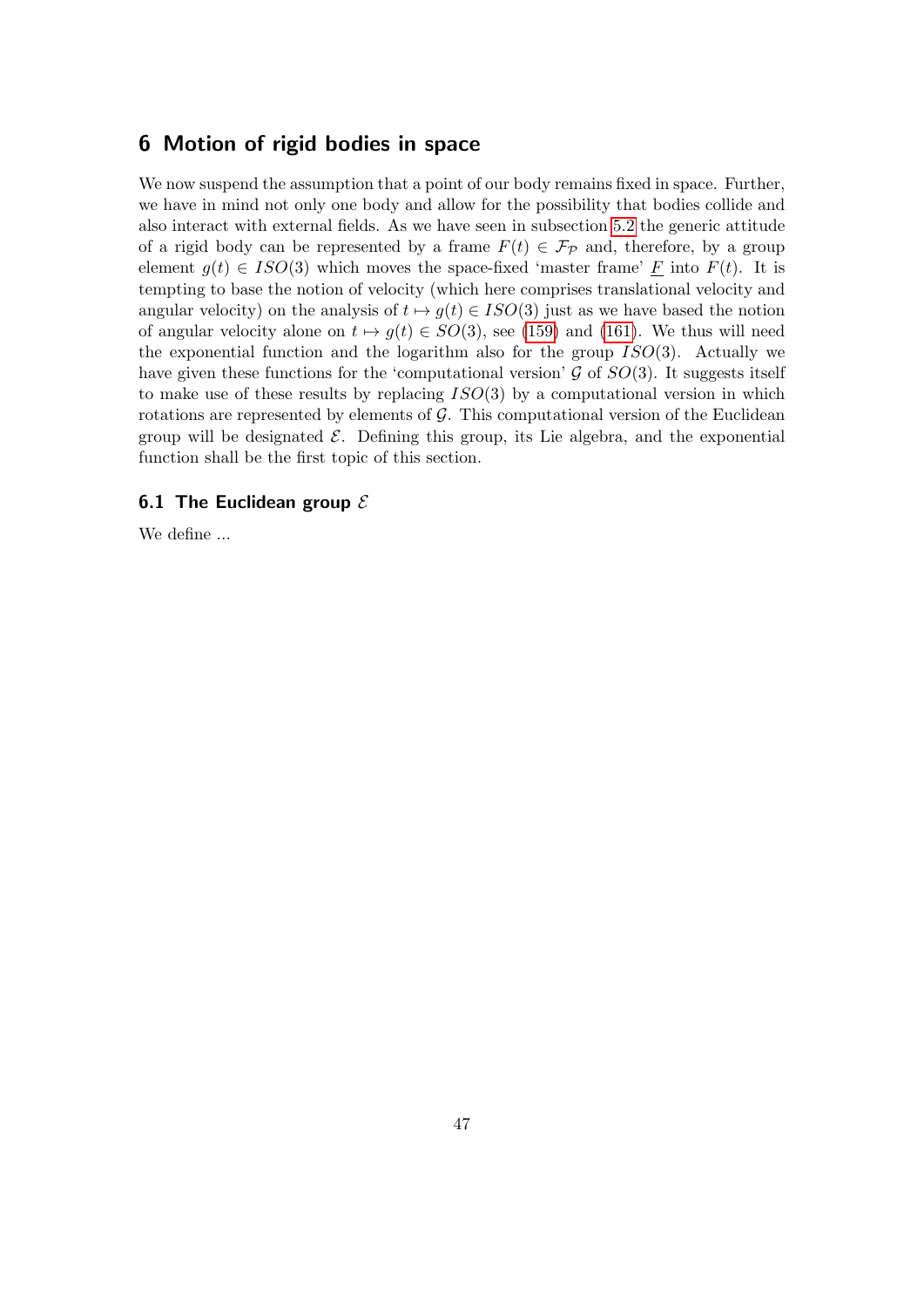# References

- <span id="page-47-0"></span>[1] Ulrich Mutze: homepage http://www.ulrichmutze.de/softwaredescriptions/pala\_listing.pdf http://www.ulrichmutze.de/sourcecode/pala.zip http://www.ulrichmutze.de/winExe/pala\_distribution.zip
- <span id="page-47-1"></span>[2] Cornell University, Center for Advanced Computing: Engineering breakthrough: a research collaboration pays off for Kodak. http://www.cac.cornell.edu/about/studies/Kodak.pdf
- <span id="page-47-2"></span>[3] Ulrich Mutze: Predicting Classical Motion Directly from the Action Principle II Mathematical Physics Preprint 1999 http://www.ma.utexas.edu/mp\_arc/c/99/99-271.pdf
- <span id="page-47-3"></span>[4] Ulrich Mutze: Separated quantum dynamics Mathematical Physics Preprint 2008 http://www.ma.utexas.edu/mp\_arc/c/08/08-69.pdf
- <span id="page-47-4"></span>[5] Ulrich Mutze: homepage http://www.ulrichmutze.de/softwaredescriptions/cpmProject.pdf http://www.ulrichmutze.de/softwaredescriptions/cpm0listing.pdf http://www.ulrichmutze.de/softwaredescriptions/cpmlisting.pdf
- <span id="page-47-12"></span>[6] Ulrich Mutze: homepage http://www.ulrichmutze.de/softwaredescriptions/cpmlisting.pdf
- <span id="page-47-5"></span>[7] Saunders Mac Lane, Garrett Birkhoff: Algebra, MACMILLAN, 1968, Chapter XII
- <span id="page-47-6"></span>[8] Jeremy M. Berg, John L. Tymoczko, Lubert Stryer: Biochemistry, Freeman, Sixth edition 2008
- <span id="page-47-8"></span>[9] Werner Graeub: Lineare Algebra, Springer, 1958
- [10] Rudolf Haag: Local Quantum Physics, Springer, Second edition 1996
- <span id="page-47-7"></span>[11] D.P.L. Castrigiano, U. Mutze: Covariant description of particle position, Phys. Rev. D vol. 26 pp. 3499-3505 1982
- <span id="page-47-10"></span>[12] H. J. Meister: Darstellungstheoretische Behandlung von Problemen der Elementarteilchenphysik I. Grupentheoretische Grundlagen. Universität München, Wintersemester 1965/66, p. 14 (2.17)
- <span id="page-47-9"></span>[13] Thomas Haslwanter: Mathematics of Three-dimensional Eye Rotations, Vision Res. Vol 35, No 12, pp 1727-1739, 1995
- <span id="page-47-11"></span>[14] Klaus Hepp: On Listing's Law, Commun. Math. Phys. 132, 285-292 (1990)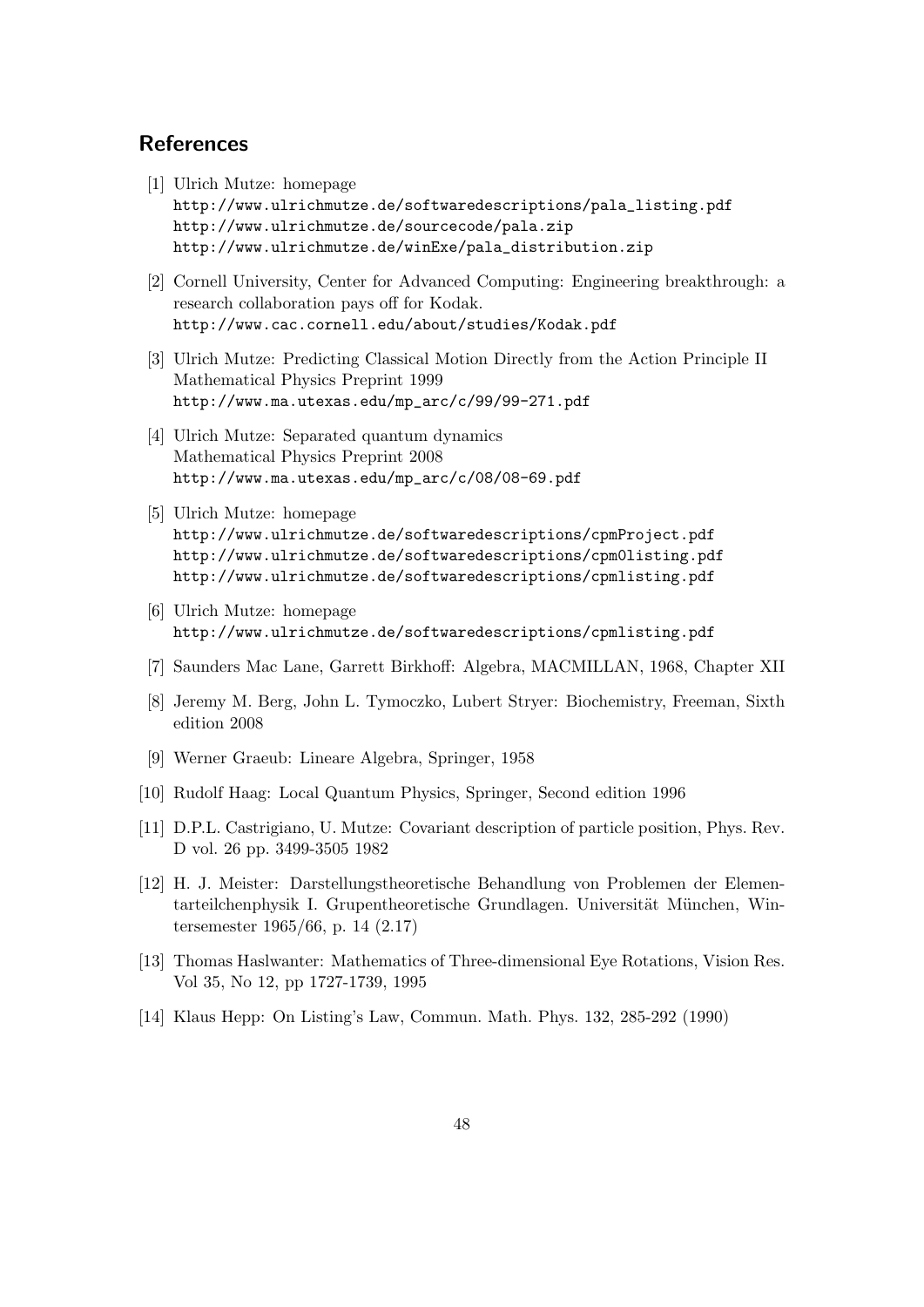- <span id="page-48-3"></span>[15] Olinde Rodrigues: Des lois géométriques qui régissent les déplacements d'un système solide dans l'espace, et de la variation des coordonnées provenant de ses déplacements considérés indépendamment des causes qui peuvent les produire, Journal de Mathématique Pures et Appliquées, 5, 380-440, 1840
- <span id="page-48-4"></span>[16] Ulrich Mutze: Quaternions - Redundancy + Efficiency = Ternions, Mathematical Physics Preprint 05–53, February 2005 http://www.ma.utexas.edu/mp\_arc/c/05/05-53.pdf
- <span id="page-48-0"></span>[17] Ulrich Mutze: Rigidly connected overlapping spherical particles: a versatile grain model, Granular Matter 2006
- <span id="page-48-9"></span>[18] Ulrich Mutze: Polyspherical grains and their dynamics Mathematical Physics Preprint 07–252, July 2007 http://www.ma.utexas.edu/mp\_arc/c/07/07-252.pdf
- [19] Ulrich Mutze: Precision-dependent symmetry breaking in simulated motion of polyspherical grains Mathematical Physics Preprint 09–113, July 2009 http://www.ma.utexas.edu/mp\_arc/c/09/09-113.pdf
- <span id="page-48-7"></span>[20] A.M. Stuart and A.R. Humphries: Dynamical Systems and Numerical Analysis, Cambridge University Press, 1996
- <span id="page-48-5"></span>[21] J.M. Sanz-Serna and M.P. Calvo: Numerical Hamiltonian Problems, Applied Mathematics and Mathematical Computation 7, Chapman & Hall 1994
- <span id="page-48-6"></span>[22] Ernst Hairer, Christian Lubich, Gerhard Wanner: Geometric numerical integration illustrated by the Störmer/Verlet method, Acta Numerica  $(2003)$  pp. 1-51 Cambridge University Press, 2003
- <span id="page-48-2"></span>[23] Benedict Leimkuhler and Sebastian Reich: Simulating Hamiltonian Dynamics, Cambridge Monographs on Applied and Computational Mathematics, Cambridge University Press 2004
- <span id="page-48-10"></span>[24] Sigurdur Helgason: Differential Geometry, Lie Groups, and Symmetric Spaces, Academic Press, 1978
- [25] Yvonne Choquet-Bruhat, C $\tilde{A}$ ©cile DeWitt-Morette, Margret Dillard-Bleick: Analysis, Manifolds, and Physics, North-Holland, Revised Edition 1982
- <span id="page-48-1"></span>[26] John Baez: Torsors Made Easy, June 12, 2006 http://www.math.ucr.edu/home/baez/torsors.html
- <span id="page-48-8"></span>[27] Ulrich Mutze: An asynchronous leap-frog method (2008) http://www.ma.utexas.edu/mp\_arc/c/08/08-197.pdf